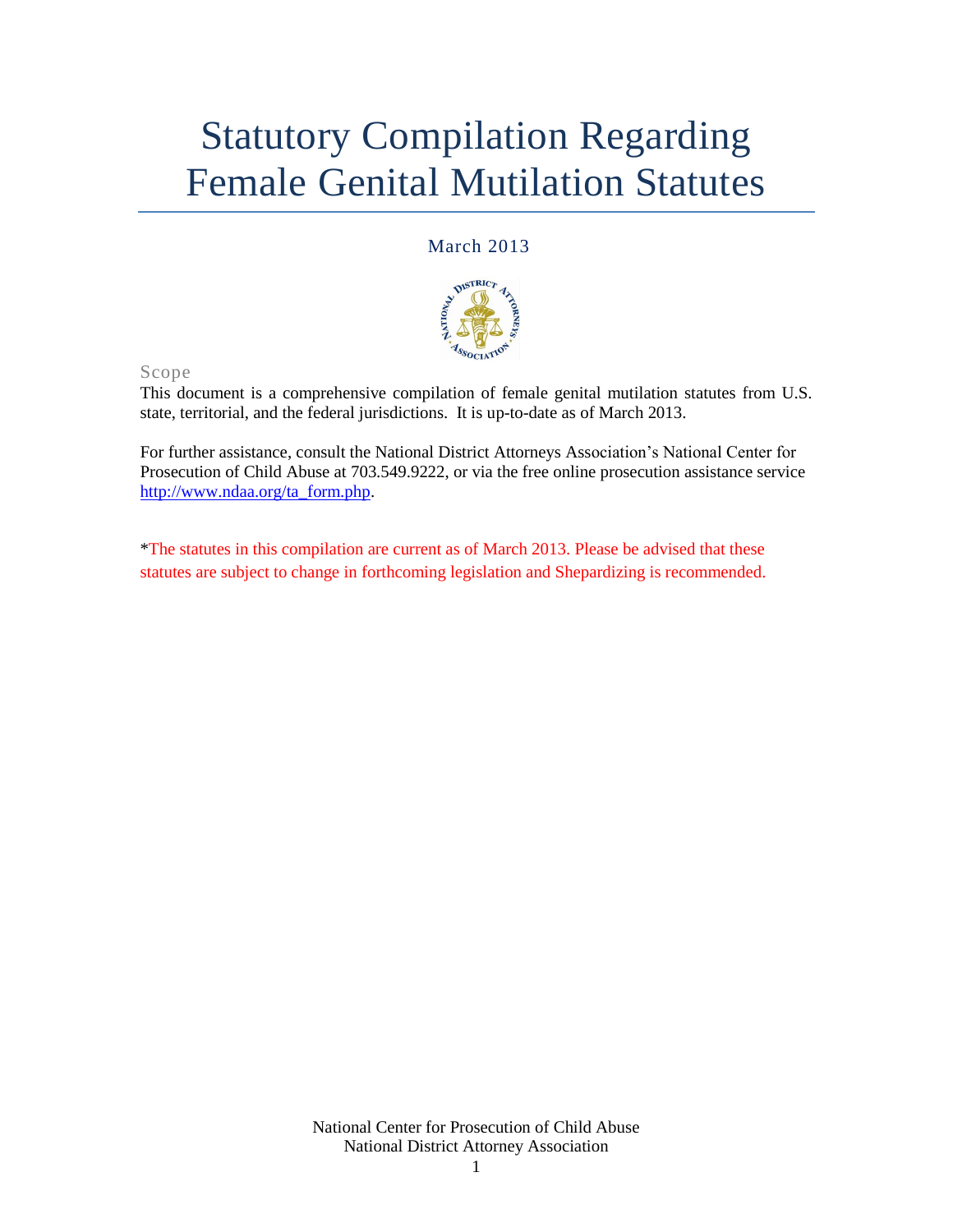# **TABLE OF CONTENTS**

| ARIZ. REV. STAT. § 13-1204 (2013). AGGRAVATED ASSAULT; CLASSIFICATION; DEFINITION. 7                                                                                                                                                                                                                                                                |  |
|-----------------------------------------------------------------------------------------------------------------------------------------------------------------------------------------------------------------------------------------------------------------------------------------------------------------------------------------------------|--|
|                                                                                                                                                                                                                                                                                                                                                     |  |
|                                                                                                                                                                                                                                                                                                                                                     |  |
|                                                                                                                                                                                                                                                                                                                                                     |  |
| CAL. PENAL CODE § 273A (2013). WILLFUL HARM OR INJURY TO CHILD; ENDANGERING  13<br>CAL. PENAL CODE § 273.4 (2013). FEMALE GENITAL MUTILATION; ADDITIONAL PUNISHMENT 14<br>CAL. HEALTH & SAFETY CODE § 124170 (2013). EDUCATIONAL, PREVENTATIVE AND OUTREACH<br>ACTIVITIES FOCUSING ON NEW IMMIGRANT POPULATIONS; ESTABLISHMENT AND IMPLEMENTATION14 |  |
|                                                                                                                                                                                                                                                                                                                                                     |  |
|                                                                                                                                                                                                                                                                                                                                                     |  |
|                                                                                                                                                                                                                                                                                                                                                     |  |
| CONN. GEN. STAT. § 53A-59 (2013). ASSAULT IN THE FIRST DEGREE: CLASS B FELONY:                                                                                                                                                                                                                                                                      |  |
|                                                                                                                                                                                                                                                                                                                                                     |  |
|                                                                                                                                                                                                                                                                                                                                                     |  |
|                                                                                                                                                                                                                                                                                                                                                     |  |
|                                                                                                                                                                                                                                                                                                                                                     |  |
|                                                                                                                                                                                                                                                                                                                                                     |  |
|                                                                                                                                                                                                                                                                                                                                                     |  |
|                                                                                                                                                                                                                                                                                                                                                     |  |
|                                                                                                                                                                                                                                                                                                                                                     |  |
|                                                                                                                                                                                                                                                                                                                                                     |  |
|                                                                                                                                                                                                                                                                                                                                                     |  |
|                                                                                                                                                                                                                                                                                                                                                     |  |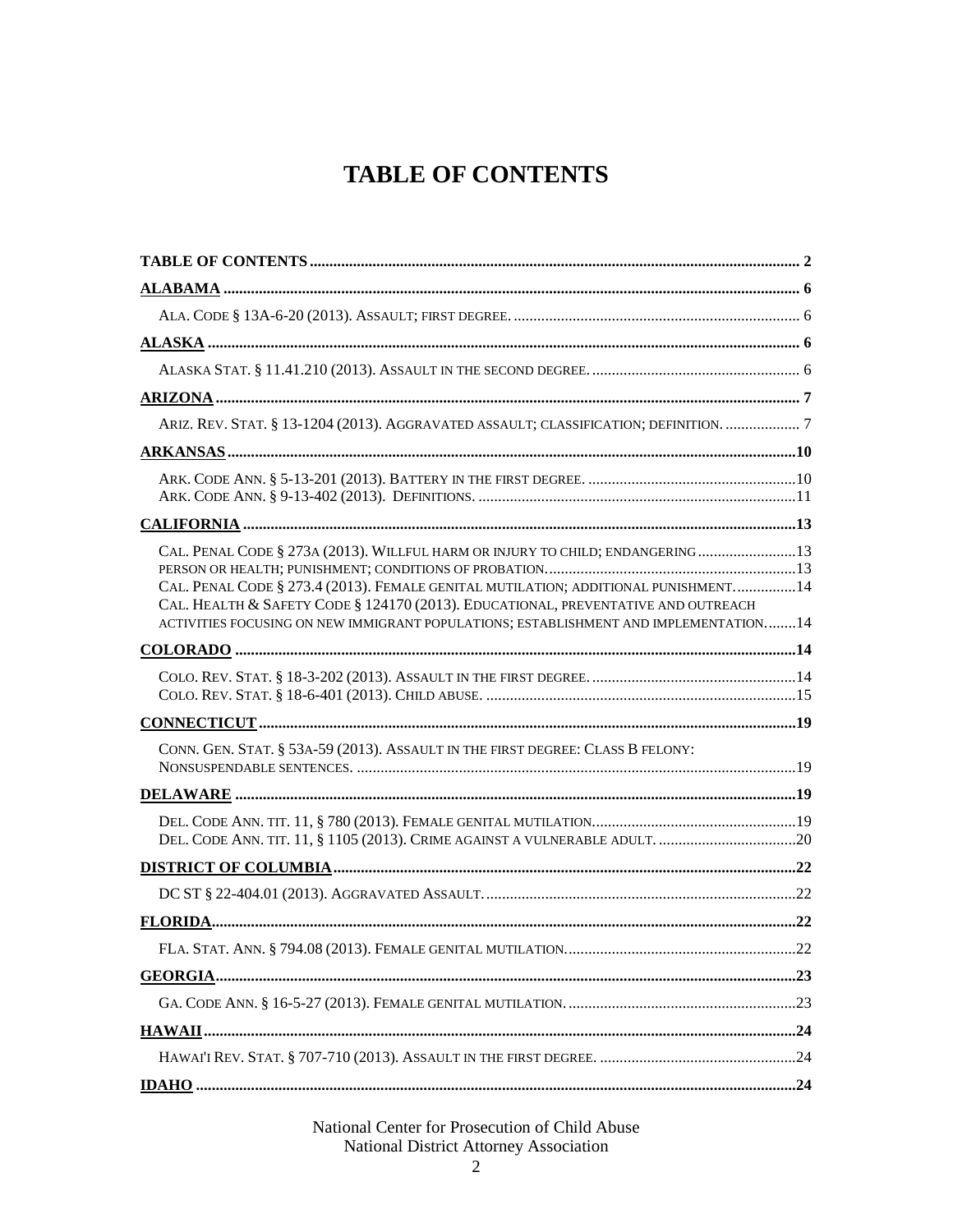| IDAHO CODE ANN. § 18-1506A (2013). RITUALIZED ABUSE OF A CHILD -- EXCLUSIONS -- PENALTIES -                                                                                                                                                           |     |
|-------------------------------------------------------------------------------------------------------------------------------------------------------------------------------------------------------------------------------------------------------|-----|
|                                                                                                                                                                                                                                                       |     |
|                                                                                                                                                                                                                                                       |     |
|                                                                                                                                                                                                                                                       |     |
|                                                                                                                                                                                                                                                       |     |
|                                                                                                                                                                                                                                                       |     |
|                                                                                                                                                                                                                                                       |     |
|                                                                                                                                                                                                                                                       |     |
|                                                                                                                                                                                                                                                       |     |
|                                                                                                                                                                                                                                                       |     |
| KAN. STAT. ANN. § 21-5413 (2013). BATTERY; AGGRAVATED BATTERY; BATTERY AGAINST A LAW<br>ENFORCEMENT OFFICER; AGGRAVATED BATTERY AGAINST A LAW ENFORCEMENT OFFICER; BATTERY<br>AGAINST A SCHOOL EMPLOYEE; BATTERY AGAINST A MENTAL HEALTH EMPLOYEE. 29 |     |
|                                                                                                                                                                                                                                                       |     |
|                                                                                                                                                                                                                                                       |     |
|                                                                                                                                                                                                                                                       |     |
|                                                                                                                                                                                                                                                       |     |
|                                                                                                                                                                                                                                                       |     |
|                                                                                                                                                                                                                                                       |     |
|                                                                                                                                                                                                                                                       |     |
| $\underline{\text{MARYLAND}}\text{}{\text{}}\dots\text{}{\text{}}\dots\text{}{\text{}}\dots\text{}{\text{}}\dots\text{}{\text{}}\dots\text{}{\text{}}\dots\text{}{\text{}}\dots\text{}}36$                                                            |     |
| MD. CODE ANN., HEALTH-GEN. § 20-601 (2013). Female genital mutilation prohibited36<br>MD. CODE ANN., HEALTH-GEN. § 20-602 (2013). SURGICAL OPERATIONS NECESSARY TO HEALTH OF                                                                          |     |
|                                                                                                                                                                                                                                                       |     |
|                                                                                                                                                                                                                                                       |     |
|                                                                                                                                                                                                                                                       |     |
|                                                                                                                                                                                                                                                       |     |
| MASS. GEN. LAWS ANN. § 265.15 (2013). ASSAULT; INTENT TO MURDER OR MAIM; PENALTY37                                                                                                                                                                    |     |
| MICHIGAN.                                                                                                                                                                                                                                             | .37 |
|                                                                                                                                                                                                                                                       |     |
|                                                                                                                                                                                                                                                       |     |
| MINN. STAT. § 144.3872 (2013). FEMALE GENITAL MUTILATION; EDUCATION AND OUTREACH. 37                                                                                                                                                                  |     |
|                                                                                                                                                                                                                                                       |     |
|                                                                                                                                                                                                                                                       |     |
|                                                                                                                                                                                                                                                       |     |
| MO. REV. STAT. § 568.065 (2013). GENITAL MUTILATION OF A FEMALE CHILD, PENALTY--AFFIRMATIVE                                                                                                                                                           |     |
|                                                                                                                                                                                                                                                       |     |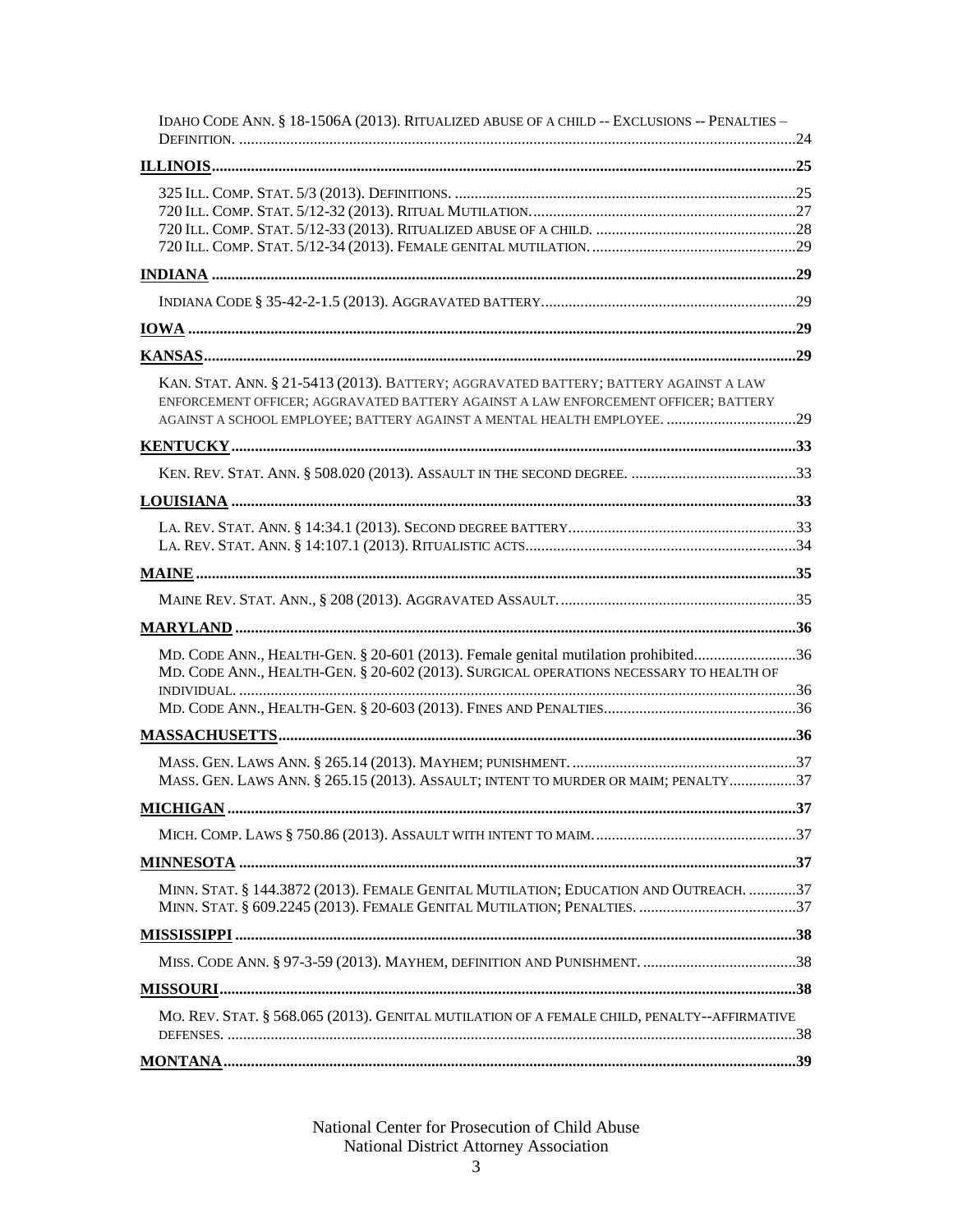| NEV. REV. STAT. ANN. § 200.5083 (2013). MUTILATION OF GENITALIA OF FEMALE CHILD: PENALTIES; |  |
|---------------------------------------------------------------------------------------------|--|
|                                                                                             |  |
|                                                                                             |  |
|                                                                                             |  |
|                                                                                             |  |
|                                                                                             |  |
|                                                                                             |  |
|                                                                                             |  |
|                                                                                             |  |
| N.C. GEN. STAT. § 14-32.4 (2013). ASSAULT INFLICTING SERIOUS BODILY INJURY; STRANGULATION;  |  |
|                                                                                             |  |
| N.D. CENT. CODE § 12.1-36-01 (2013). SURGICAL ALTERATION OF THE GENITALS OF FEMALE MINOR -- |  |
|                                                                                             |  |
|                                                                                             |  |
|                                                                                             |  |
|                                                                                             |  |
| OR. REV. STAT. § 431.827 (2013). FEMALE GENITAL MUTILATION PREVENTION AND EDUCATION         |  |
|                                                                                             |  |
|                                                                                             |  |
|                                                                                             |  |
|                                                                                             |  |
|                                                                                             |  |
|                                                                                             |  |
|                                                                                             |  |
|                                                                                             |  |
|                                                                                             |  |
| TEX. HEALTH & SAFETY CODE ANN. §167.001 (2013). FEMALE GENITAL MUTILATION PROHIBITED.  49   |  |
|                                                                                             |  |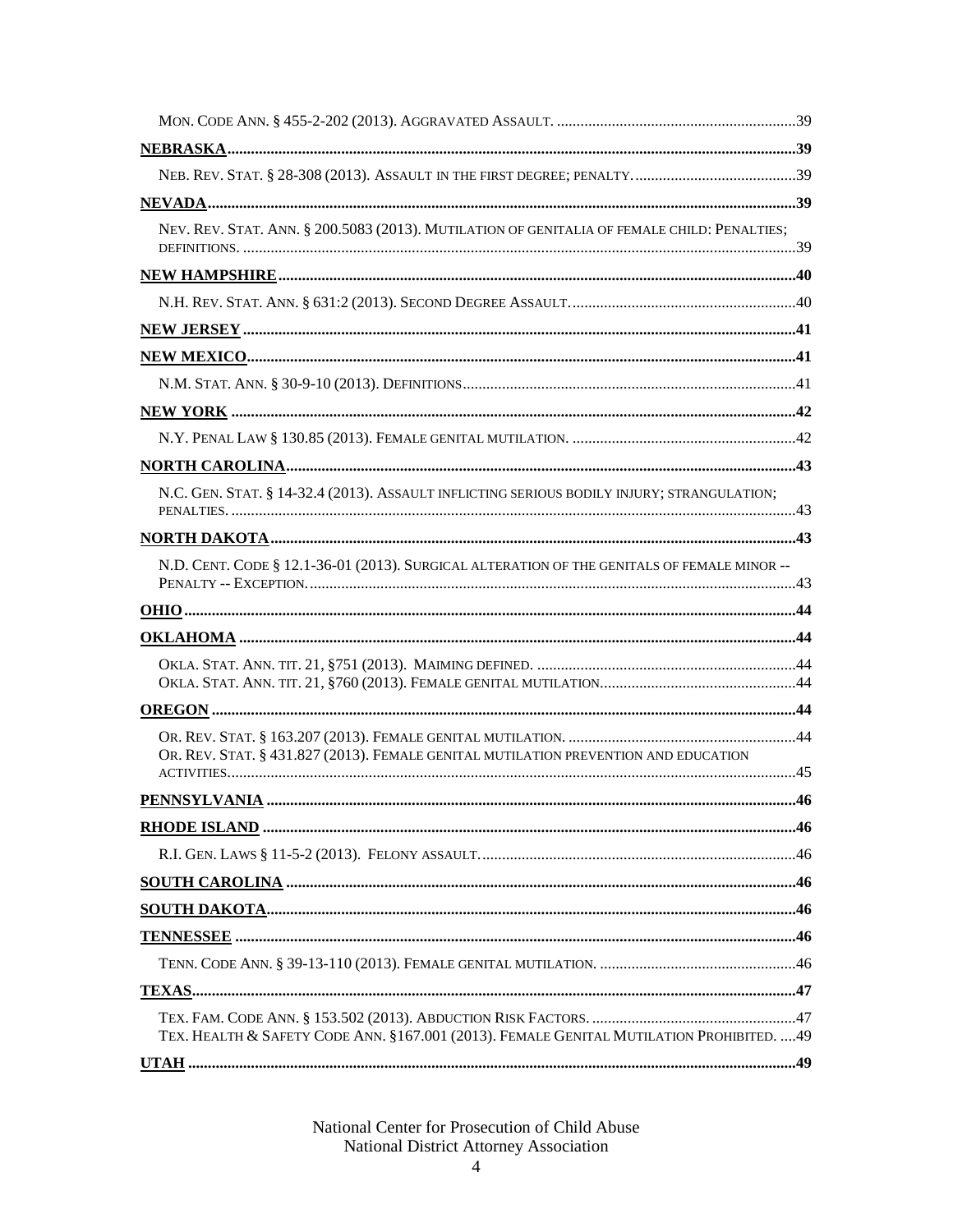| W. VA. CODE ANN. § 61-8D-3A (2013). FEMALE GENITAL MUTILATION; PENALTIES; DEFINITIONS53 |  |
|-----------------------------------------------------------------------------------------|--|
|                                                                                         |  |
|                                                                                         |  |
|                                                                                         |  |
|                                                                                         |  |
| 8 U.S.C.S. § 1374 (2013). INFORMATION REGARDING FEMALE GENITAL MUTILATION. 54           |  |
|                                                                                         |  |
|                                                                                         |  |
|                                                                                         |  |
|                                                                                         |  |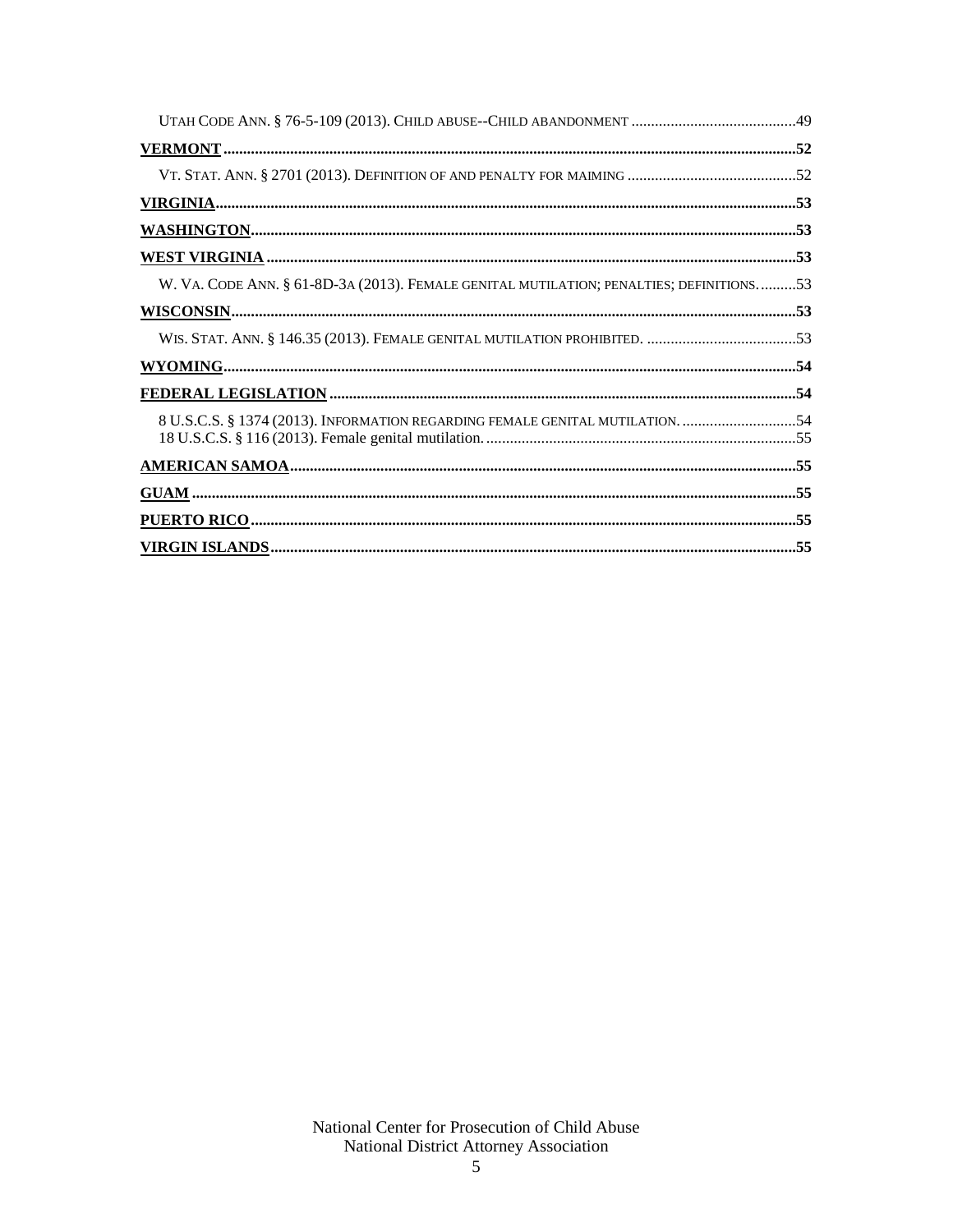### **ALABAMA**

#### **ALA. CODE § 13A-6-20 (2013). ASSAULT; FIRST DEGREE.**

(a) A person commits the crime of assault in the first degree if:

 (1) With intent to cause serious physical injury to another person, he causes serious physical injury to any person by means of a deadly weapon or a dangerous instrument; or

 (2) With intent to disfigure another person seriously and permanently, or to destroy, amputate or disable permanently a member or organ of his body, he causes such an injury to any person; or

 (3) Under circumstances manifesting extreme indifference to the value of human life, he recklessly engages in conduct which creates a grave risk of death to another person, and thereby causes serious physical injury to any person; or

 (4) In the course of and in furtherance of the commission or attempted commission of arson in the first degree, burglary in the first or second degree, escape in the first degree, kidnapping in the first degree, rape in the first degree, robbery in any degree, sodomy in the first degree or any other felony clearly dangerous to human life, or of immediate flight therefrom, he causes a serious physical injury to another person; or

 (5) While driving under the influence of alcohol or a controlled substance or any combination thereof in violation of Section 32-5A-191 he causes serious bodily injury to the person of another with a motor vehicle.

(b) Assault in the first degree is a Class B felony.

### **ALASKA**

**ALASKA STAT. § 11.41.210 (2013). ASSAULT IN THE SECOND DEGREE.**

(a) A person commits the crime of assault in the second degree if

 (1) with intent to cause physical injury to another person, that person causes physical injury to another person by means of a dangerous instrument;

(2) that person recklessly causes serious physical injury to another person; or

 (3) that person recklessly causes serious physical injury to another by repeated assaults, even if each assault individually does not cause serious physical injury.

(b) Assault in the second degree is a class B felony.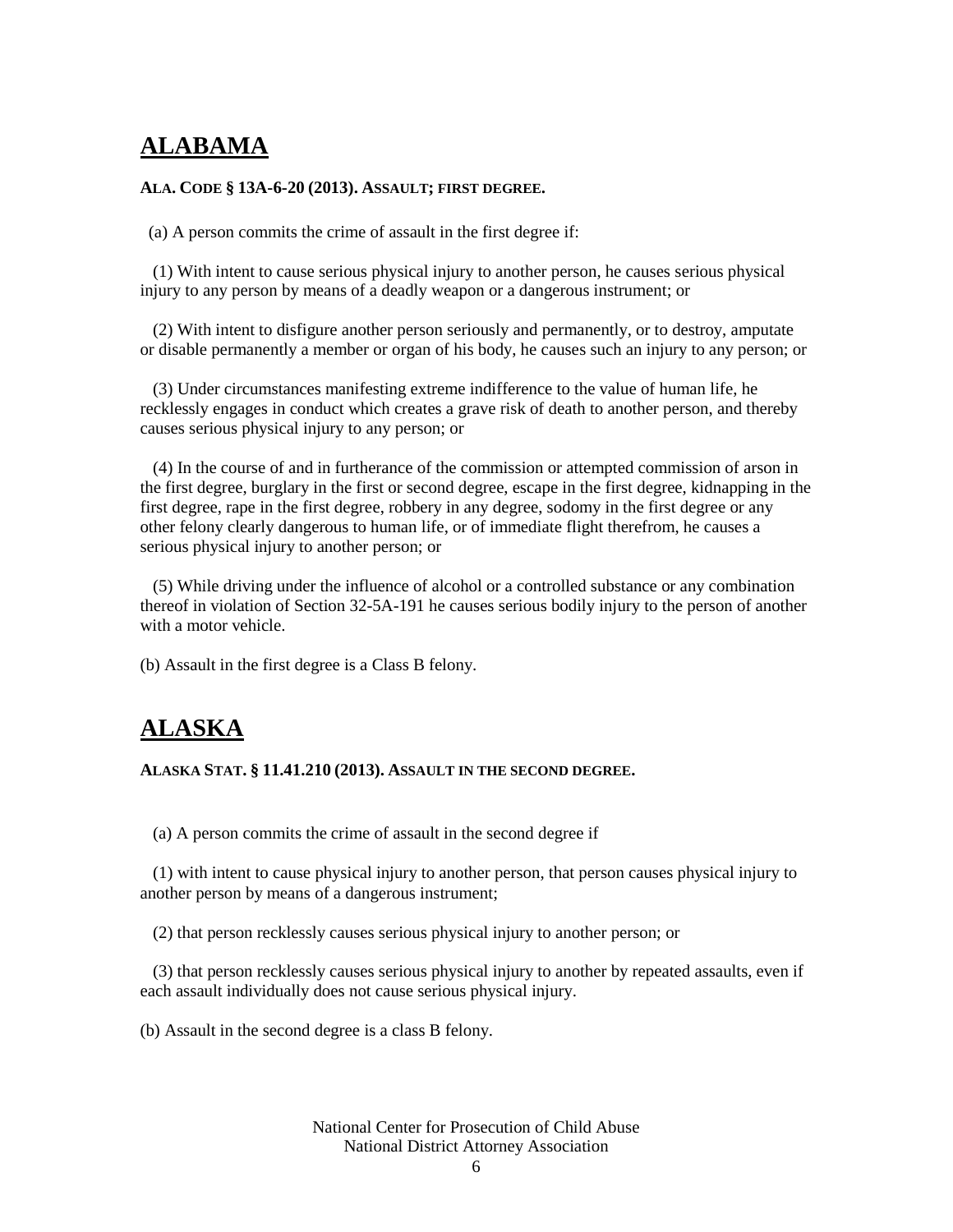### **ARIZONA**

#### **ARIZ. REV. STAT. § 13-1204 (2013). AGGRAVATED ASSAULT; CLASSIFICATION; DEFINITION.**

 A. A person commits aggravated assault if the person commits assault as prescribed by section 13-1203 under any of the following circumstances:

1. If the person causes serious physical injury to another.

2. If the person uses a deadly weapon or dangerous instrument.

 3. If the person commits the assault by any means of force that causes temporary but substantial disfigurement, temporary but substantial loss or impairment of any body organ or part or a fracture of any body part.

 4. If the person commits the assault while the victim is bound or otherwise physically restrained or while the victim's capacity to resist is substantially impaired.

 5. If the person commits the assault after entering the private home of another with the intent to commit the assault.

 6. If the person is eighteen years of age or older and commits the assault on a minor under fifteen years of age

 7. If the person commits assault as prescribed by section 13-1203, subsection A, paragraph 1 or 3 and the person is in violation of an order of protection issued against the person pursuant to section 13-3602 or 13-3624.

 8. If the person commits the assault knowing or having reason to know that the victim is any of the following:

 (a) A peace officer, or a person summoned and directed by the officer while engaged in the execution of any official duties.

 (b) A constable, or a person summoned and directed by the constable while engaged in the execution of any official duties.

 (c) A firefighter, fire investigator, fire inspector, emergency medical technician or paramedic engaged in the execution of any official duties, or a person summoned and directed by such individual while engaged in the execution of any official duties.

 (d) A teacher or other person employed by any school and the teacher or other employee is on the grounds of a school or grounds adjacent to the school or is in any part of a building or vehicle used for school purposes, any teacher or school nurse visiting a private home in the course of the teacher's or nurse's professional duties or any teacher engaged in any authorized and organized classroom activity held on other than school grounds.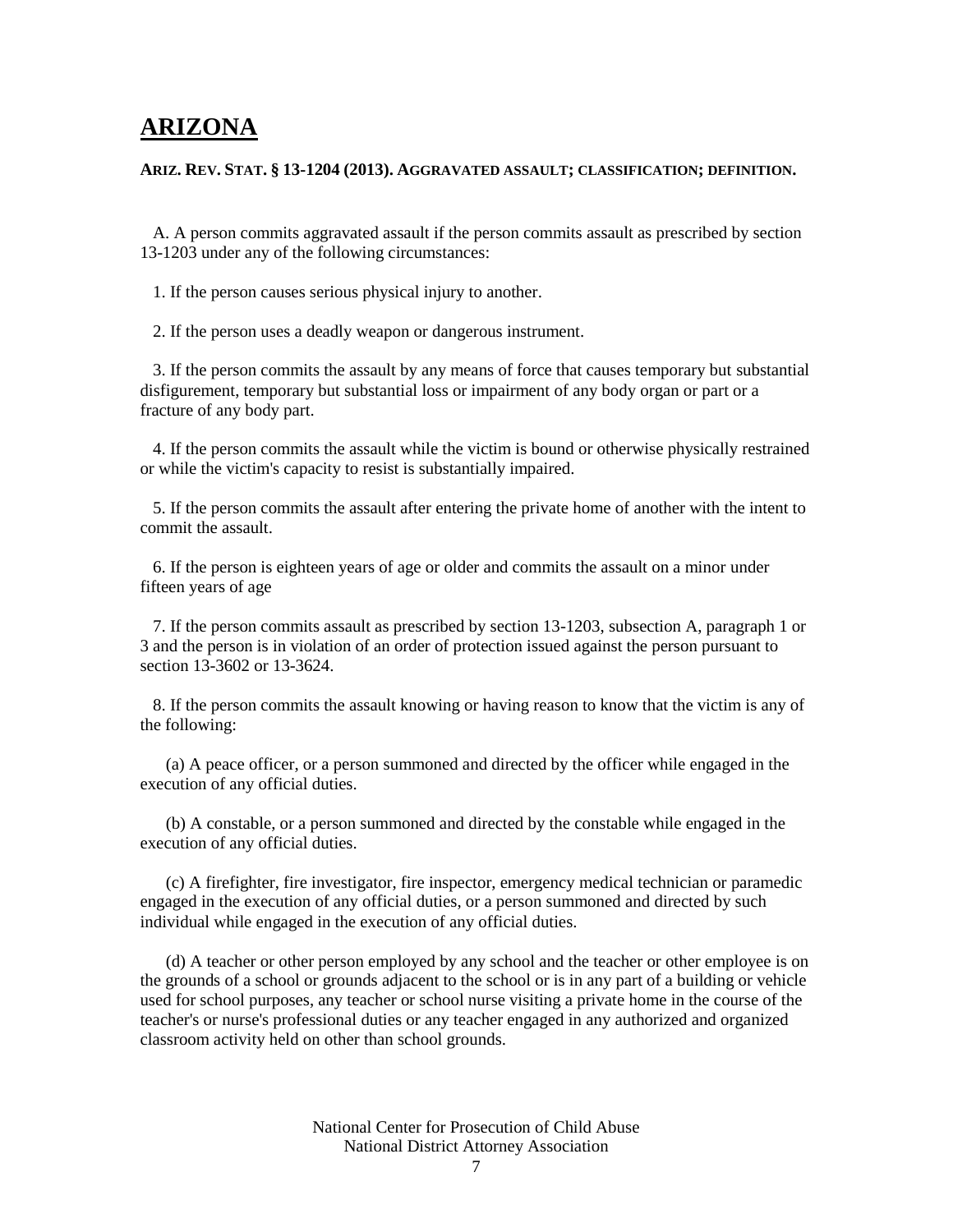(e) A health care practitioner who is certified or licensed pursuant to title 32, chapter 13, 15, 17 or 25, or a person summoned and directed by the licensed health care practitioner while engaged in the person's professional duties. This subdivision does not apply if the person who commits the assault is seriously mentally ill, as defined in section 36-550, or is afflicted with alzheimer's disease or related dementia.

#### (f) A prosecutor.

- (g) A code enforcement officer as defined in section 39-123.
- (h) A state or municipal park ranger.
- (i) A public defender.

9. If the person knowingly takes or attempts to exercise control over any of the following:

 (a) A peace officer's or other officer's firearm and the person knows or has reason to know that the victim is a peace officer or other officer employed by one of the agencies listed in paragraph 10, subdivision (a), item (i), (ii), (iii), (iv) or (v) of this subsection and is engaged in the execution of any official duties.

 (b) Any weapon other than a firearm that is being used by a peace officer or other officer or that the officer is attempting to use, and the person knows or has reason to know that the victim is a peace officer or other officer employed by one of the agencies listed in paragraph 10, subdivision (a), item (i), (ii), (iii), (iv) or (v) of this subsection and is engaged in the execution of any official duties.

 (c) Any implement that is being used by a peace officer or other officer or that the officer is attempting to use, and the person knows or has reason to know that the victim is a peace officer or other officer employed by one of the agencies listed in paragraph 10, subdivision (a), item (i), (ii), (iii), (iv) or (v) of this subsection and is engaged in the execution of any official duties. For the purposes of this subdivision, "implement" means an object that is designed for or that is capable of restraining or injuring an individual. Implement does not include handcuffs.

10. If the person meets both of the following conditions:

(a) Is imprisoned or otherwise subject to the custody of any of the following:

- (i) The state department of corrections.
- (ii) The department of juvenile corrections.
- (iii) A law enforcement agency.
- (iv) A county or city jail or an adult or juvenile detention facility of a city or county.

 (v) Any other entity that is contracting with the state department of corrections, the department of juvenile corrections, a law enforcement agency, another state, any private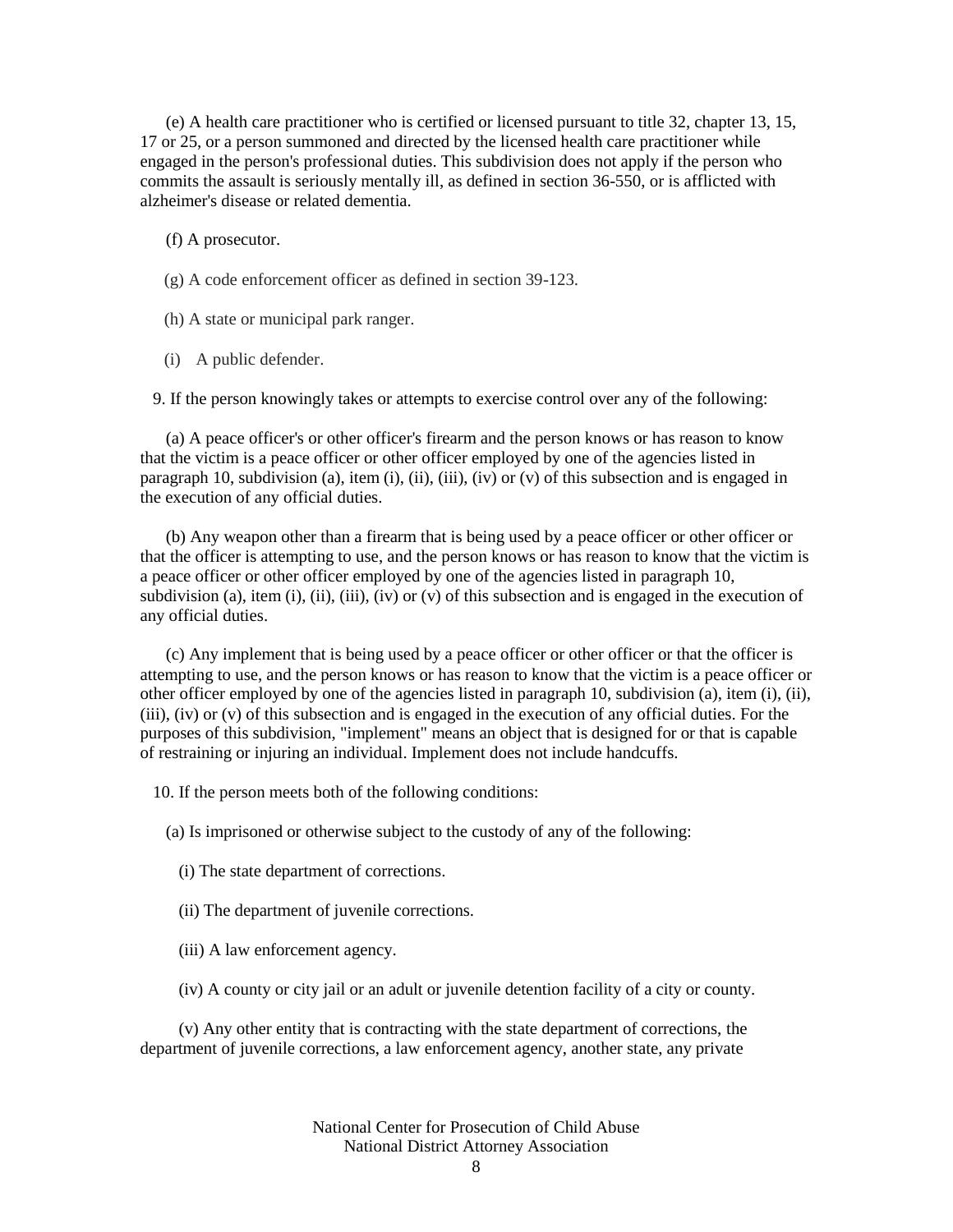correctional facility, a county, a city or the federal bureau of prisons or other federal agency that has responsibility for sentenced or unsentenced prisoners.

 (b) Commits an assault knowing or having reason to know that the victim is acting in an official capacity as an employee of any of the entities listed in subdivision (a) of this paragraph.

B. A person commits aggravated assault if the person commits assault by either intentionally, knowingly or recklessly causing any physical injury to another person, intentionally placing another person in reasonable apprehension of imminent physical injury or knowingly touching another person with the intent to injure the person, and both of the following occur:

 1. The person intentionally or knowingly impedes the normal breathing or circulation of blood of another person by applying pressure to the throat or neck or by obstructing the nose and mouth either manually or through the use of an instrument.

 2. Any of the circumstances exists that are set forth in section 13-3601, subsection A, paragraph 1, 2, 3, 4, 5 or 6.

C. A person who is convicted of intentionally or knowingly committing aggravated assault on a peace officer while the officer is engaged in the execution of any official duties pursuant to subsection A, paragraph 1 or 2 of this section shall be sentenced to imprisonment for not less than the presumptive sentence authorized under chapter 7 of this title and is not eligible for suspension of sentence, commutation or release on any basis until the sentence imposed is served.

D. Except pursuant to subsections E and F of this section, aggravated assault pursuant to subsection A, paragraph 1 or 2 or paragraph 9, subdivision (a) of this section is a class 3 felony except if the victim is under fifteen years of age in which case it is a class 2 felony punishable pursuant to section 13-705. Aggravated assault pursuant to subsection A, paragraph 3 or subsection B of this section is a class 4 felony. Aggravated assault pursuant to subsection A, paragraph 9, subdivision (b) or paragraph 10 of this section is a class 5 felony. Aggravated assault pursuant to subsection A, paragraph 4, 5, 6, 7, or 8 or paragraph 9, subdivision (c) of this section is a class 6 felony.

E. Aggravated assault pursuant to subsection A, paragraph 1 or 2 of this section committed on a peace officer while the officer is engaged in the execution of any official duties is a class 2 felony. Aggravated assault pursuant to subsection A, paragraph 3 of this section committed on a peace officer while the officer is engaged in the execution of any official duties is a class 3 felony. Aggravated assault pursuant to subsection A, paragraph 8, subdivision (a) of this section committed on a peace officer while the officer is engaged in the execution of any official duties is a class 5 felony unless the assault results in any physical injury to the peace officer while the officer is engaged in the execution of any official duties, in which case it is a class 4 felony.

F. Aggravated assault pursuant to:

 1. Subsection A, paragraph 1 or 2 of this section is a class 2 felony if committed on a prosecutor.

2. Subsection A, paragraph 3 of this section is a class 3 felony if committed on a prosecutor.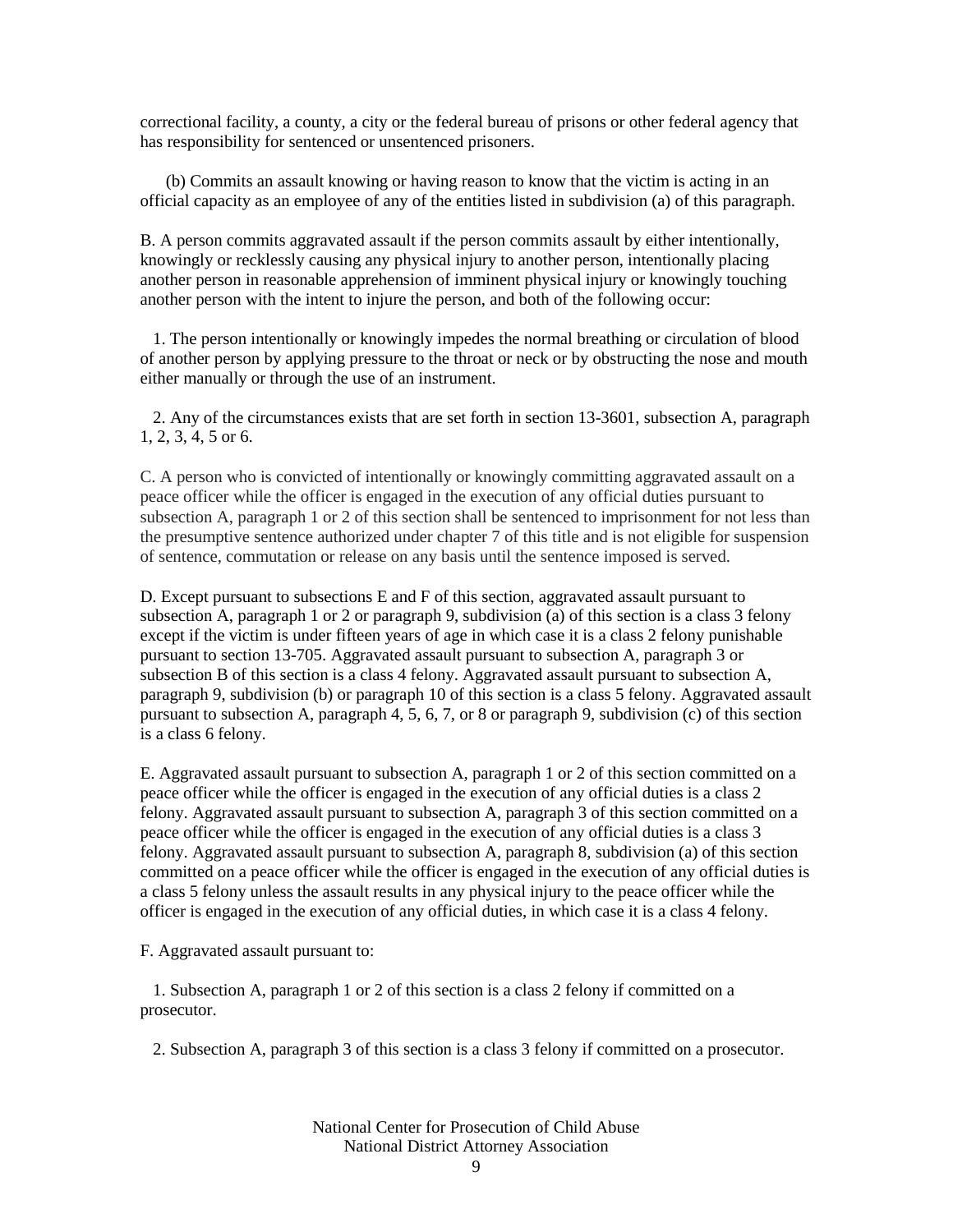3. Subsection A, paragraph 8, subdivision (f) of this section is a class 5 felony if the assault results in physical injury to a prosecutor.

G. For the purposes of this section, "prosecutor" means a county attorney, a municipal prosecutor or the attorney general and includes an assistant or deputy county attorney, municipal prosecutor or attorney general.

### **ARKANSAS**

#### **ARK. CODE ANN. § 5-13-201 (2013). BATTERY IN THE FIRST DEGREE.**

(a) A person commits battery in the first degree if:

 (1) With the purpose of causing serious physical injury to another person, the person causes serious physical injury to any person by means of a deadly weapon;

 (2) With the purpose of seriously and permanently disfiguring another person or of destroying, amputating, or permanently disabling a member or organ of that other person's body, the person causes such an injury to any person;

 (3) The person causes serious physical injury to another person under circumstances manifesting extreme indifference to the value of human life;

(4) Acting alone or with one (1) or more other persons:

(A) The person commits or attempts to commit a felony; and

(B) In the course of and in furtherance of the felony or in immediate flight from the felony:

 (i) The person or an accomplice causes serious physical injury to any person under circumstances manifesting extreme indifference to the value of human life; or

 (ii) Another person who is resisting the felony or flight causes serious physical injury to any person;

 (5) With the purpose of causing serious physical injury to an unborn child or to a woman who is pregnant with an unborn child, the person causes serious physical injury to the unborn child;

 (6) The person knowingly causes physical injury to a pregnant woman in the commission of a felony or a Class A misdemeanor, and in so doing, causes serious physical injury to the pregnant woman's unborn child, and the unborn child is subsequently born alive;

 (7) The person knowingly, without legal justification, causes serious physical injury to a person he or she knows to be twelve (12) years of age or younger;

 (8) With the purpose of causing physical injury to another person, the person causes physical injury to any person by means of a firearm; or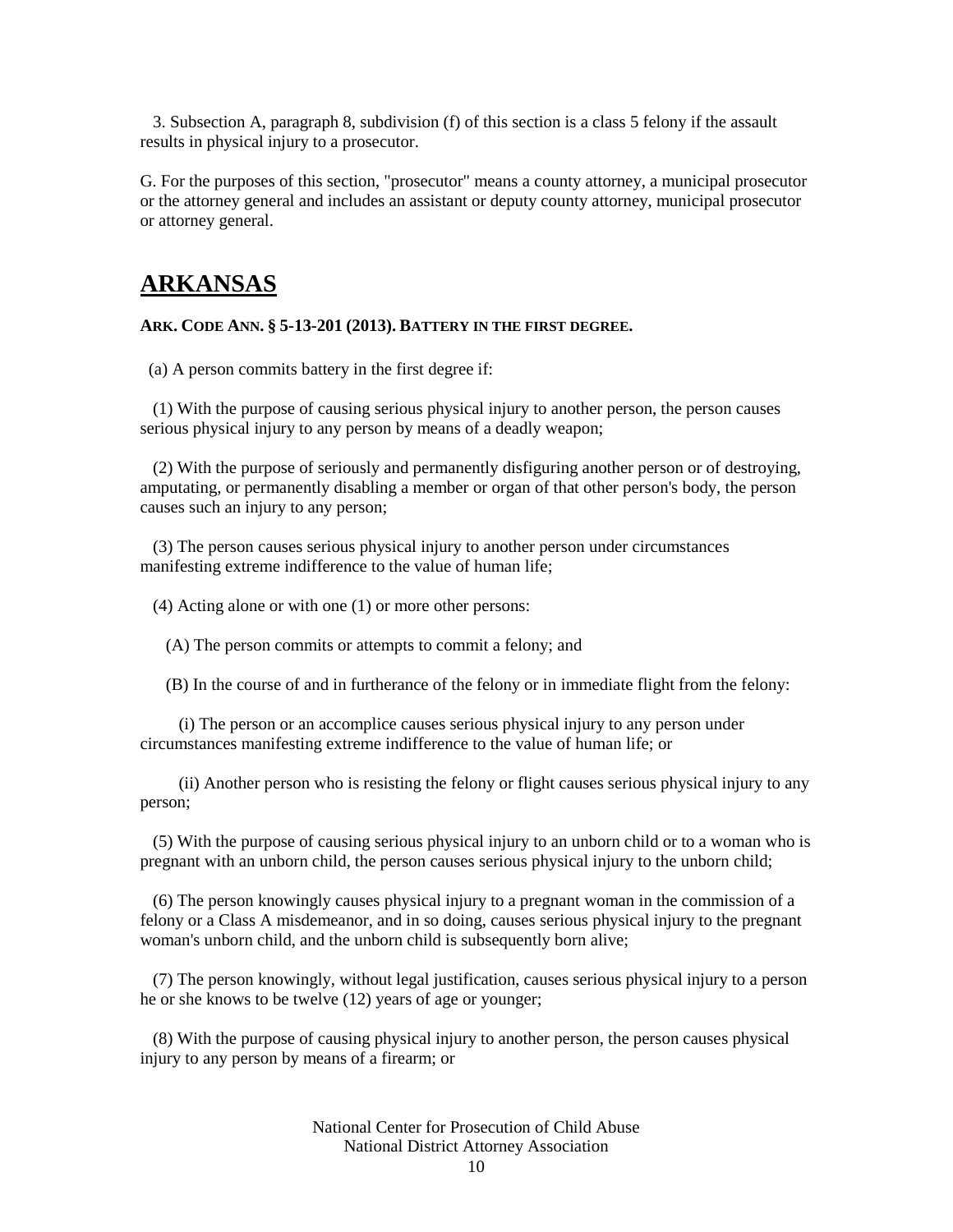(9) The person knowingly causes serious physical injury to any person four (4) years of age or younger under circumstances manifesting extreme indifference to the value of human life.

(b) It is an affirmative defense in any prosecution under subdivision (a)(4) of this section in which the defendant was not the only participant that the defendant:

 (1) Did not commit the battery or in any way solicit, command, induce, procure, counsel, or aid the battery's commission;

(2) Was not armed with a deadly weapon;

(3) Reasonably believed that no other participant was armed with a deadly weapon; and

 (4) Reasonably believed that no other participant intended to engage in conduct that could result in serious physical injury.

(c) (1) Except as provided in subdivisions (c)(2) and (3) of this section, battery in the first degree is a Class B felony.

 (2) Battery in the first degree is a Class Y felony under the circumstances described in subdivision (a)(9) of this section.

 (3) Battery in the first degree is a Class Y felony if the injured person is a law enforcement officer acting in the line of duty.

#### **ARK. CODE ANN. § 9-13-402 (2013). DEFINITIONS.**

As used in this subchapter:

 (1) "Child" means a minor under eighteen (18) years of age who is the subject of a custody or visitation;

(A) Matter currently pending before a court; or

(B) Order that has been issued by a court;

(2) "Court" means any circuit court of competent jurisdiction;

 (3) "Custodian" means the custodial parent, legal guardian, or lawful custodian of the child as determined by a court of competent jurisdiction in the State of Arkansas;

(4) "Dual nationality" means the simultaneous possession of citizenship in two (2) countries;

 (5) (A) "Human rights" means the basic principles that recognize each child's freedom and right to be protected from abuse and neglect.

(B) "Human rights" includes the protection of children from:

(i) Abuse and neglect;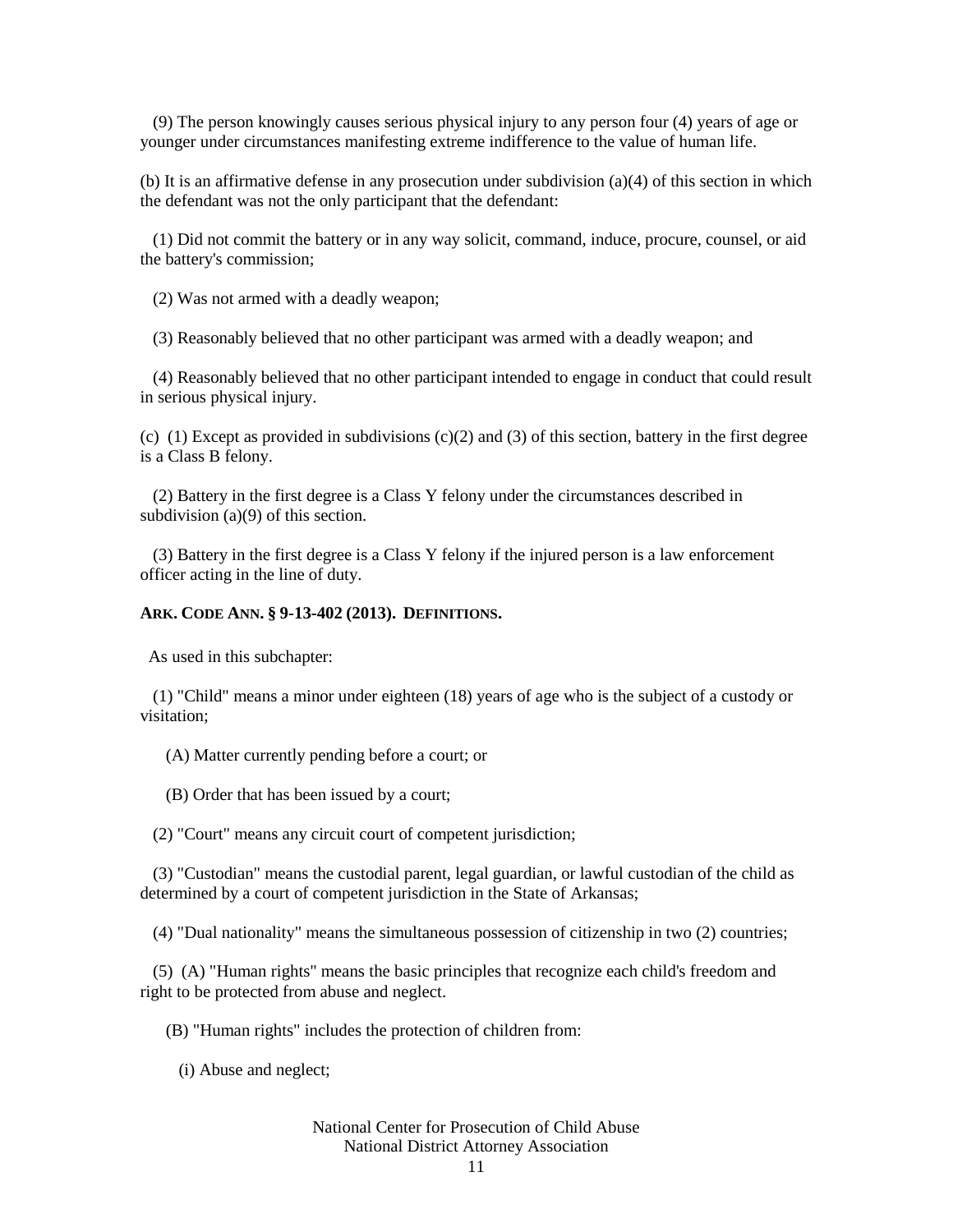- (ii) Arranged marriages;
- (iii) Child labor;
- (iv) Genital mutilation;
- (v) Sexual exploitation;
- (vi) Slavery;
- (vii) Torture and the deprivation of liberty; and
- (viii) Armed conflicts.

(C) "Human rights" includes the right of children to:

- (i) Survive and develop;
- (ii) A name from birth;
- (iii) Be granted a nationality;
- (iv) Freedom of expression;
- (v) Freedom of thought, conscience, and religion; and
- (vi) A free and compulsory education;

 (6) "International child abduction" means the act of taking away, enticing away, withholding, keeping, or concealing a child from his or her parent or custodian by removing the child from the United States;

(7) "Parent" means the biological or adoptive parent of a child;

 (8) "Registration" means the official act of notification or documentation of the birth, name, or lineage of an individual; and

(9) "Security professional" means:

(A) A bodyguard;

(B) An off-duty certified law enforcement officer;

(C) A person who holds a license issued by the State of Arkansas or another state; or

 (D) A person who has past experience or training as a professional in the area of securing the safety of persons.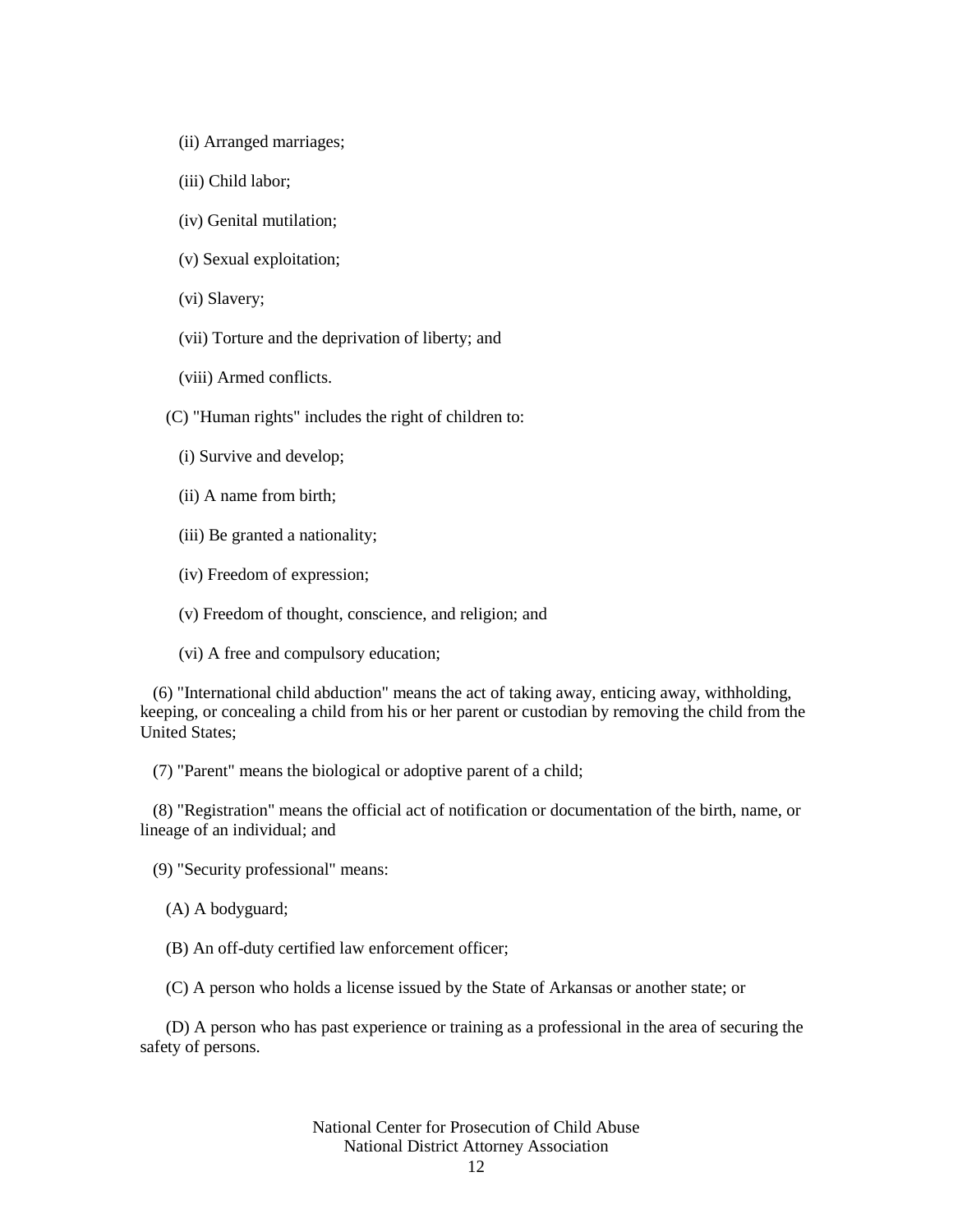# **CALIFORNIA**

### **CAL. PENAL CODE § 273A (2013). WILLFUL HARM OR INJURY TO CHILD; ENDANGERING PERSON OR HEALTH; PUNISHMENT; CONDITIONS OF PROBATION.**

(a) Any person who, under circumstances or conditions likely to produce great bodily harm or death, willfully causes or permits any child to suffer, or inflicts thereon unjustifiable physical pain or mental suffering, or having the care or custody of any child, willfully causes or permits the person or health of that child to be injured, or willfully causes or permits that child to be placed in a situation where his or her person or health is endangered, shall be punished by imprisonment in a county jail not exceeding one year, or in the state prison for two, four, or six years.

(b) Any person who, under circumstances or conditions other than those likely to produce great bodily harm or death, willfully causes or permits any child to suffer, or inflicts thereon unjustifiable physical pain or mental suffering, or having the care or custody of any child, willfully causes or permits the person or health of that child to be injured, or willfully causes or permits that child to be placed in a situation where his or her person or health may be endangered, is guilty of a misdemeanor.

(c) If a person is convicted of violating this section and probation is granted, the court shall require the following minimum conditions of probation:

(1) A mandatory minimum period of probation of 48 months.

(2) A criminal court protective order protecting the victim from further acts of violence or threats, and, if appropriate, residence exclusion or stay-away conditions.

(3)

 (A) Successful completion of no less than one year of a child abuser's treatment counseling program approved by the probation department. The defendant shall be ordered to begin participation in the program immediately upon the grant of probation. The counseling program shall meet the criteria specified in Section 273.1. The defendant shall produce documentation of program enrollment to the court within 30 days of enrollment, along with quarterly progress reports.

 (B) The terms of probation for offenders shall not be lifted until all reasonable fees due to the counseling program have been paid in full, but in no case shall probation be extended beyond the term provided in subdivision (a) of Section 1203.1. If the court finds that the defendant does not have the ability to pay the fees based on the defendant's changed circumstances, the court may reduce or waive the fees.

(4) If the offense was committed while the defendant was under the influence of drugs or alcohol, the defendant shall abstain from the use of drugs or alcohol during the period of probation and shall be subject to random drug testing by his or her probation officer.

(5) The court may waive any of the above minimum conditions of probation upon a finding that the condition would not be in the best interests of justice. The court shall state on the record its reasons for any waiver.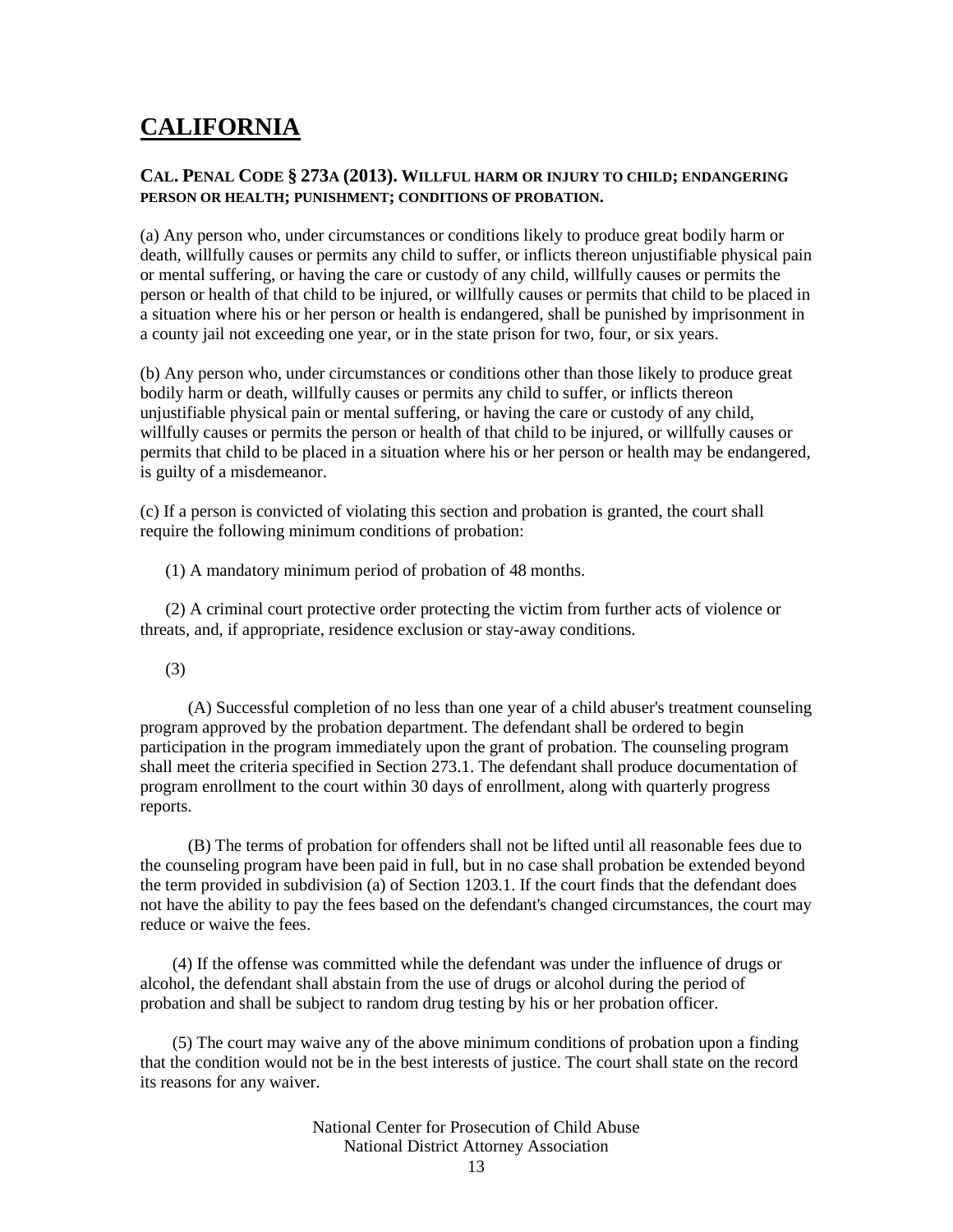### **CAL. PENAL CODE § 273.4 (2013). FEMALE GENITAL MUTILATION; ADDITIONAL PUNISHMENT.**

(a) If the act constituting a felony violation of subdivision (a) of Section 273a was female genital mutilation, as defined in subdivision (b), the defendant shall be punished by an additional term of imprisonment in the state prison for one year, in addition and consecutive to the punishment prescribed by Section 273a.

(b) "Female genital mutilation" means the excision or infibulation of the labia majora, labia minora, clitoris, or vulva, performed for nonmedical purposes.

(c) Nothing in this section shall preclude prosecution under Section 203, 205, or 206 or any other provision of law.

### **CAL. HEALTH & SAFETY CODE § 124170 (2013). EDUCATIONAL, PREVENTATIVE AND OUTREACH ACTIVITIES FOCUSING ON NEW IMMIGRANT POPULATIONS; ESTABLISHMENT AND IMPLEMENTATION.**

The State Department of Health Services, in consultation with the State Department of Social Services and the appropriate federal agency or department, shall establish and implement appropriate education, preventative, and outreach activities, focusing on the new immigrant populations that traditionally practice female genital mutilation, for the purpose of informing members of those communities of the health risks and emotional trauma inflicted by this practice and informing those communities and the medical community of the prohibition and ramifications of Section 273.4 of the Penal Code.

# **COLORADO**

#### **COLO. REV. STAT. § 18-3-202 (2013). ASSAULT IN THE FIRST DEGREE.**

(1) A person commits the crime of assault in the first degree if:

(a) With intent to cause serious bodily injury to another person, he causes serious bodily injury to any person by means of a deadly weapon; or

(b) With intent to disfigure another person seriously and permanently, or to destroy, amputate, or disable permanently a member or organ of his body, he causes such an injury to any person; or

(c) Under circumstances manifesting extreme indifference to the value of human life, he knowingly engages in conduct which creates a grave risk of death to another person, and thereby causes serious bodily injury to any person; or

(d) Repealed by Laws 1995, H.B.95-1070, § 6, eff. July 1, 1995.

(e) With intent to cause serious bodily injury upon the person of a peace officer or firefighter, he or she threatens with a deadly weapon a peace officer or firefighter engaged in the performance of his or her duties, and the offender knows or reasonably should know that the victim is a peace officer or firefighter acting in the performance of his or her duties; or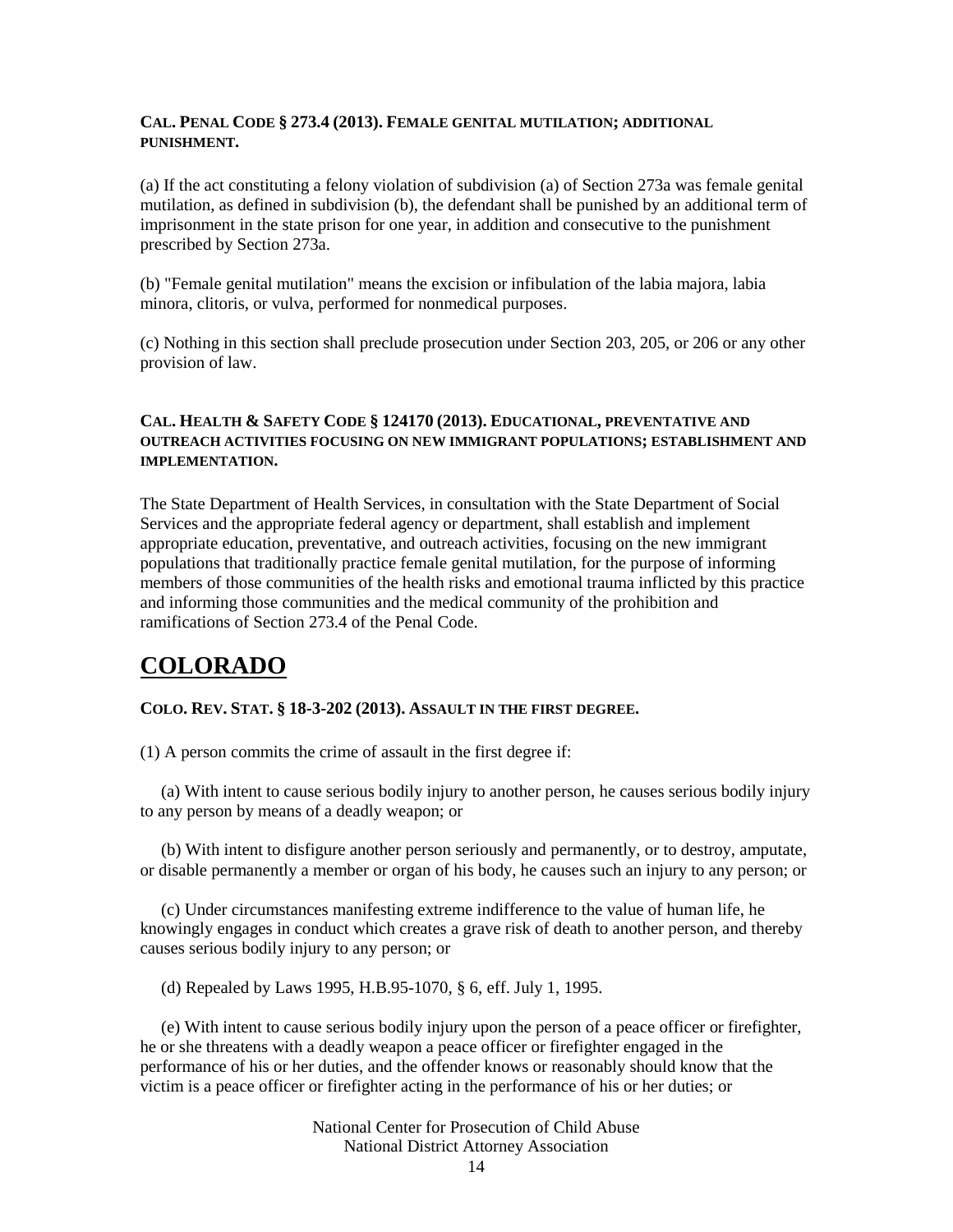(e.5) With intent to cause serious bodily injury upon the person of a judge of a court of competent jurisdiction or an officer of said court, he threatens with a deadly weapon a judge of a court of competent jurisdiction or an officer of said court, and the offender knows or reasonably should know that the victim is a judge of a court of competent jurisdiction or an officer of said court; or

(f) While lawfully confined or in custody as a result of being charged with or convicted of a crime or as a result of being charged as a delinquent child or adjudicated as a delinquent child and with intent to cause serious bodily injury to a person employed by or under contract with a detention facility, as defined in section 18-8-203(3), or to a person employed by the division in the department of human services responsible for youth services and who is a youth services counselor or is in the youth services worker classification series, he or she threatens with a deadly weapon such a person engaged in the performance of his or her duties and the offender knows or reasonably should know that the victim is such a person engaged in the performance of his or her duties while employed by or under contract with a detention facility or while employed by the division in the department of human services responsible for youth services. A sentence imposed pursuant to this paragraph (f) shall be served in the department of corrections and shall run consecutively with any sentences being served by the offender. A person who participates in a work release program, a furlough, or any other similar authorized supervised or unsupervised absence from a detention facility, as defined in section 18-8-203 (3), and who is required to report back to the detention facility at a specified time shall be deemed to be in custody.

(2) (a) If assault in the first degree is committed under circumstances where the act causing the injury is performed upon a sudden heat of passion, caused by a serious and highly provoking act of the intended victim, affecting the person causing the injury sufficiently to excite an irresistible passion in a reasonable person, and without an interval between the provocation and the injury sufficient for the voice of reason and humanity to be heard, it is a class 5 felony.

(b) If assault in the first degree is committed without the circumstances provided in paragraph (a) of this subsection (2), it is a class 3 felony.

(c) If a defendant is convicted of assault in the first degree pursuant to subsection (1) of this section, the court shall sentence the defendant in accordance with the provisions of section 18- 1.3-406.

(d) Repealed by Laws 1995, H.B.95-1070, § 6, eff. July 1, 1995.

#### **COLO. REV. STAT. § 18-6-401 (2013). CHILD ABUSE.**

(1) (a) A person commits child abuse if such person causes an injury to a child's life or health, or permits a child to be unreasonably placed in a situation that poses a threat of injury to the child's life or health, or engages in a continued pattern of conduct that results in malnourishment, lack of proper medical care, cruel punishment, mistreatment, or an accumulation of injuries that ultimately results in the death of a child or serious bodily injury to a child.

(b) (I) Except as otherwise provided in subparagraph (III) of this paragraph (b), a person commits child abuse if such person excises or infibulates, in whole or in part, the labia majora, labia minora, vulva, or clitoris of a female child. A parent, guardian, or other person legally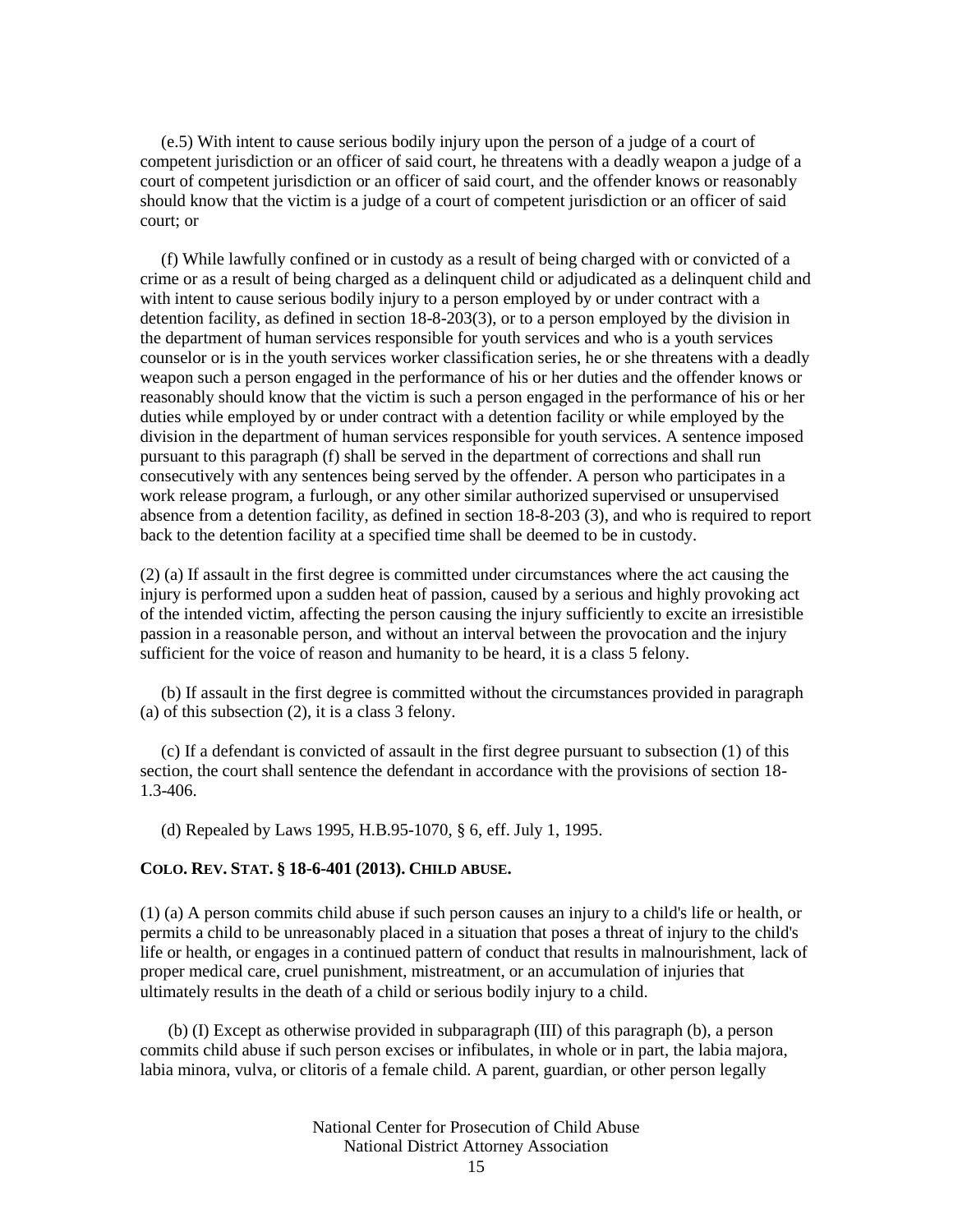responsible for a female child or charged with the care or custody of a female child commits child abuse if he or she allows the excision or infibulation, in whole or in part, of such child's labia majora, labia minora, vulva, or clitoris.

(II) Belief that the conduct described in subparagraph (I) of this paragraph (b) is required as a matter of custom, ritual, or standard practice or consent to the conduct by the child on whom it is performed or by the child's parent or legal guardian shall not be an affirmative defense to a charge of child abuse under this paragraph (b).

(III) A surgical procedure as described in subparagraph (I) of this paragraph (b) is not a crime if the procedure:

(A) Is necessary to preserve the health of the child on whom it is performed and is performed by a person licensed to practice medicine under article 36 of title 12, C.R.S.; or

(B) Is performed on a child who is in labor or who has just given birth and is performed for medical purposes connected with that labor or birth by a person licensed to practice medicine under article 36 of title 12, C.R.S.

(IV) If the district attorney having jurisdiction over a case arising under this paragraph (b) has a reasonable belief that any person arrested or charged pursuant to this paragraph (b) is not a citizen or national of the United States, the district attorney shall report such information to the immigration and naturalization service, or any successor agency, in an expeditious manner.

(c) (I) A person commits child abuse if, in the presence of a child, or on the premises where a child is found, or where a child resides, or in a vehicle containing a child, the person knowingly engages in the manufacture or attempted manufacture of a controlled substance, as defined by section 18-18-102(5), or knowingly possesses ephedrine, pseudoephedrine, or phenylpropanolamine, or their salts, isomers, or salts of isomers, with the intent to use the product as an immediate precursor in the manufacture of a controlled substance. It shall be no defense to the crime of child abuse, as described in this subparagraph (I), that the defendant did not know a child was present, a child could be found, a child resided on the premises, or that a vehicle contained a child.

(II) A parent or lawful guardian of a child or a person having the care or custody of a child who knowingly allows the child to be present at or reside at a premises or to be in a vehicle where the parent, guardian, or person having care or custody of the child knows or reasonably should know another person is engaged in the manufacture or attempted manufacture of methamphetamine commits child abuse.

(III) A parent or lawful guardian of a child or a person having the care or custody of a child who knowingly allows the child to be present at or reside at a premises or to be in a vehicle where the parent, guardian, or person having care or custody of the child knows or reasonably should know another person possesses ephedrine, pseudoephedrine, or phenylpropanolamine, or their salts, isomers, or salts of isomers, with the intent to use the product as an immediate precursor in the manufacture of methamphetamine commits child abuse.

(2) In this section, "child" means a person under the age of sixteen years.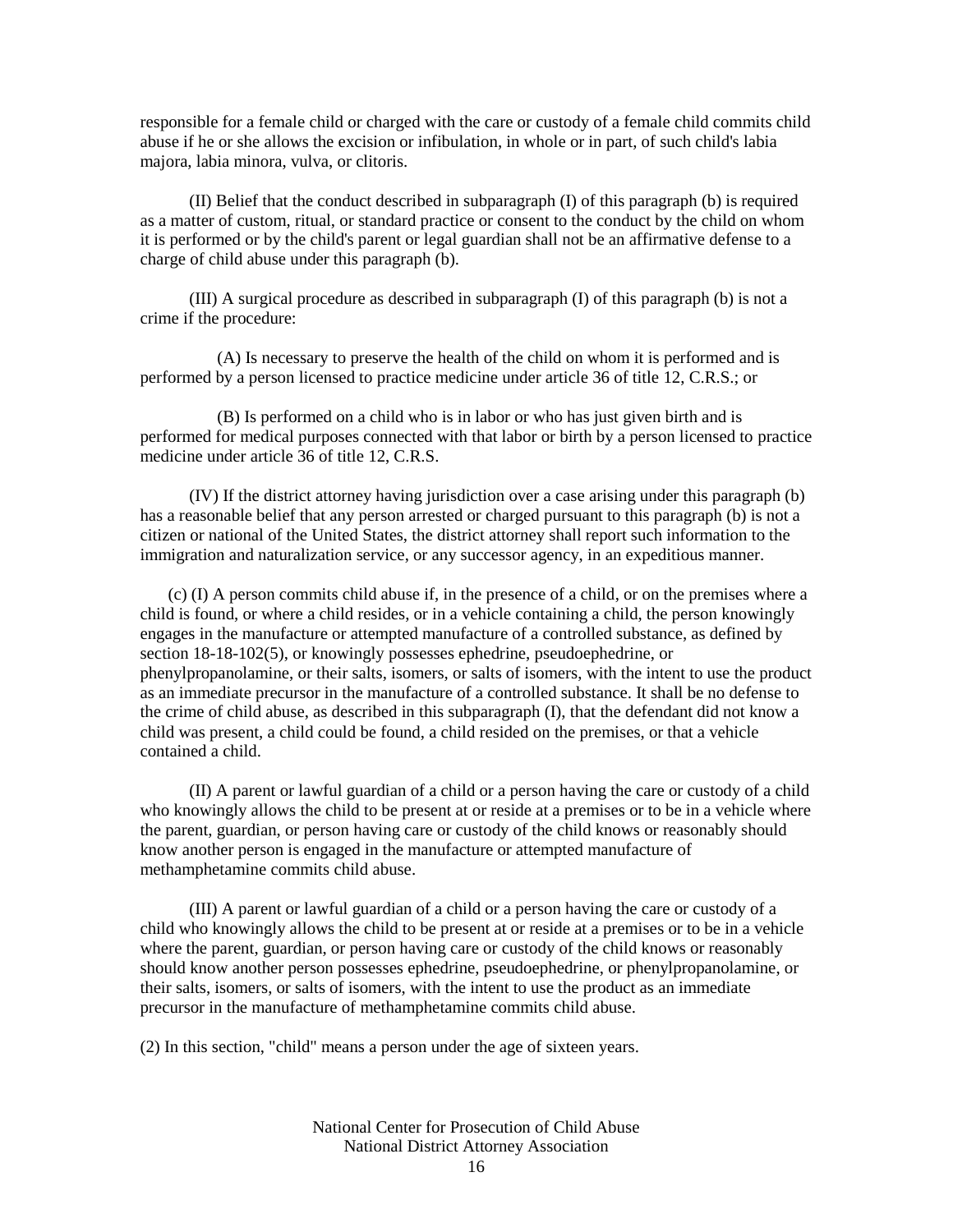(3) The statutory privilege between patient and physician and between husband and wife shall not be available for excluding or refusing testimony in any prosecution for a violation of this section.

(4) No person, other than the perpetrator, complicitor, coconspirator, or accessory, who reports an instance of child abuse to law enforcement officials shall be subjected to criminal or civil liability for any consequence of making such report unless he knows at the time of making it that it is untrue.

(5) Deferred prosecution is authorized for a first offense under this section unless the provisions of subsection (7.5) of this section or section 18-6-401.2 apply.

(6) Repealed by Laws 2001, Ch. 125, § 1, eff. July 1, 2001.

(7) (a) Where death or injury results, the following shall apply:

(I) When a person acts knowingly or recklessly and the child abuse results in death to the child, it is a class 2 felony except as provided in paragraph (c) of this subsection (7).

(II) When a person acts with criminal negligence and the child abuse results in death to the child, it is a class 3 felony.

(III) When a person acts knowingly or recklessly and the child abuse results in serious bodily injury to the child, it is a class 3 felony.

(IV) When a person acts with criminal negligence and the child abuse results in serious bodily injury to the child, it is a class 4 felony.

(V) When a person acts knowingly or recklessly and the child abuse results in any injury other than serious bodily injury, it is a class 1 misdemeanor; except that, if it is committed under the circumstances described in paragraph (e) of this subsection (7), then it is a class 5 felony.

(VI) When a person acts with criminal negligence and the child abuse results in any injury other than serious bodily injury to the child, it is a class 2 misdemeanor; except that, if it is committed under the circumstances described in paragraph (e) of this subsection (7), then it is a class 5 felony.

(b) Where no death or injury results, the following shall apply:

(I) An act of child abuse when a person acts knowingly or recklessly is a class 2 misdemeanor; except that, if it is committed under the circumstances described in paragraph (e) of this subsection (7), then it is a class 5 felony.

(II) An act of child abuse when a person acts with criminal negligence is a class 3 misdemeanor; except that, if it is committed under the circumstances described in paragraph (e) of this subsection (7), then it is a class 5 felony.

(c) When a person knowingly causes the death of a child who has not yet attained twelve years of age and the person committing the offense is one in a position of trust with respect to the child, such person commits the crime of murder in the first degree as described in section 18-3-  $102(1)(f)$ .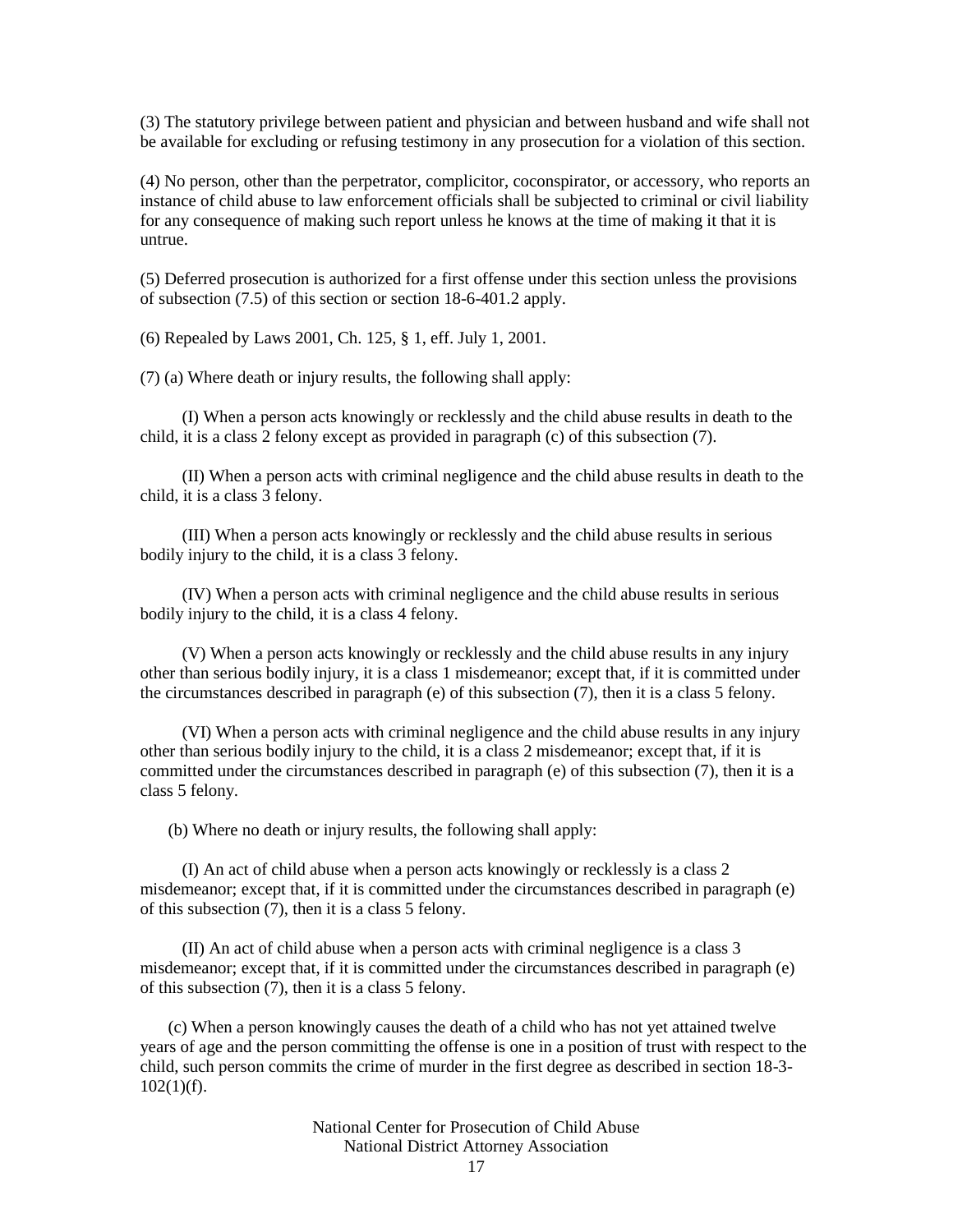(d) When a person commits child abuse as described in paragraph (c) of subsection (1) of this section, it is a class 3 felony.

(e) A person who has previously been convicted of a violation of this section or of an offense in any other state, the United States, or any territory subject to the jurisdiction of the United States that would constitute child abuse if committed in this state and who commits child abuse as provided in subparagraph (V) or (VI) of paragraph (a) of this subsection (7) or as provided in subparagraph (I) or  $(II)$  of paragraph (b) of this subsection (7) commits a class 5 felony if the trier of fact finds that the new offense involved any of the following acts:

(I) The defendant, who was in a position of trust, as described in section 18-3-401(3.5), in relation to the child, participated in a continued pattern of conduct that resulted in the child's malnourishment or failed to ensure the child's access to proper medical care;

(II) The defendant participated in a continued pattern of cruel punishment or unreasonable isolation or confinement of the child;

(III) The defendant made repeated threats of harm or death to the child or to a significant person in the child's life, which threats were made in the presence of the child;

(IV) The defendant committed a continued pattern of acts of domestic violence, as that term is defined in section 18-6-800.3, in the presence of the child; or

(V) The defendant participated in a continued pattern of extreme deprivation of hygienic or sanitary conditions in the child's daily living environment.

(7.3) Felony child abuse is an extraordinary risk crime that is subject to the modified presumptive sentencing range specified in section 18-1.3-401(10). Misdemeanor child abuse is an extraordinary risk crime that is subject to the modified sentencing range specified in section 18-  $1.3 - 501(3)$ .

(7.5) If a defendant is convicted of the class 2 or class 3 felony of child abuse under subparagraph (I) or (III) of paragraph (a) of subsection (7) of this section, the court shall sentence the defendant in accordance with section 18-1.3-401(8)(d).

(8) Repealed by Laws 1990, H.B.90-1093, § 6.

(9) If a parent is charged with permitting a child to be unreasonably placed in a situation that poses a threat of injury to the child's life or health, pursuant to paragraph (a) of subsection (1) of this section, and the child was seventy-two hours old or younger at the time of the alleged offense, it shall be an affirmative defense to such charge that the parent safely, reasonably, and knowingly handed the child over to a firefighter, as defined in section 18-3-201(1), or to a hospital staff member who engages in the admission, care, or treatment of patients, when such firefighter is at a fire station or such hospital staff member is at a hospital.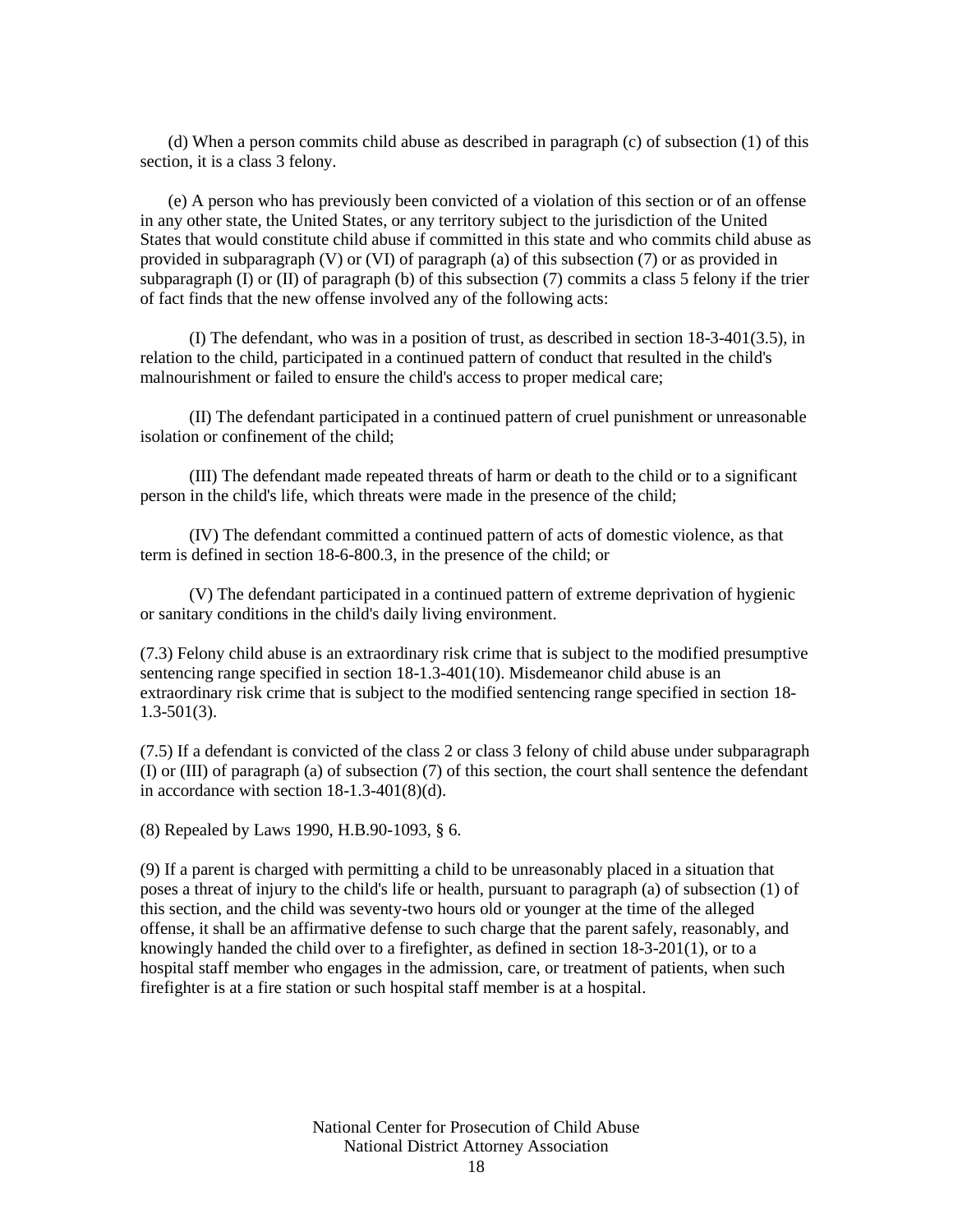# **CONNECTICUT**

### CONN. GEN. STAT. § 53A-59 (2013). ASSAULT IN THE FIRST DEGREE: CLASS B FELONY: **NONSUSPENDABLE SENTENCES.**

(a) A person is guilty of assault in the first degree when: (1) With intent to cause serious physical injury to another person, he causes such injury to such person or to a third person by means of a deadly weapon or a dangerous instrument; or (2) with intent to disfigure another person seriously and permanently, or to destroy, amputate or disable permanently a member or organ of his body, he causes such injury to such person or to a third person; or (3) under circumstances evincing an extreme indifference to human life he recklessly engages in conduct which creates a risk of death to another person, and thereby causes serious physical injury to another person; or (4) with intent to cause serious physical injury to another person and while aided by two or more other persons actually present, he causes such injury to such person or to a third person; or (5) with intent to cause physical injury to another person, he causes such injury to such person or to a third person by means of the discharge of a firearm.

(b) Assault in the first degree is a class B felony provided (1) any person found guilty under subdivision (1) of subsection (a) shall be sentenced to a term of imprisonment of which five years of the sentence imposed may not be suspended or reduced by the court and (2) any person found guilty under subsection (a) shall be sentenced to a term of imprisonment of which ten years of the sentence imposed may not be suspended or reduced by the court if the victim of the offense is a person under ten years of age or if the victim of the offense is a witness, as defined in section 53a-146, and the actor knew the victim was a witness.

## **DELAWARE**

#### **DEL. CODE ANN. TIT. 11, § 780 (2013). FEMALE GENITAL MUTILATION.**

(a) A person is guilty of female genital mutilation when:

 (1) A person knowingly circumcises, excises or infibulates the whole or any part of the labia majora, labia minora or clitoris of a female minor; or

 (2) A parent, guardian or other person legally responsible or charged with the care or custody of a female minor allows the circumcision, excision or infibulation, in whole or in part, of such minor's labia majora, labia minora or clitoris.

(b) Female genital mutilation is a class E felony.

(c) It is not a defense to a violation that the conduct described in subsection (a) of this section above is required as a matter of custom, ritual or standard practice, or that the minor on whom it is performed or the minor's parent or legal guardian consented to the procedure.

(d) A surgical procedure is not a violation of this section if the procedure is: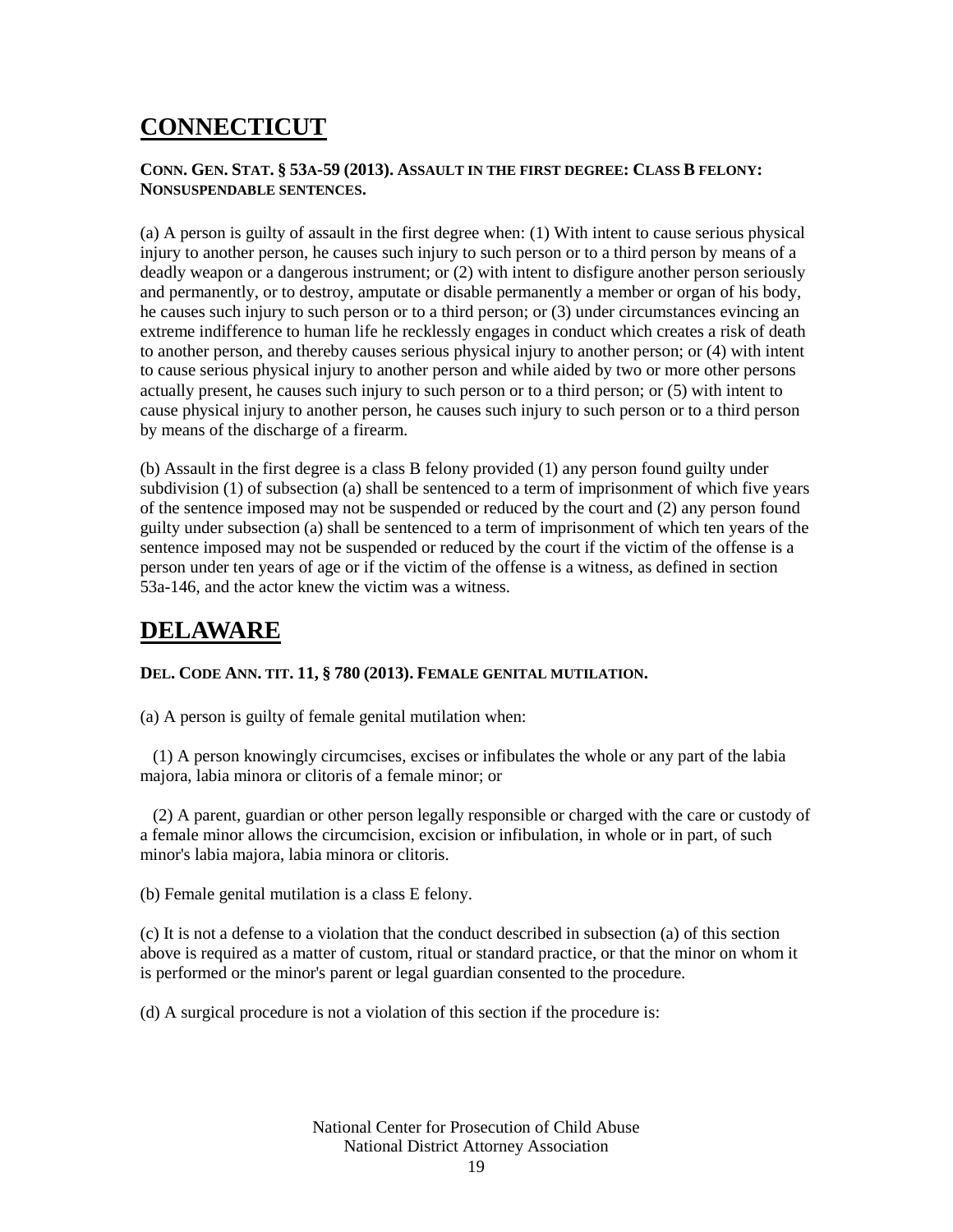(1) Necessary to the health of the minor on whom it is performed and is performed by a licensed physician under § 1720 of Title 24 or a physician-in-training under the supervision of a licensed physician; or

 (2) Performed on a minor who is in labor or who has just given birth and is performed for medical purposes connected with that labor or birth by a licensed physician under § 1720 of Title 24 or a physician-in-training under the supervision of a licensed physician, or a licensed midwife under § 3336 of Title 18.

#### **DEL. CODE ANN. TIT. 11, § 1105 (2013). CRIME AGAINST A VULNERABLE ADULT.**

(a) Any person who commits, or attempts to commit, any of the crimes or offenses set forth in subsection (f) of this section against a person who is a vulnerable adult is guilty of a crime against a vulnerable adult.

(b) A crime against a vulnerable adult shall be punished as follows:

 (1) If the underlying offense is an unclassified misdemeanor, or a class B misdemeanor, the crime against a vulnerable adult shall be a class A misdemeanor;

 (2) If the underlying offense is a class A misdemeanor, the crime against a vulnerable adult shall be a class G felony;

 (3) If the underlying offense is a class D, E, F, or G felony, the crime against a vulnerable adult shall be 1 class higher than the underlying offense.

(c) "Vulnerable adult" means a person 18 years of age or older who, by reason of isolation, sickness, debilitation, mental illness or physical, mental or cognitive disability, is easily susceptible to abuse, neglect, mistreatment, intimidation, manipulation, coercion or exploitation. Without limitation, the term "vulnerable adult" includes any adult for whom a guardian or the person or property has been appointed.

(d) Notwithstanding any provision of law to the contrary, it is no defense to an offense or sentencing provision set forth in this section that the accused did not know that the victim was a vulnerable adult or that the accused reasonably believed the person was not a vulnerable adult unless the statute defining the underlying offense, or a related statute, expressly provides that knowledge that the victim is a vulnerable adult is a defense.

(e) No person shall be sentenced for both an underlying offense and a crime against a vulnerable adult. No person shall be sentenced for a violation of subsection (a) of this section if the underlying offense, as charged against the accused, has an element that the victim was 62 years of age or older or was an "adult who was impaired" as defined in § 3902 of Title 31.

(f) The following shall be underlying offenses for the purposes of this section:

| Title $11$ : |                    |
|--------------|--------------------|
| §601         | Offensive touching |
| § 602(a)     | Menacing           |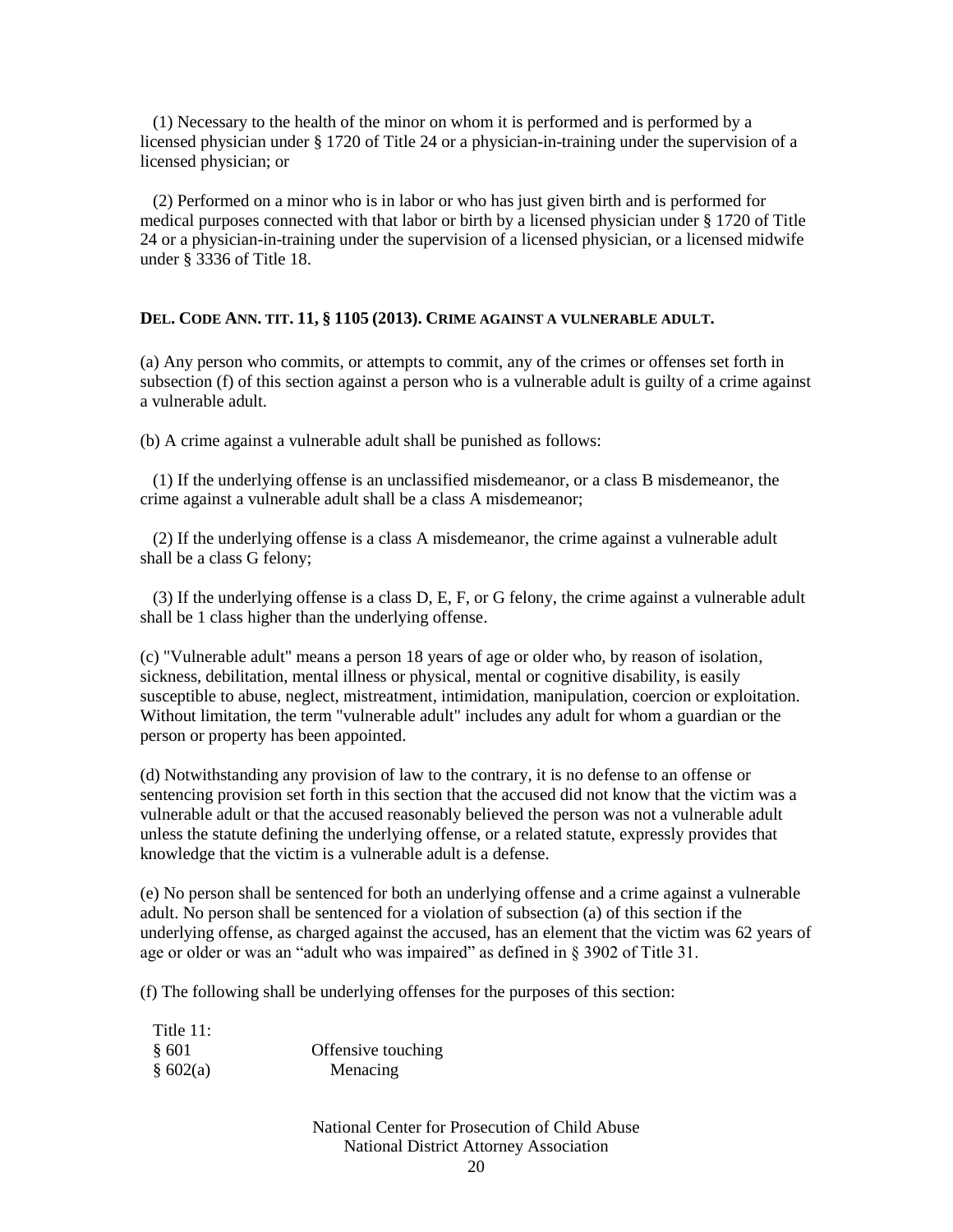| § 602(b)          | <b>Aggravated Menacing</b>                                             |
|-------------------|------------------------------------------------------------------------|
| § 603             | Reckless endangering in the second degree                              |
| § 604             | Reckless endangering in the first degree                               |
| § 605             | Abuse of a pregnant female in the second degree                        |
| § 606             | Abuse of a pregnant female in the first degree                         |
| §611              | Assault in the third degree                                            |
| §612              | Assault in the second degree                                           |
| §621              | Terroristic threatening                                                |
| §622              | Hoax device                                                            |
| §625              | Unlawfully administering drugs                                         |
| §626              | Unlawfully administering controlled substance or counterfeit substance |
| or narcotic drugs |                                                                        |
| §645              | Promoting suicide                                                      |
| §763              | Sexual harassment                                                      |
| §764              | Indecent exposure in the second degree                                 |
| §766              | Incest                                                                 |
| §767              | Unlawful sexual contact in the third degree                            |
| §769              | Unlawful sexual contact in the first degree                            |
| §770              | Rape in the fourth degree                                              |
| §774              | Sexual extortion                                                       |
| §780              | Female genital mutilation                                              |
| §781              | Unlawful imprisonment in the second degree                             |
| § 782             | Unlawful imprisonment in the first degree                              |
| §783              | Kidnapping in the second degree                                        |
| §791              | Acts constituting coercion                                             |
| § 811             | Criminal mischief                                                      |
| § 825             | Burglary in the second degree                                          |
| § 831             | Robbery in the second degree                                           |
| § 835             | Carjacking in the second degree                                        |
| § 841             | Theft, except paragraph $(c)(3)b$ .                                    |
| § 841A            | Theft of a motor vehicle                                               |
| § 842             | Theft; lost or mislaid property                                        |
| § 843             | Theft; false pretense                                                  |
| § 844             | Theft; false promise                                                   |
| \$846             | Extortion                                                              |
| § 848             | Misapplication of property                                             |
| § 853             | Unauthorized use of a vehicle                                          |
| § 854             | Identity theft                                                         |
| § 861             | Forgery                                                                |
| § 903             | Unlawful use of credit card                                            |
| § 909             | Securing execution of documents by deception                           |
| § 914             | Use of consumer identification information                             |
| §916              | Home improvement fraud                                                 |
| § 917             | New home construction fraud, except paragraph $(d)(3)$                 |
| \$1001            | <b>Bigamy</b>                                                          |
| § 1311            | Harassment                                                             |
| § 1312            | Stalking, except paragraphs $(d)(1)$ and $(d)(2)$                      |
| § 1335            | Violation of privacy                                                   |
| § 1339            | Adulteration                                                           |
| § 1451            | Theft of a firearm                                                     |
|                   |                                                                        |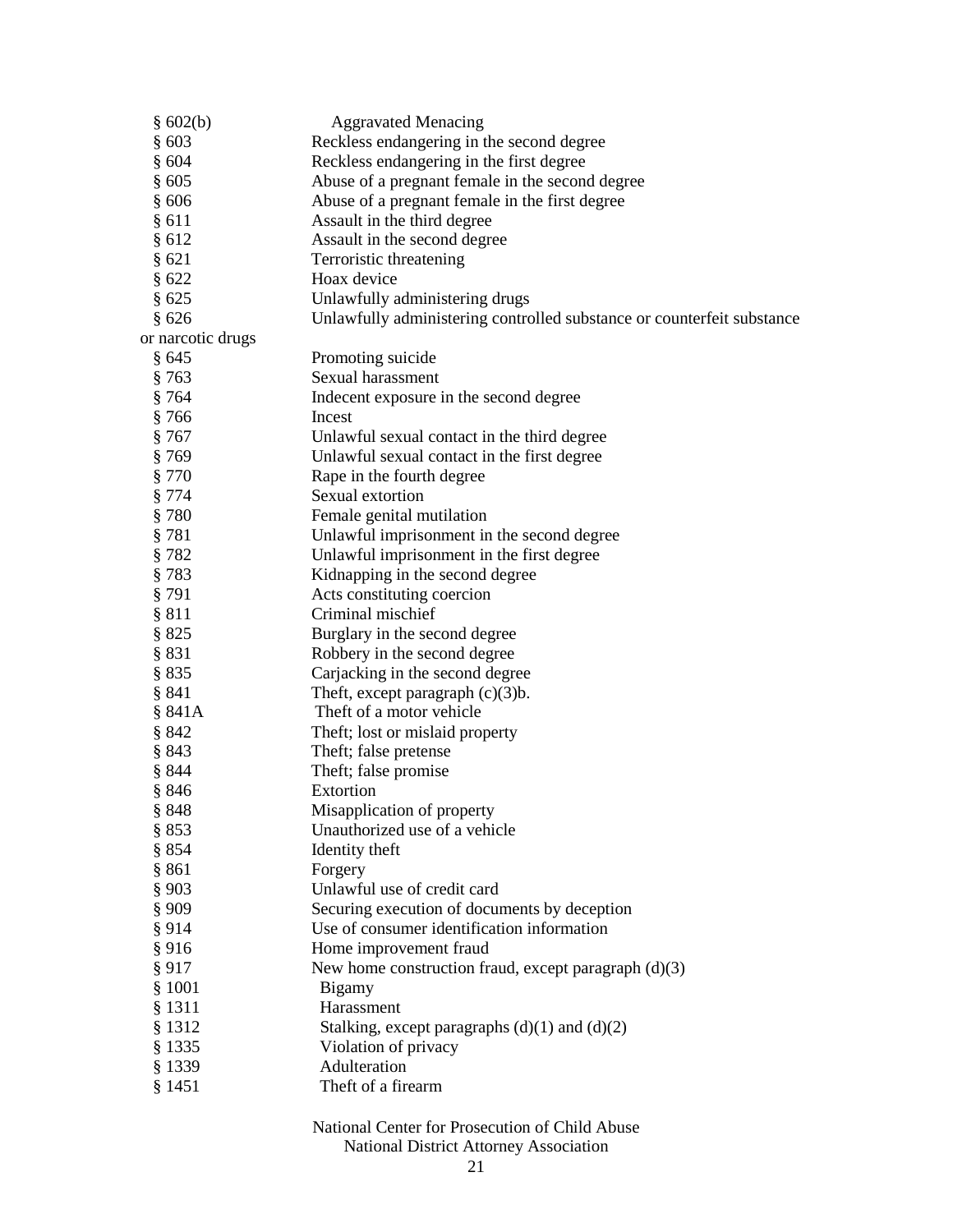Title 6: § 73-604 Securities fraud.

### **DISTRICT OF COLUMBIA**

#### **DC ST § 22-404.01 (2013). AGGRAVATED ASSAULT.**

(a) A person commits the offense of aggravated assault if:

(1) By any means, that person knowingly or purposely causes serious bodily injury to another person; or

(2) Under circumstances manifesting extreme indifference to human life, that person intentionally or knowingly engages in conduct which creates a grave risk of serious bodily injury to another person, and thereby causes serious bodily injury.

(b) Any person convicted of aggravated assault shall be fined not more than \$10,000 or be imprisoned for not more than 10 years, or both.

(c) Any person convicted of attempted aggravated assault shall be fined not more than \$5,000 or be imprisoned for not more than 5 years, or both.

### **FLORIDA**

#### **FLA. STAT. ANN. § 794.08 (2013). FEMALE GENITAL MUTILATION.**

(1) As used in this section, the term "female genital mutilation" means the circumcising, excising, or infibulating, in whole or in part, the labia majora, labia minora, or clitoris of a female person.

(2) A person who knowingly commits, or attempts to commit, female genital mutilation upon a female person younger than 18 years of age commits a felony of the first degree, punishable as provided in s. 775.082, s. 775.083, or s. 775.084.

(3) A person who knowingly removes, or causes or permits the removal of, a female person younger than 18 years of age from this state for purposes of committing female genital mutilation commits a felony of the second degree, punishable as provided in s. 775.082, s. 775.083, or s. 775.084.

(4) A person who is a parent, a guardian, or in a position of familial or custodial authority to a female person younger than 18 years of age and who knowingly consents to or permits the female genital mutilation of that female person commits a felony of the third degree, punishable as provided in s. 775.082, s. 775.083, or s. 775.084.

(5) This section does not apply to procedures performed by or under the direction of a physician licensed under chapter 458, an osteopathic physician licensed under chapter 459, a registered nurse licensed under part I of chapter 464, a practical nurse licensed under part I of chapter 464,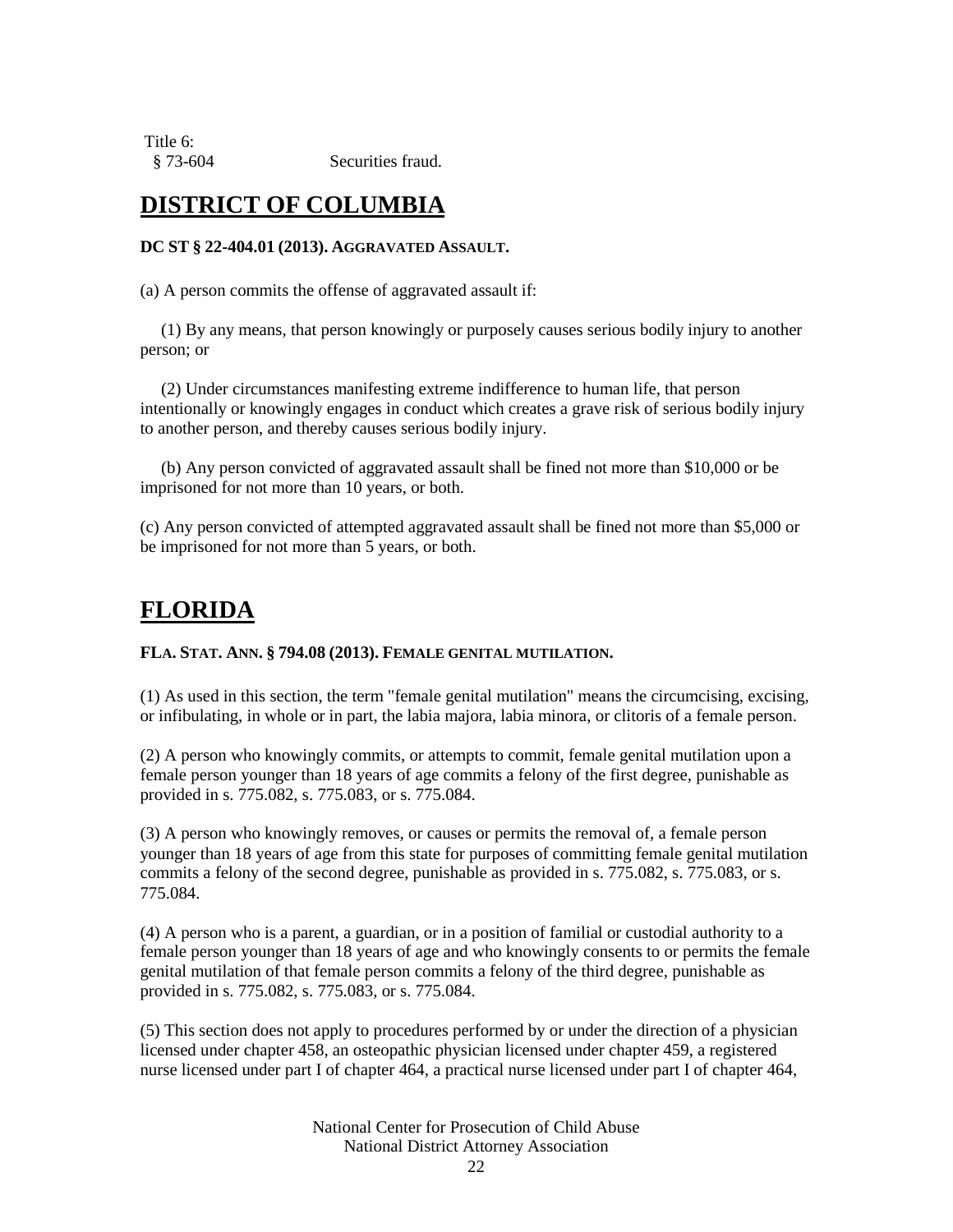an advanced registered nurse practitioner licensed under part I of chapter 464, a midwife licensed under chapter 467, or a physician assistant licensed under chapter 458 or chapter 459 when necessary to preserve the physical health of a female person. This section also does not apply to any autopsy or limited dissection conducted pursuant to chapter 406.

(6) Consent of a female person younger than 18 years of age or the consent of a parent, guardian, or person who is in a position of familial or custodial authority to the female person younger than 18 years of age is not a defense to the offense of female genital mutilation.

### **GEORGIA**

#### **GA. CODE ANN. § 16-5-27 (2013). FEMALE GENITAL MUTILATION.**

(a) Any person:

 (1) Who knowingly circumcises, excises, or infibulates, in whole or in part, the labia majora, labia minora, or clitoris of a female under 18 years of age;

 (2) Who is a parent, guardian, or has immediate custody or control of a female under 18 years of age and knowingly consents to or permits the circumcision, excision, or infibulation, in whole or in part, of the labia majora, labia minora, or clitoris of such female; or

 (3) Who knowingly removes or causes or permits the removal of a female under 18 years of age from this state for the purpose of circumcising, excising, or infibulating, in whole or in part, the labia majora, labia minora, or clitoris of such female

shall be guilty of female genital mutilation.

(b) A person convicted of female genital mutilation shall be punished by imprisonment for not less than five nor more than 20 years.

(c) This Code section shall not apply to procedures performed by or under the direction of a physician, a registered professional nurse, a certified nurse midwife, or a licensed practical nurse licensed pursuant to Chapter 34 or 26, respectively, of Title 43 when necessary to preserve the physical health of the female. This Code section shall also not apply to any autopsy or limited dissection as defined by Code Section 45-16-21 which is conducted in accordance with Article 2 of Chapter 16 of Title 45.

(d) Consent of the female under 18 years of age or the parent, guardian, or custodian of the female under 18 years of age shall not be a defense to the offense of female genital mutilation. Religion, ritual, custom, or standard practice shall not be a defense to the offense of female genital mutilation.

(e) The statutory privileges provided by Chapter 5 of Title 24 shall not apply to proceedings in which one of the parties to the privilege is charged with a crime against a female under 18 years of age, but such person shall be compellable to give evidence only on the specific act for which the accused is charged.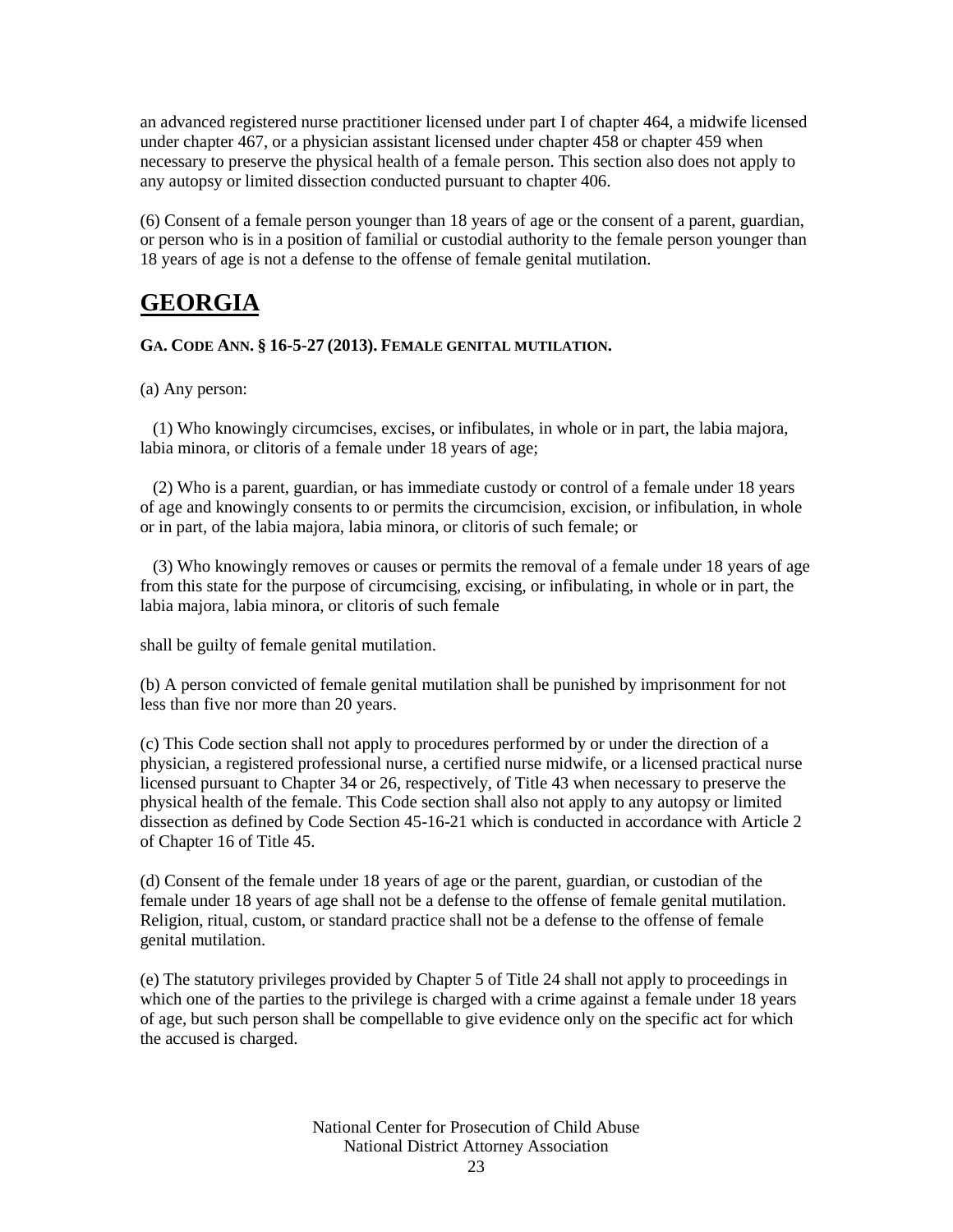# **HAWAII**

#### **HAWAI'I REV. STAT. § 707-710 (2013). ASSAULT IN THE FIRST DEGREE.**

(1) A person commits the offense of assault in the first degree if the person intentionally or knowingly causes serious bodily injury to another person.

(2) Assault in the first degree is a class B felony.

### **IDAHO**

**IDAHO CODE ANN. § 18-1506A (2013). RITUALIZED ABUSE OF A CHILD -- EXCLUSIONS -- PENALTIES – DEFINITION.** 

(1) A person is guilty of a felony when he commits any of the following acts with, upon, or in the presence of a child as part of a ceremony, rite or any similar observance:

 (a) Actually or in simulation, tortures, mutilates or sacrifices any warm-blooded animal or human being;

 (b) Forces ingestion, injection or other application of any narcotic, drug, hallucinogen or anaesthetic for the purpose of dulling sensitivity, cognition, recollection of, or resistance to any criminal activity;

 (c) Forces ingestion, or external application, of human or animal urine, feces, flesh, blood, bones, body secretions, nonprescribed drugs or chemical compounds;

 (d) Involves the child in a mock, unauthorized or unlawful marriage ceremony with another person or representation of any force or deity, followed by sexual contact with the child;

(e) Places a living child into a coffin or open grave containing a human corpse or remains;

 (f) Threatens death or serious harm to a child, his parents, family, pets or friends which instills a well-founded fear in the child that the threat will be carried out; or

(g) Unlawfully dissects, mutilates, or incinerates a human corpse.

(2) The provisions of this section shall not be construed to apply to:

 (a) Lawful agricultural, animal husbandry, food preparation or wild game hunting and fishing practices and specifically the branding or identification of livestock;

(b) The lawful medical practice of circumcision or any ceremony related thereto; or

(c) Any state or federally approved, licensed or funded research project.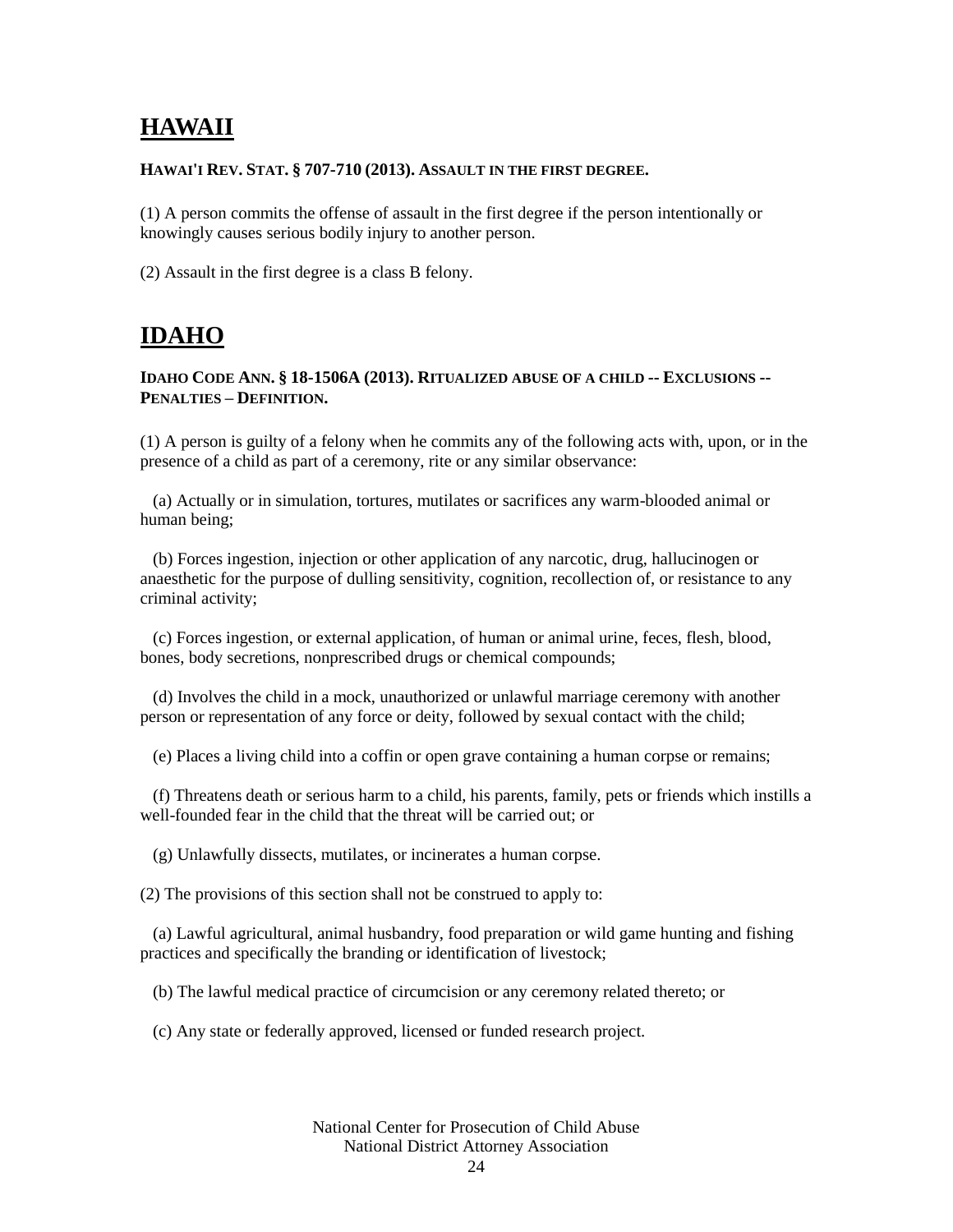(3) Any person convicted of a violation of this section shall be imprisoned in the state prison for a term of not more than life.

(4) For the purposes of this section, "child" means any person under eighteen (18) years of age.

# **ILLINOIS**

### **325 ILL. COMP. STAT. 5/3 (2013). DEFINITIONS.**

As used in this Act unless the context otherwise requires:

"Adult resident" means any person between 18 and 22 years of age who resides in any facility licensed by the Department under the Child Care Act of 1969. For purposes of this Act, the criteria set forth in the definitions of "abused child" and "neglected child" shall be used in determining whether an adult resident is abused or neglected.

"Blatant disregard" means an incident where the real, significant, and imminent risk of harm would be so obvious to a reasonable parent or caretaker that it is unlikely that a reasonable parent or caretaker would have exposed the child to the danger without exercising precautionary measures to protect the child from harm.

"Child" means any person under the age of 18 years, unless legally emancipated by reason of marriage or entry into a branch of the United States armed services.

"Department" means Department of Children and Family Services.

"Local law enforcement agency" means the police of a city, town, village or other incorporated area or the sheriff of an unincorporated area or any sworn officer of the Illinois Department of State Police.

"Abused child" means a child whose parent or immediate family member, or any person responsible for the child's welfare, or any individual residing in the same home as the child, or a paramour of the child's parent:

(a) inflicts, causes to be inflicted, or allows to be inflicted upon such child physical injury, by other than accidental means, which causes death, disfigurement, impairment of physical or emotional health, or loss or impairment of any bodily function;

(b) creates a substantial risk of physical injury to such child by other than accidental means which would be likely to cause death, disfigurement, impairment of physical or emotional health, or loss or impairment of any bodily function;

(c) commits or allows to be committed any sex offense against such child, as such sex offenses are defined in the Criminal Code of 2012, or in the Wrongs to Children Act, and extending those definitions of sex offenses to include children under 18 years of age;

(d) commits or allows to be committed an act or acts of torture upon such child;

(e) inflicts excessive corporal punishment;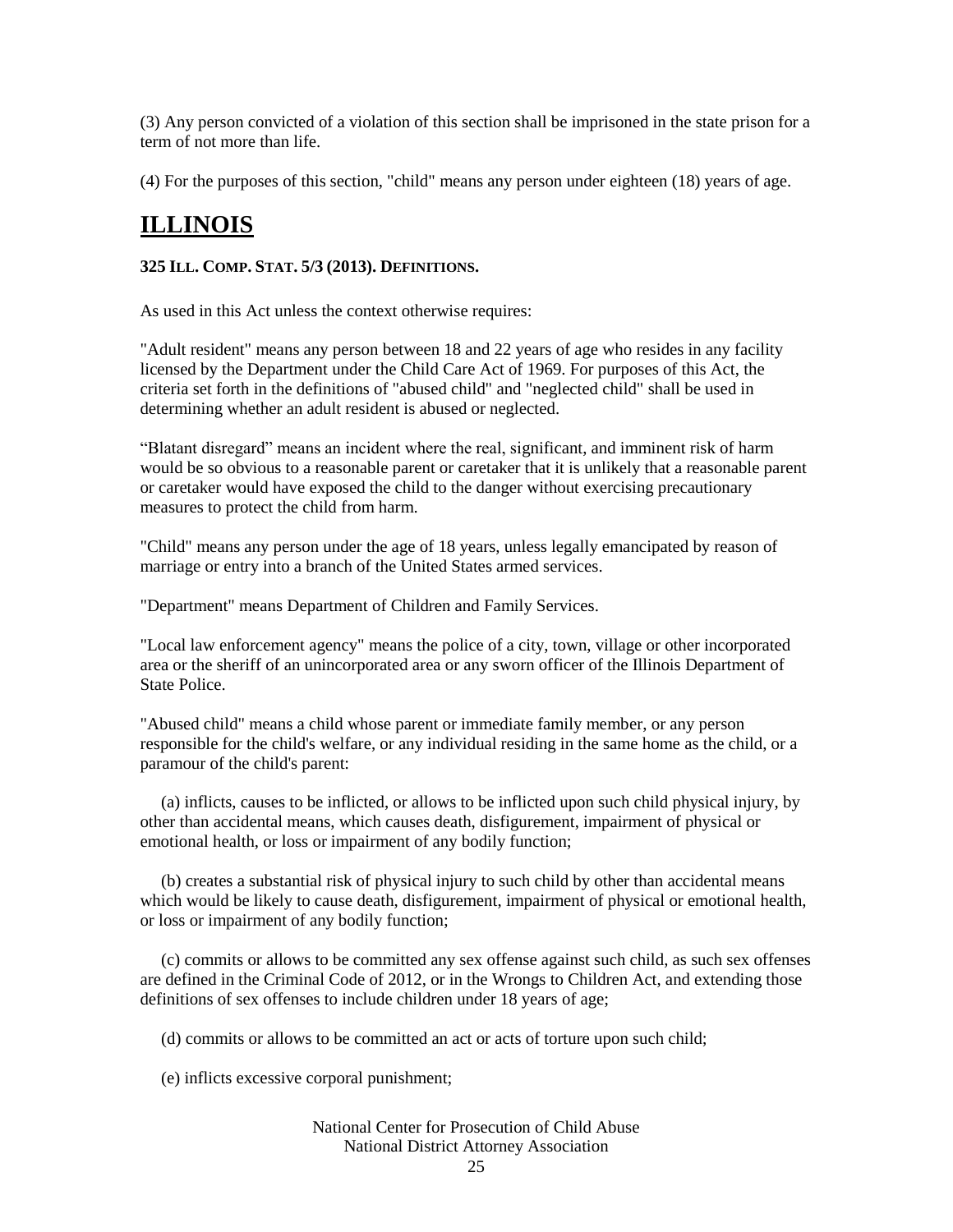(f) commits or allows to be committed the offense of female genital mutilation, as defined in Section 12-34 of the Criminal Code of 2012, against the child;

(g) causes to be sold, transferred, distributed, or given to such child under 18 years of age, a controlled substance as defined in Section 102 of the Illinois Controlled Substances Act in violation of Article IV of the Illinois Controlled Substances Act or in violation of the Methamphetamine Control and Community Protection Act, except for controlled substances that are prescribed in accordance with Article III of the Illinois Controlled Substances Act and are dispensed to such child in a manner that substantially complies with the prescription; or

(h) commits or allows to be committed the offense of involuntary servitude, involuntary sexual servitude of a minor, or trafficking in persons for forced labor or services as defined in Section 10-9 of the Criminal Code of 2012 against the child.

A child shall not be considered abused for the sole reason that the child has been relinquished in accordance with the Abandoned Newborn Infant Protection Act.

"Neglected child" means any child who is not receiving the proper or necessary nourishment or medically indicated treatment including food or care not provided solely on the basis of the present or anticipated mental or physical impairment as determined by a physician acting alone or in consultation with other physicians or otherwise is not receiving the proper or necessary support or medical or other remedial care recognized under State law as necessary for a child's wellbeing, or other care necessary for his or her well-being, including adequate food, clothing and shelter; or who is subjected to an environment which is injurious insofar as (i) the child's environment creates a likelihood of harm to the child's health, physical well-being, or welfare and (ii) the likely harm to the child is the result of a blatant disregard of parent or caretaker responsibilities; or who is abandoned by his or her parents or other person responsible for the child's welfare without a proper plan of care; or who has been provided with interim crisis intervention services under Section 3-5 of the Juvenile Court Act of 1987 and whose parent, guardian, or custodian refuses to permit the child to return home and no other living arrangement agreeable to the parent, guardian, or custodian can be made, and the parent, guardian, or custodian has not made any other appropriate living arrangement for the child; or who is a newborn infant whose blood, urine, or meconium contains any amount of a controlled substance as defined in subsection (f) of Section 102 of the Illinois Controlled Substances Act or a metabolite thereof, with the exception of a controlled substance or metabolite thereof whose presence in the newborn infant is the result of medical treatment administered to the mother or the newborn infant. A child shall not be considered neglected for the sole reason that the child's parent or other person responsible for his or her welfare has left the child in the care of an adult relative for any period of time. A child shall not be considered neglected for the sole reason that the child has been relinquished in accordance with the Abandoned Newborn Infant Protection Act. A child shall not be considered neglected or abused for the sole reason that such child's parent or other person responsible for his or her welfare depends upon spiritual means through prayer alone for the treatment or cure of disease or remedial care as provided under Section 4 of this Act. A child shall not be considered neglected or abused solely because the child is not attending school in accordance with the requirements of Article 26 of The School Code, as amended.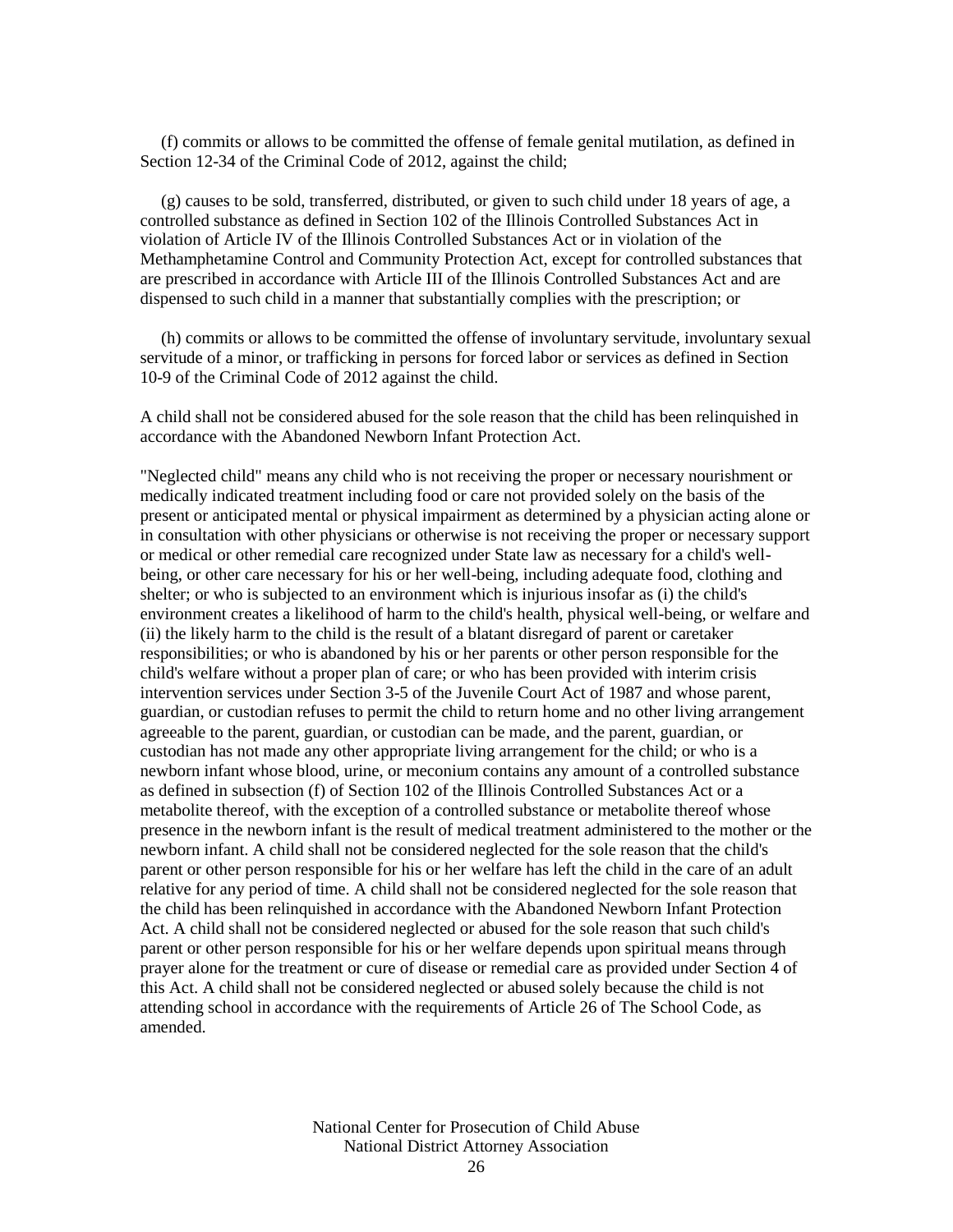"Child Protective Service Unit" means certain specialized State employees of the Department assigned by the Director to perform the duties and responsibilities as provided under Section 7.2 of this Act.

"Person responsible for the child's welfare" means the child's parent; guardian; foster parent; relative caregiver; any person responsible for the child's welfare in a public or private residential agency or institution; any person responsible for the child's welfare within a public or private profit or not for profit child care facility; or any other person responsible for the child's welfare at the time of the alleged abuse or neglect, including any person that is the custodian of a child under 18 years of age who commits or allows to be committed, against the child, the offense of involuntary servitude, involuntary sexual servitude of a minor, or trafficking in persons for forced labor or services, as provided in Section 10-9 of the Criminal Code of 2012, or any person who came to know the child through an official capacity or position of trust, including but not limited to health care professionals, educational personnel, recreational supervisors, members of the clergy, and volunteers or support personnel in any setting where children may be subject to abuse or neglect.

"Temporary protective custody" means custody within a hospital or other medical facility or a place previously designated for such custody by the Department, subject to review by the Court, including a licensed foster home, group home, or other institution; but such place shall not be a jail or other place for the detention of criminal or juvenile offenders.

"An unfounded report" means any report made under this Act for which it is determined after an investigation that no credible evidence of abuse or neglect exists.

"An indicated report" means a report made under this Act if an investigation determines that credible evidence of the alleged abuse or neglect exists.

"An undetermined report" means any report made under this Act in which it was not possible to initiate or complete an investigation on the basis of information provided to the Department.

"Subject of report" means any child reported to the central register of child abuse and neglect established under Section 7.7 of this Act as an alleged victim of child abuse or neglect and the parent or guardian of the alleged victim or other person responsible for the alleged victim's welfare who is named in the report or added to the report as an alleged perpetrator of child abuse or neglect.

"Perpetrator" means a person who, as a result of investigation, has been determined by the Department to have caused child abuse or neglect.

"Member of the clergy" means a clergyman or practitioner of any religious denomination accredited by the religious body to which he or she belongs.

#### **720 ILL. COMP. STAT. 5/12-32 (2013). RITUAL MUTILATION.**

(a) A person commits ritual mutilation when he or she knowingly mutilates, dismembers or tortures another person as part of a ceremony, rite, initiation, observance, performance or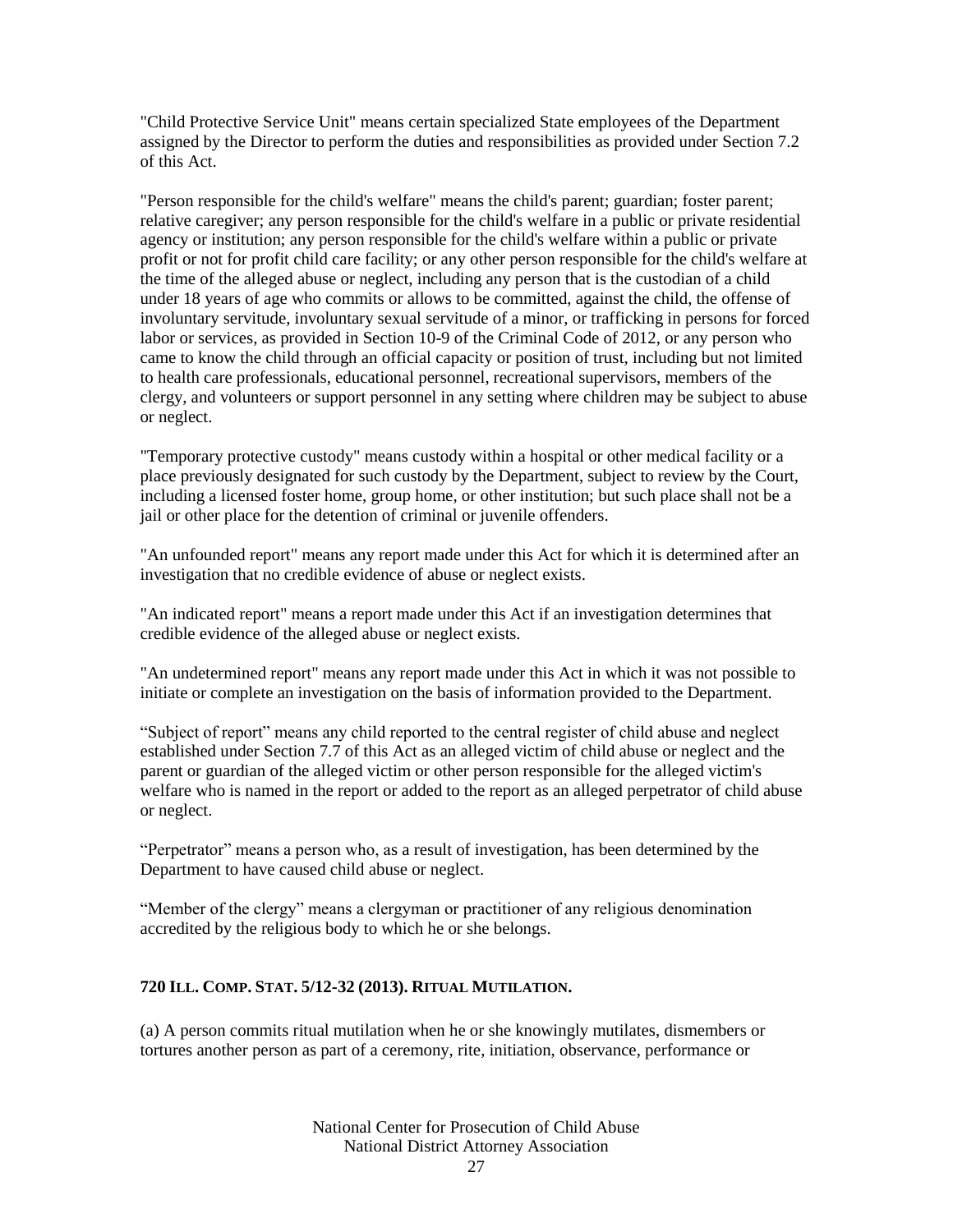practice, and the victim did not consent or under such circumstances that the defendant knew or should have known that the victim was unable to render effective consent.

(b) Ritual mutilation does not include the practice of male circumcision or a ceremony, rite, initiation, observance, or performance related thereto.

(c) Sentence. Ritual mutilation is a Class 2 felony.

#### **720 ILL. COMP. STAT. 5/12-33 (2013). RITUALIZED ABUSE OF A CHILD.**

(a) A person commits ritualized abuse of a child when he or she knowingly commits any of the following acts with, upon, or in the presence of a child as part of a ceremony, rite or any similar observance:

(1) actually or in simulation, tortures, mutilates, or sacrifices any warm-blooded animal or human being;

(2) forces ingestion, injection or other application of any narcotic, drug, hallucinogen or anaesthetic for the purpose of dulling sensitivity, cognition, recollection of, or resistance to any criminal activity;

(3) forces ingestion, or external application, of human or animal urine, feces, flesh, blood, bones, body secretions, nonprescribed drugs or chemical compounds;

(4) involves the child in a mock, unauthorized or unlawful marriage ceremony with another person or representation of any force or deity, followed by sexual contact with the child;

(5) places a living child into a coffin or open grave containing a human corpse or remains;

(6) threatens death or serious harm to a child, his or her parents, family, pets, or friends that instills a well-founded fear in the child that the threat will be carried out; or

(7) unlawfully dissects, mutilates, or incinerates a human corpse.

(b) The provisions of this Section shall not be construed to apply to:

(1) lawful agricultural, animal husbandry, food preparation, or wild game hunting and fishing practices and specifically the branding or identification of livestock;

(2) the lawful medical practice of male circumcision or any ceremony related to male circumcision;

(3) any state or federally approved, licensed, or funded research project; or

(4) the ingestion of animal flesh or blood in the performance of a religious service or ceremony.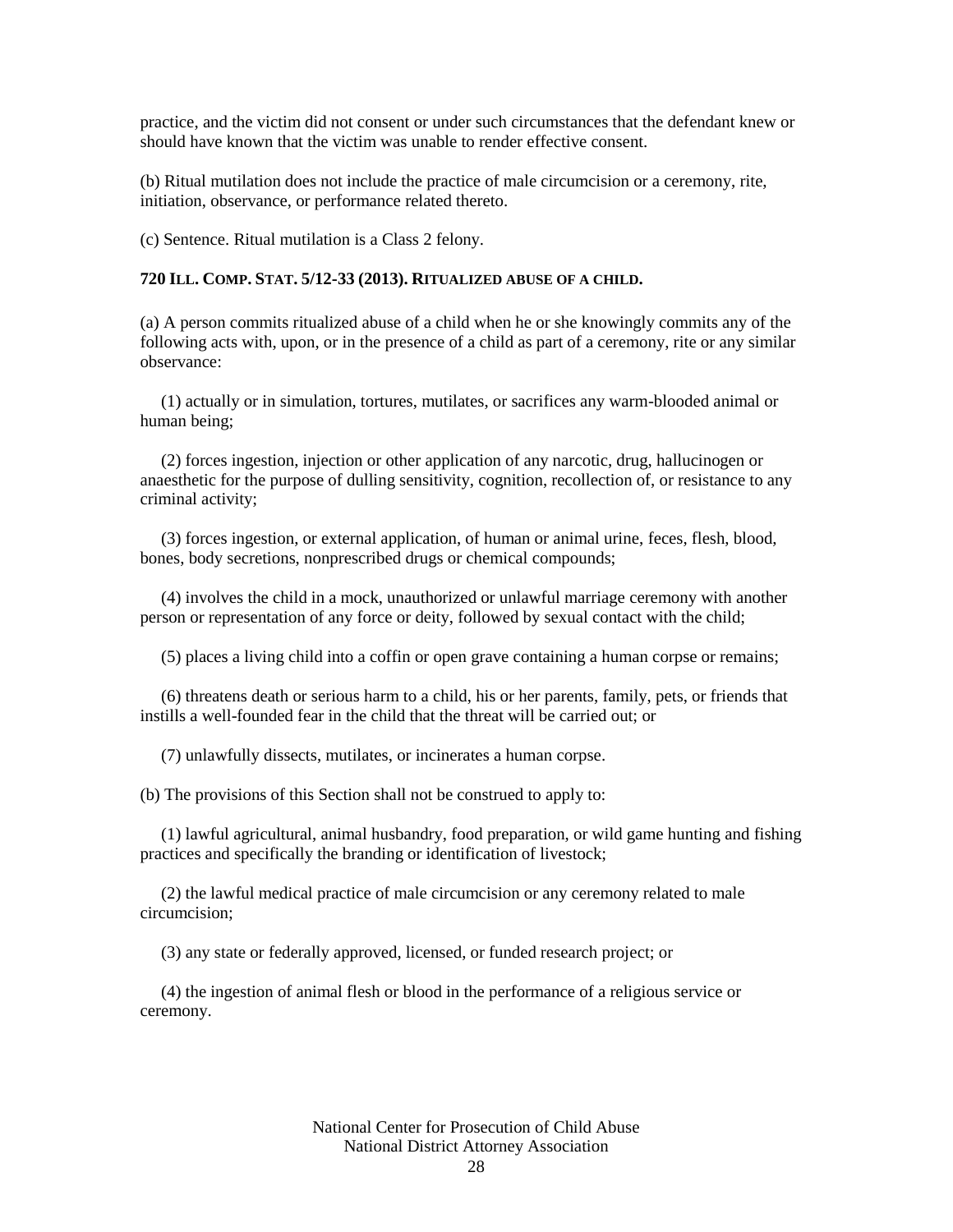(c) Ritualized abuse of a child is a Class 1 felony for a first offense. A second or subsequent conviction for ritualized abuse of a child is a Class X felony for which the offender may be sentenced to a term of natural life imprisonment.

(d) (Blank).

### **720 ILL. COMP. STAT. 5/12-34 (2013). FEMALE GENITAL MUTILATION.**

(a) Except as otherwise permitted in subsection (b), whoever knowingly circumcises, excises, or infibulates, in whole or in part, the labia majora, labia minora, or clitoris of another commits female genital mutilation. Consent to the procedure by a minor on whom it is performed or by the minor's parent or guardian is not a defense to a violation of this Section.

(b) A surgical procedure is not a violation of subsection (a) if the procedure is performed by a physician licensed to practice medicine in all its branches and:

(1) is necessary to the health of the person on whom it is performed; or

(2) is performed on a person who is in labor or who has just given birth and is performed for medical purposes connected with that labor or birth.

(c) Sentence. Female genital mutilation is a Class X felony.

### **INDIANA**

#### **INDIANA CODE § 35-42-2-1.5 (2013). AGGRAVATED BATTERY.**

A person who knowingly or intentionally inflicts injury on a person that creates a substantial risk of death or causes:

(1) serious permanent disfigurement;

(2) protracted loss or impairment of the function of a bodily member or organ; or

(3) the loss of a fetus;

commits aggravated battery, a Class B felony.

### **IOWA**

### **KANSAS**

**KAN. STAT. ANN. § 21-5413 (2013). BATTERY; AGGRAVATED BATTERY; BATTERY AGAINST A LAW ENFORCEMENT OFFICER; AGGRAVATED BATTERY AGAINST A LAW**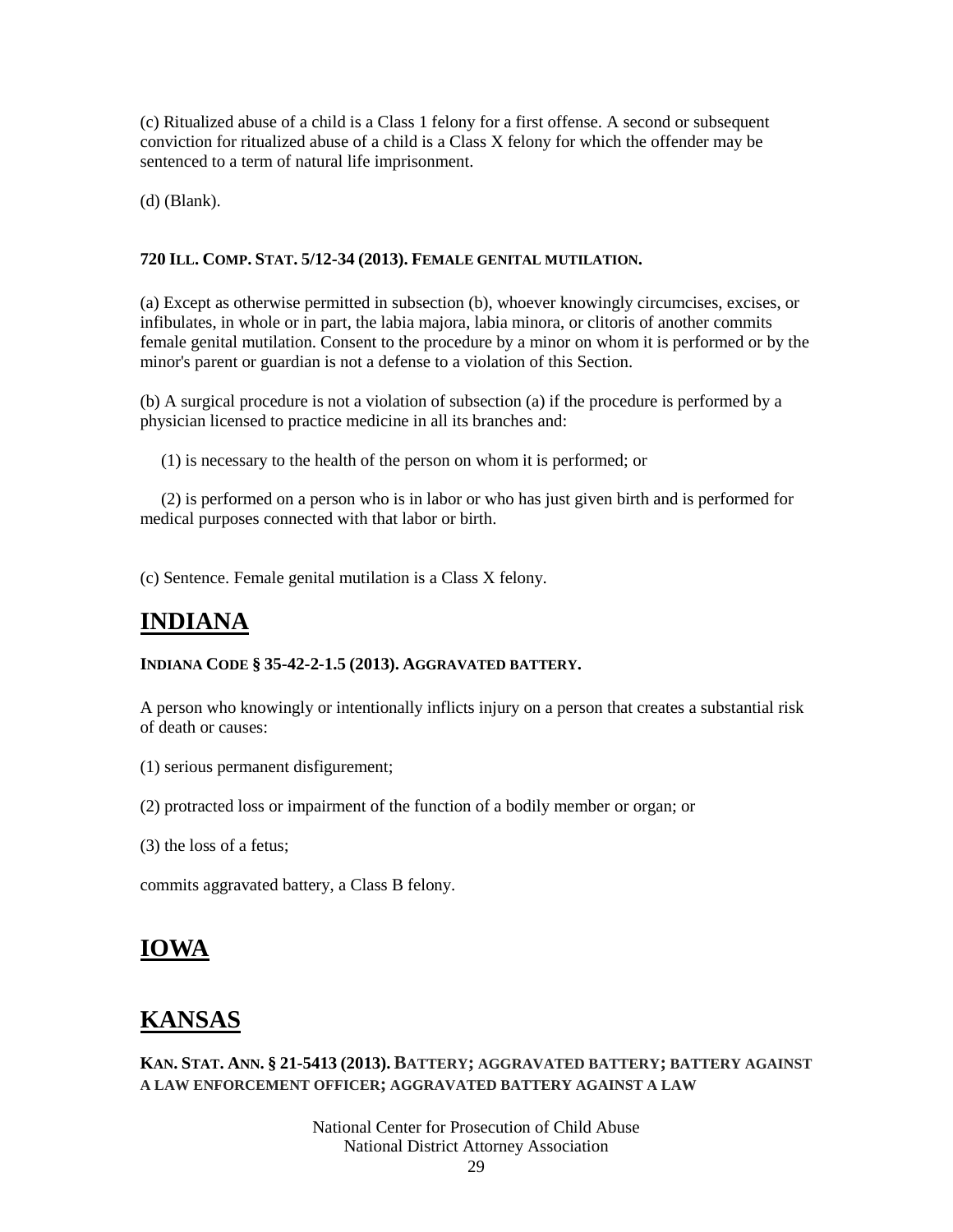#### **ENFORCEMENT OFFICER; BATTERY AGAINST A SCHOOL EMPLOYEE; BATTERY AGAINST A MENTAL HEALTH EMPLOYEE.**

(a) Battery is:

(1) Knowingly or recklessly causing bodily harm to another person; or

(2) knowingly causing physical contact with another person when done in a rude, insulting or angry manner;

(b) Aggravated battery is:

(1)(A) Knowingly causing great bodily harm to another person or disfigurement of another person;

(B) knowingly causing bodily harm to another person with a deadly weapon, or in any manner whereby great bodily harm, disfigurement or death can be inflicted; or

(C) knowingly causing physical contact with another person when done in a rude, insulting or angry manner with a deadly weapon, or in any manner whereby great bodily harm, disfigurement or death can be inflicted;

(2)(A) recklessly causing great bodily harm to another person or disfigurement of another person; or

(B) recklessly causing bodily harm to another person with a deadly weapon, or in any manner whereby great bodily harm, disfigurement or death can be inflicted.

(c) Battery against a law enforcement officer is:

(1) Battery, as defined in subsection (a)(2), committed against a:

(A) Uniformed or properly identified university or campus police officer while such officer is engaged in the performance of such officer's duty; or

(B) uniformed or properly identified state, county or city law enforcement officer, other than a state correctional officer or employee, a city or county correctional officer or employee, a juvenile correctional facility officer or employee or a juvenile detention facility officer, or employee, while such officer is engaged in the performance of such officer's duty; or

(2) battery, as defined in subsection  $(a)(1)$ , committed against a:

(A) Uniformed or properly identified university or campus police officer while such officer is engaged in the performance of such officer's duty; or

(B) uniformed or properly identified state, county or city law enforcement officer, other than a state correctional officer or employee, a city or county correctional officer or employee, a juvenile correctional facility officer or employee or a juvenile detention facility officer, or employee, while such officer is engaged in the performance of such officer's duty; or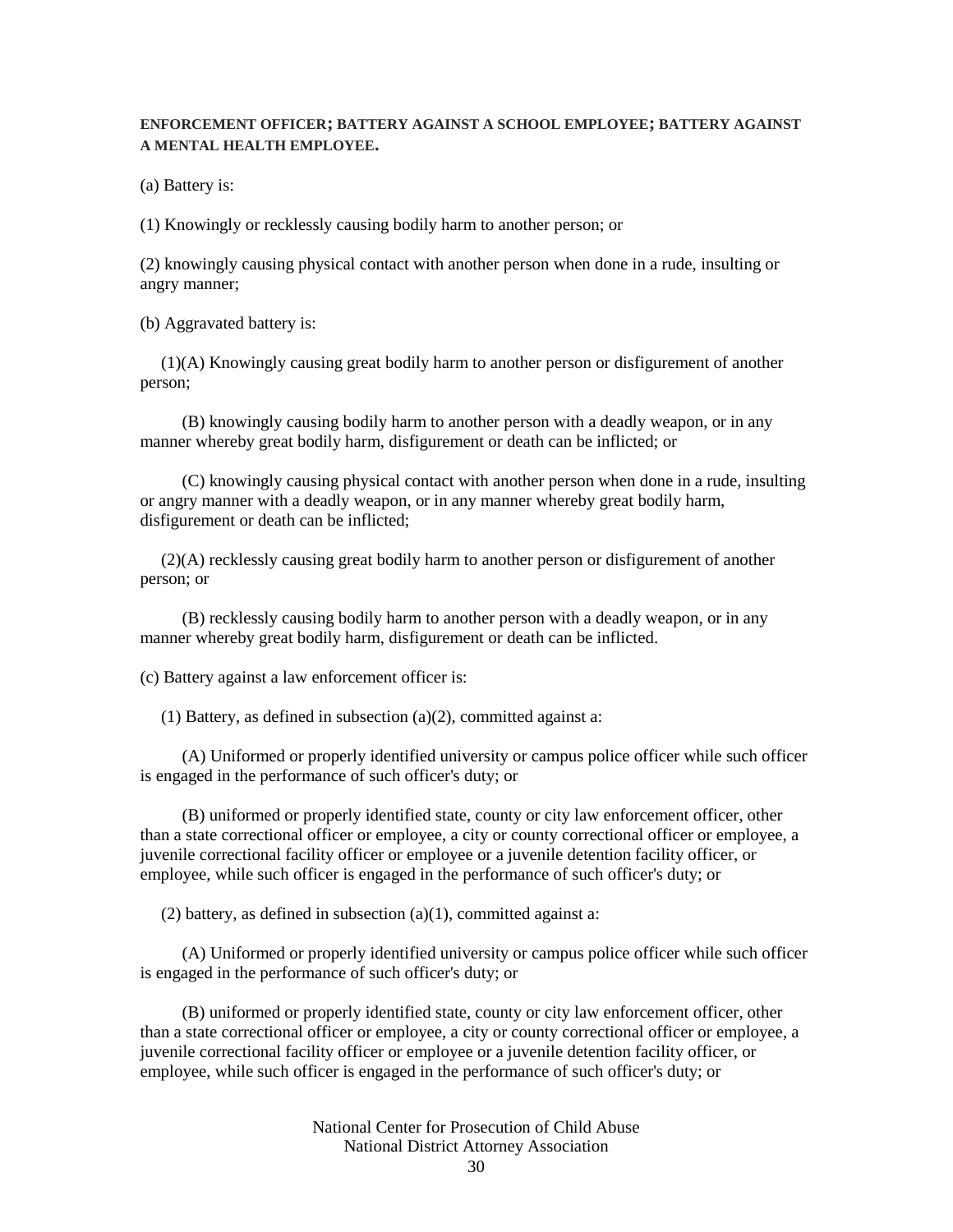(3) battery, as defined in subsection (a) committed against a:

(A) State correctional officer or employee by a person in custody of the secretary of corrections, while such officer or employee is engaged in the performance of such officer's or employee's duty;

(B) juvenile correctional facility officer or employee by a person confined in such juvenile correctional facility, while such officer or employee is engaged in the performance of such officer's or employee's duty;

(C) juvenile detention facility officer or employee by a person confined in such juvenile detention facility, while such officer or employee is engaged in the performance of such officer's or employee's duty; or

(D) city or county correctional officer or employee by a person confined in a city holding facility or county jail facility, while such officer or employee is engaged in the performance of such officer's or employee's duty.

(d) Aggravated battery against a law enforcement officer is:

(1) An aggravated battery, as defined in subsection  $(b)(1)(A)$  committed against a:

(A) Uniformed or properly identified state, county or city law enforcement officer while the officer is engaged in the performance of the officer's duty; or

(B) uniformed or properly identified university or campus police officer while such officer is engaged in the performance of such officer's duty;

(2) an aggravated battery, as defined in subsection  $(b)(1)(B)$  or  $(b)(1)(C)$ , committed against a:

(A) Uniformed or properly identified state, county or city law enforcement officer while the officer is engaged in the performance of the officer's duty; or

(B) uniformed or properly identified university or campus police officer while such officer is engaged in the performance of such officer's duty; or

(3) knowingly causing, with a motor vehicle, bodily harm to a:

(A) Uniformed or properly identified state, county or city law enforcement officer while the officer is engaged in the performance of the officer's duty; or

(B) uniformed or properly identified university or campus police officer while such officer is engaged in the performance of such officer's duty.

(e) Battery against a school employee is a battery, as defined in subsection (a), committed against a school employee in or on any school property or grounds upon which is located a building or structure used by a unified school district or an accredited nonpublic school for student instruction or attendance or extracurricular activities of pupils enrolled in kindergarten or any of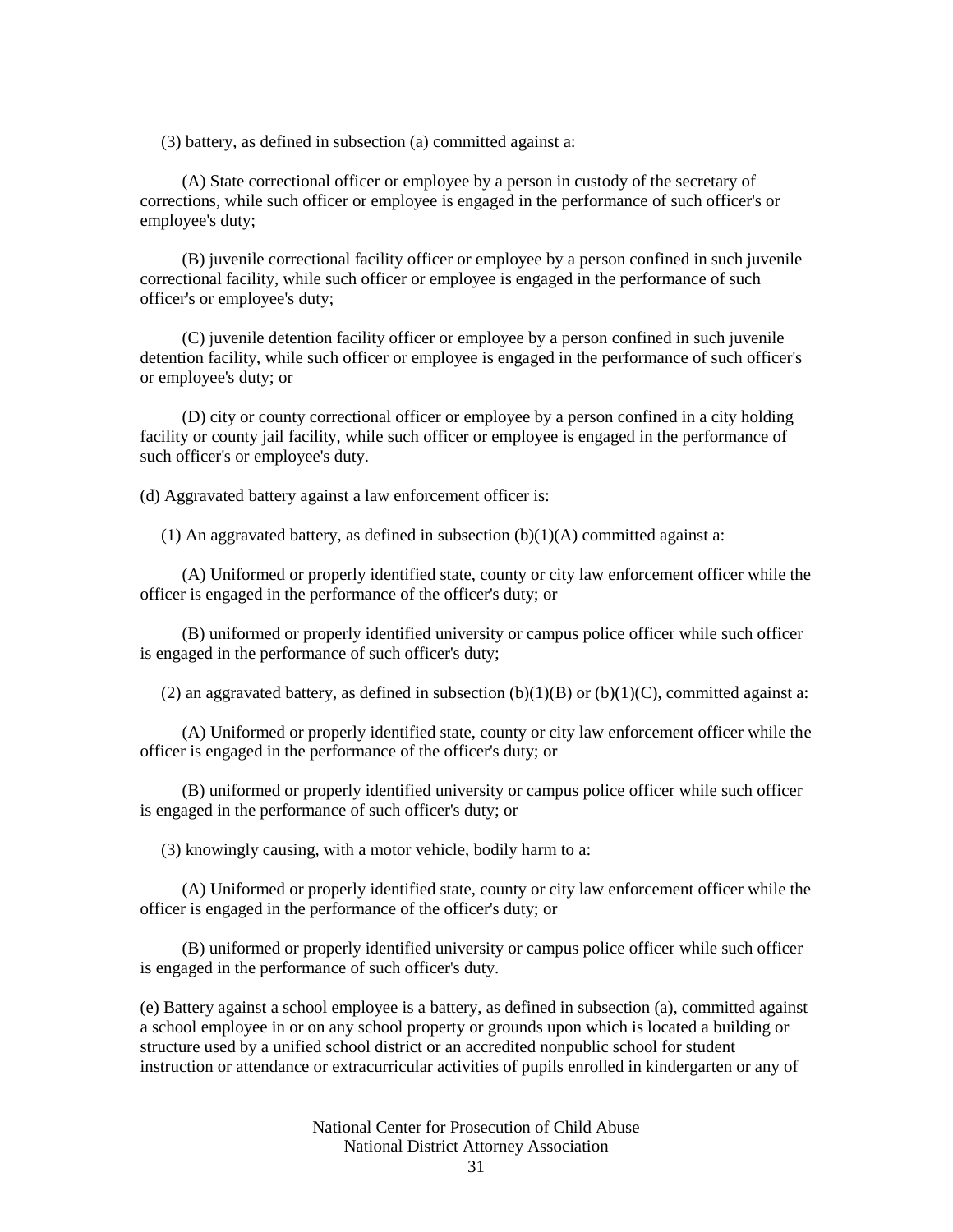the grades one through 12 or at any regularly scheduled school sponsored activity or event, while such employee is engaged in the performance of such employee's duty.

(f) Battery against a mental health employee is a battery, as defined in subsection (a), committed against a mental health employee by a person in the custody of the secretary of social and rehabilitation services, while such employee is engaged in the performance of such employee's duty.

- $(g)(1)$  Battery is a class B person misdemeanor.
	- (2) Aggravated battery as defined in:
		- (A) Subsection  $(b)(1)(A)$  is a severity level 4, person felony;
		- (B) subsection (b)(1)(B) or (b)(1)(C) is a severity level 7, person felony;
		- (C) subsection  $(b)(2)(A)$  is a severity level 5, person felony; and
		- (D) subsection (b)(2)(B) is a severity level 8, person felony.
	- (3) Battery against a law enforcement officer as defined in:
		- (A) Subsection  $(c)(1)$  is a class A person misdemeanor;
		- (B) subsection (c)(2) is a severity level 7, person felony; and
		- (C) subsection (c)(3) is a severity level 5, person felony.
	- (4) Aggravated battery against a law enforcement officer as defined in:
		- (A) Subsection (d)(1) or (d)(3) is a severity level 3, person felony; and
		- (B) subsection (d)(2) is a severity level 4, person felony.
	- (5) Battery against a school employee is a class A person misdemeanor.
	- (6) Battery against a mental health employee is a severity level 7, person felony.
- (h) As used in this section:

(1) "Correctional institution" means any institution or facility under the supervision and control of the secretary of corrections;

(2) "state correctional officer or employee" means any officer or employee of the Kansas department of corrections or any independent contractor, or any employee of such contractor, working at a correctional institution;

(3) "juvenile correctional facility officer or employee" means any officer or employee of the juvenile justice authority or any independent contractor, or any employee of such contractor,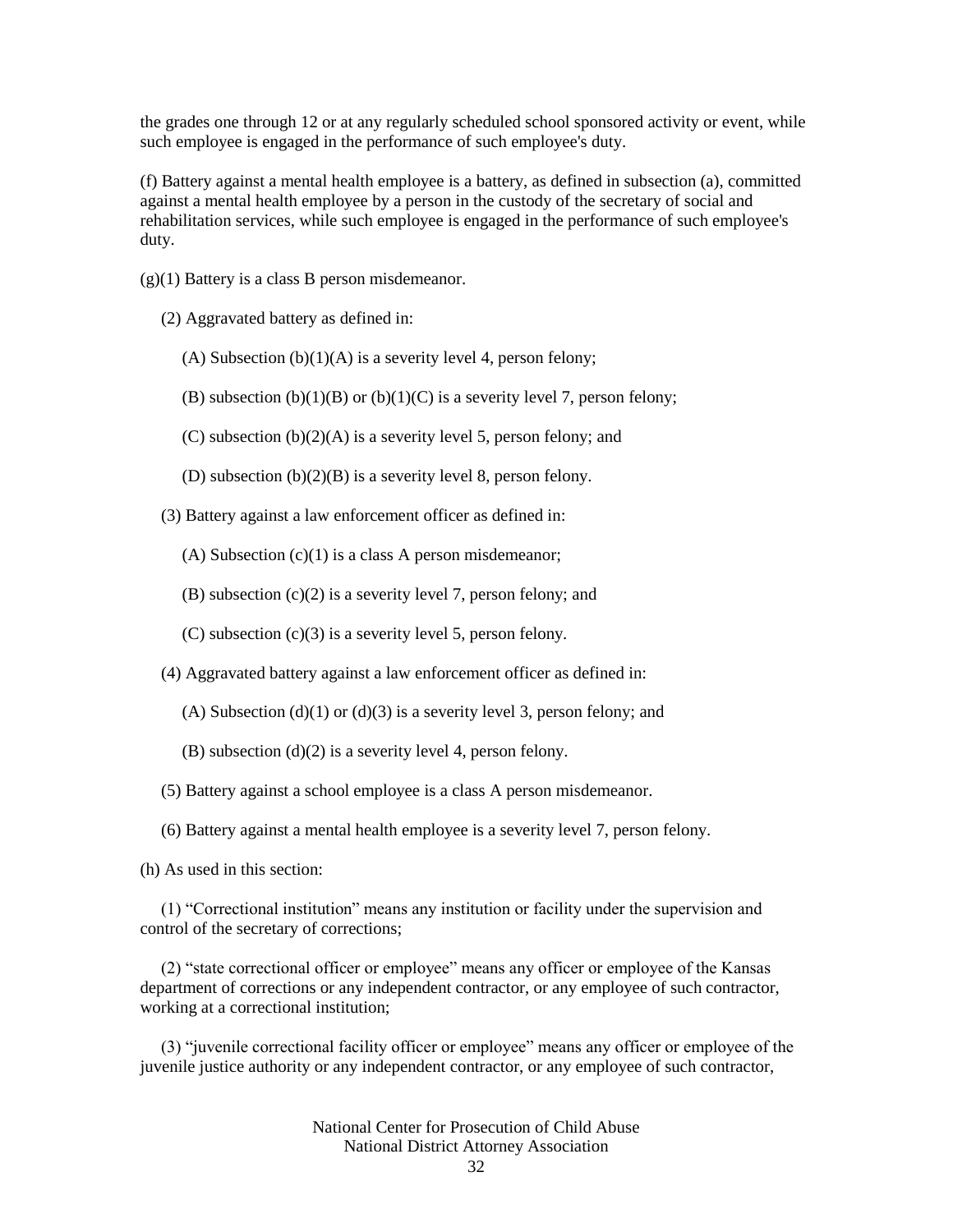working at a juvenile correctional facility, as defined in K.S.A. 38-2302, and amendments thereto;

(4) "juvenile detention facility officer or employee" means any officer or employee of a juvenile detention facility as defined in K.S.A. 38-2302, and amendments thereto;

(5) "city or county correctional officer or employee" means any correctional officer or employee of the city or county or any independent contractor, or any employee of such contractor, working at a city holding facility or county jail facility;

(6) "school employee" means any employee of a unified school district or an accredited nonpublic school for student instruction or attendance or extracurricular activities of pupils enrolled in kindergarten or any of the grades one through 12; and

(7) "mental health employee" means an employee of the department of social and rehabilitation services working at Larned state hospital, Osawatomie state hospital and Rainbow mental health facility, Kansas neurological institute and Parsons state hospital and training center and the treatment staff as defined in K.S.A. 59-29a02, and amendments thereto.

# **KENTUCKY**

### **KEN. REV. STAT. ANN. § 508.020 (2013). ASSAULT IN THE SECOND DEGREE.**

(1) A person is guilty of assault in the second degree when:

(a) He intentionally causes serious physical injury to another person; or

(b) He intentionally causes physical injury to another person by means of a deadly weapon or a dangerous instrument; or

(c) He wantonly causes serious physical injury to another person by means of a deadly weapon or a dangerous instrument.

(2) Assault in the second degree is a Class C felony.

# **LOUISIANA**

#### **LA. REV. STAT. ANN. § 14:34.1 (2013). SECOND DEGREE BATTERY.**

A. Second degree battery is a battery when the offender intentionally inflicts serious bodily injury; however, this provision shall not apply to a medical provider who has obtained the consent of a patient.

B. For purposes of this Section, the following words shall have the following meanings: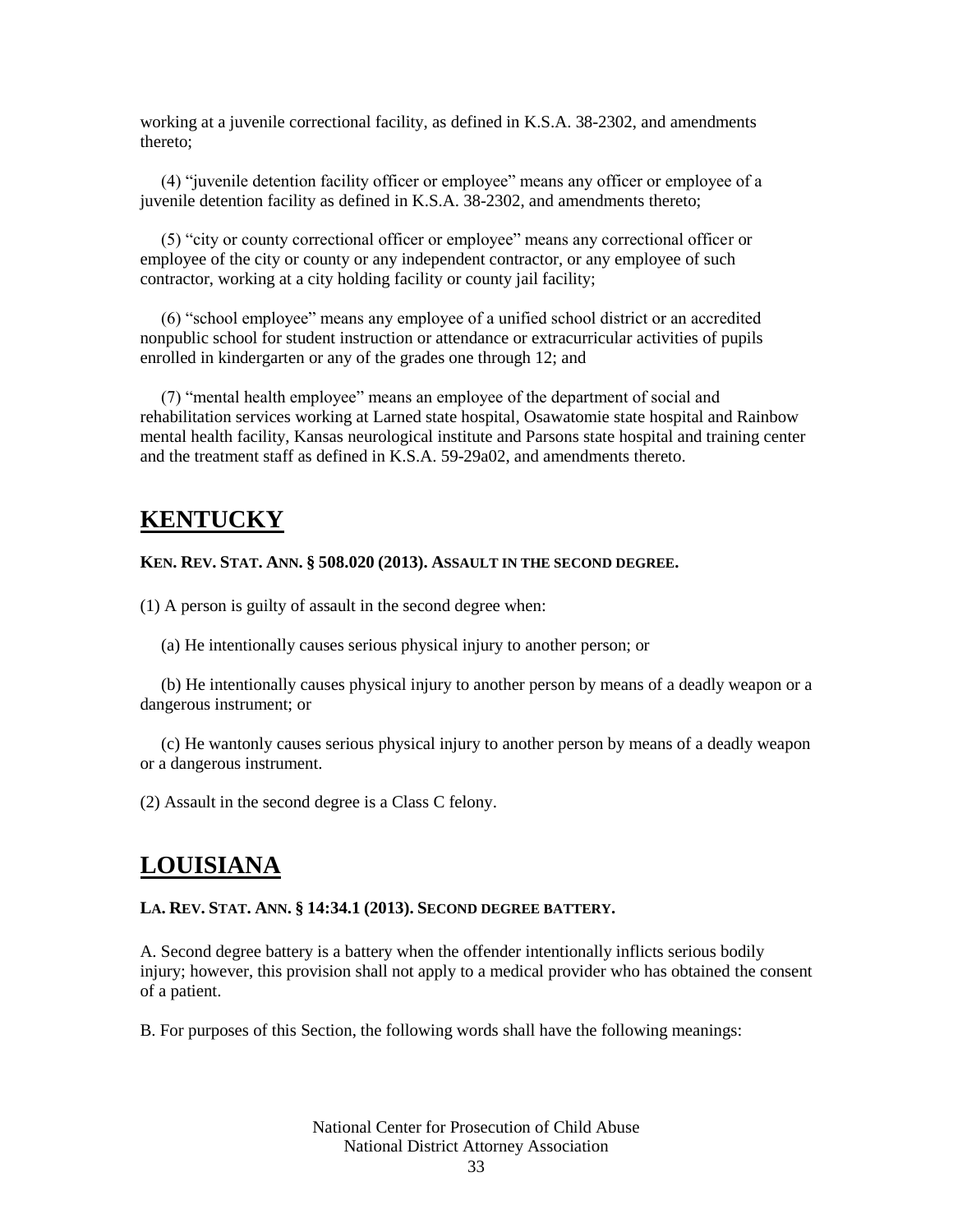(1) "Active member of the United States Armed Forces" shall mean an active member of the United States Army, the United States Marine Corps, the United States Navy, the United States Air Force, the United States Coast Guard, or the National Guard.

(2) "Disabled veteran" shall mean a veteran member of the United States Army, the United States Marine Corps, the United States Navy, the United States Air Force, the United States Coast Guard, or the National Guard who is disabled as determined by the United States Department of Veteran Affairs.

(3) "Serious bodily injury" means bodily injury which involves unconsciousness, extreme physical pain or protracted and obvious disfigurement, or protracted loss or impairment of the function of a bodily member, organ, or mental faculty, or a substantial risk of death.

C. Whoever commits the crime of second degree battery shall be fined not more than two thousand dollars or imprisoned, with or without hard labor, for not more than five years, or both. At least one year of the sentence imposed shall be served without benefit of parole, probation, or suspension of sentence if the offender knew or should have known that the victim is an active member of the United States Armed Forces or is a disabled veteran and the second degree battery was committed because of that status.

### **LA. REV. STAT. ANN. § 14:107.1 (2013). RITUALISTIC ACTS.**

A. (1) The legislature hereby finds that this enactment is necessary for the immediate preservation of the public peace, health, morals, safety, and welfare and for the support of state government and its existing public institutions.

(2) The legislature further recognizes that:

(a) The preamble to the Constitution of Louisiana affirmatively states "We, the people of Louisiana, grateful to Almighty God for the civil, political, economic, and religious liberties we enjoy, and desiring to protect individual rights to life, liberty, and property; afford opportunity for the fullest development of the individual; assure equality of rights; promote the health, safety, education, and welfare of the people; maintain a representative and orderly government; ensure domestic tranquility; provide for the common defense; and secure the blessings of freedom and justice to ourselves and our posterity, do ordain and establish this constitution."

(b) The state, under its police power, may enact laws in order to promote public peace, health, morals, and safety.

B. (1) For purposes of this Subsection, "ritualistic acts" means those acts undertaken as part of a ceremony, rite, initiation, observance, performance, or practice that result in or are intended to result in:

(a) The mutilation, dismemberment, torture, abuse, or sacrifice of animals.

(b) The ingestion of human or animal blood or human or animal waste.

(2) The acts defined in this Subsection are hereby determined to be destructive of the peace, health, morals, and safety of the citizens of this state and are hereby prohibited.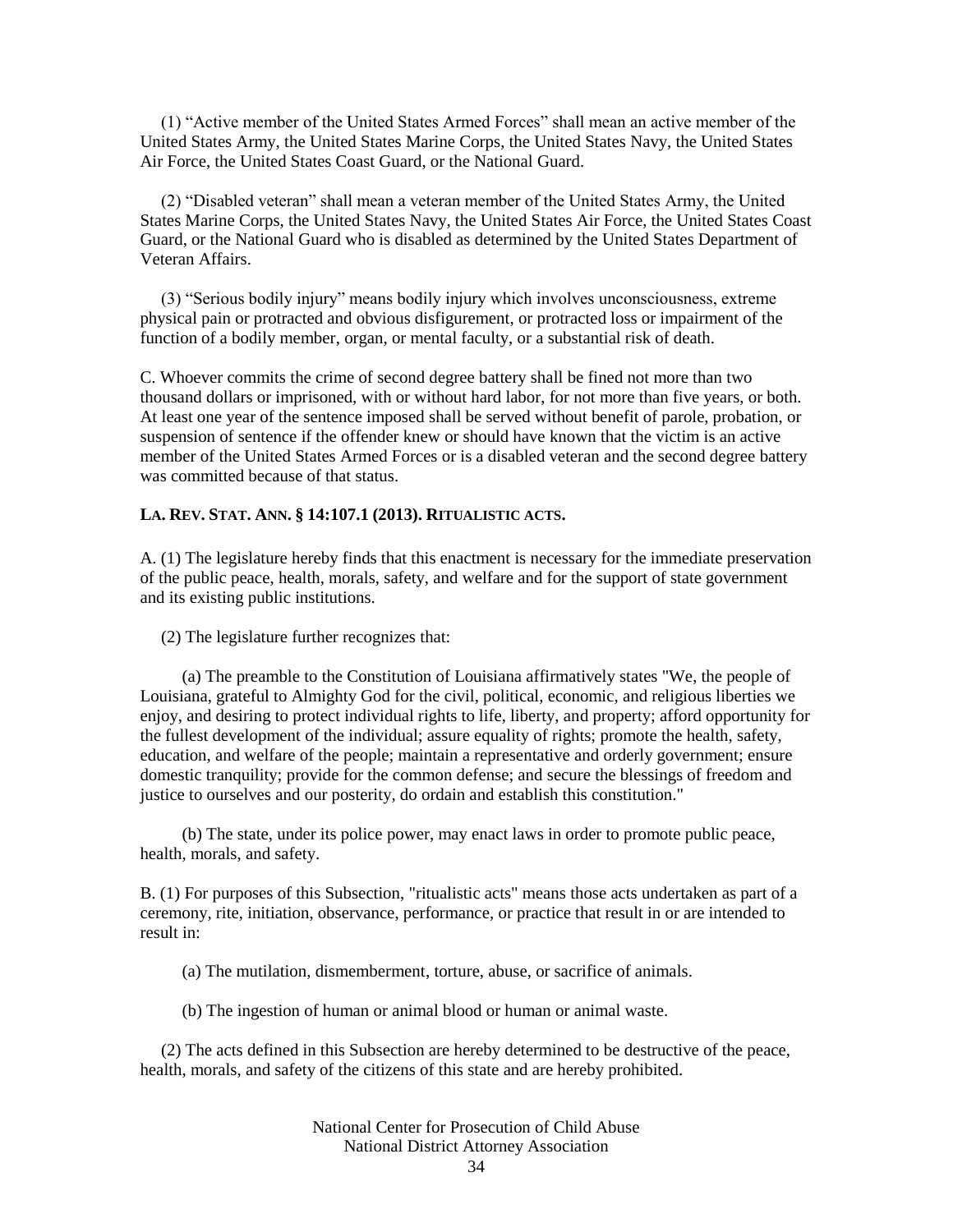(3) Any person committing, attempting to commit, or conspiring with another to commit a ritualistic act may be sentenced to imprisonment for not more than five years or fined not more than five thousand dollars, or both.

C. (1) No person shall commit ritualistic mutilation, dismemberment, or torture of a human as part of a ceremony, rite, initiation, observance, performance, or practice.

(2) No person shall commit ritualistic sexual abuse of children or of physically or mentally disabled adults as part of a ceremony, rite, initiation, observance, performance, or practice.

(3) No person shall commit ritualistic psychological abuse of children or of physically or mentally disabled adults as part of a ceremony, rite, initiation, observance, performance, or practice.

(4) Any person who commits, attempts to commit, or conspires with another to commit a violation of this Subsection shall be sentenced to imprisonment for not less than five nor more than twenty-five years and may be fined not more than twenty-five thousand dollars.

D. Each violation that occurs under the provisions of this Section shall be considered a separate violation.

E. The provisions of this Section shall not be construed to apply to generally accepted agricultural or horticultural practices and specifically the branding or identification of livestock.

F. The provisions of this Section shall not be construed to apply to any state or federally approved, licensed, or funded research project.

### **MAINE**

#### **MAINE REV. STAT. ANN.,** § 208 **(2013). AGGRAVATED ASSAULT.**

1. A person is guilty of aggravated assault if he intentionally, knowingly, or recklessly causes:

A. Serious bodily injury to another; or

B. Bodily injury to another with use of a dangerous weapon; or

C. Bodily injury to another under circumstances manifesting extreme indifference to the value of human life. Such circumstances include, but are not limited to, the number, location or nature of the injuries, the manner or method inflicted, the observable physical condition of the victim or the use of strangulation. For the purpose of this paragraph, "strangulation" means the intentional impeding of the breathing or circulation of the blood of another person by applying pressure on the person's throat or neck.

2. Aggravated assault is a Class B crime.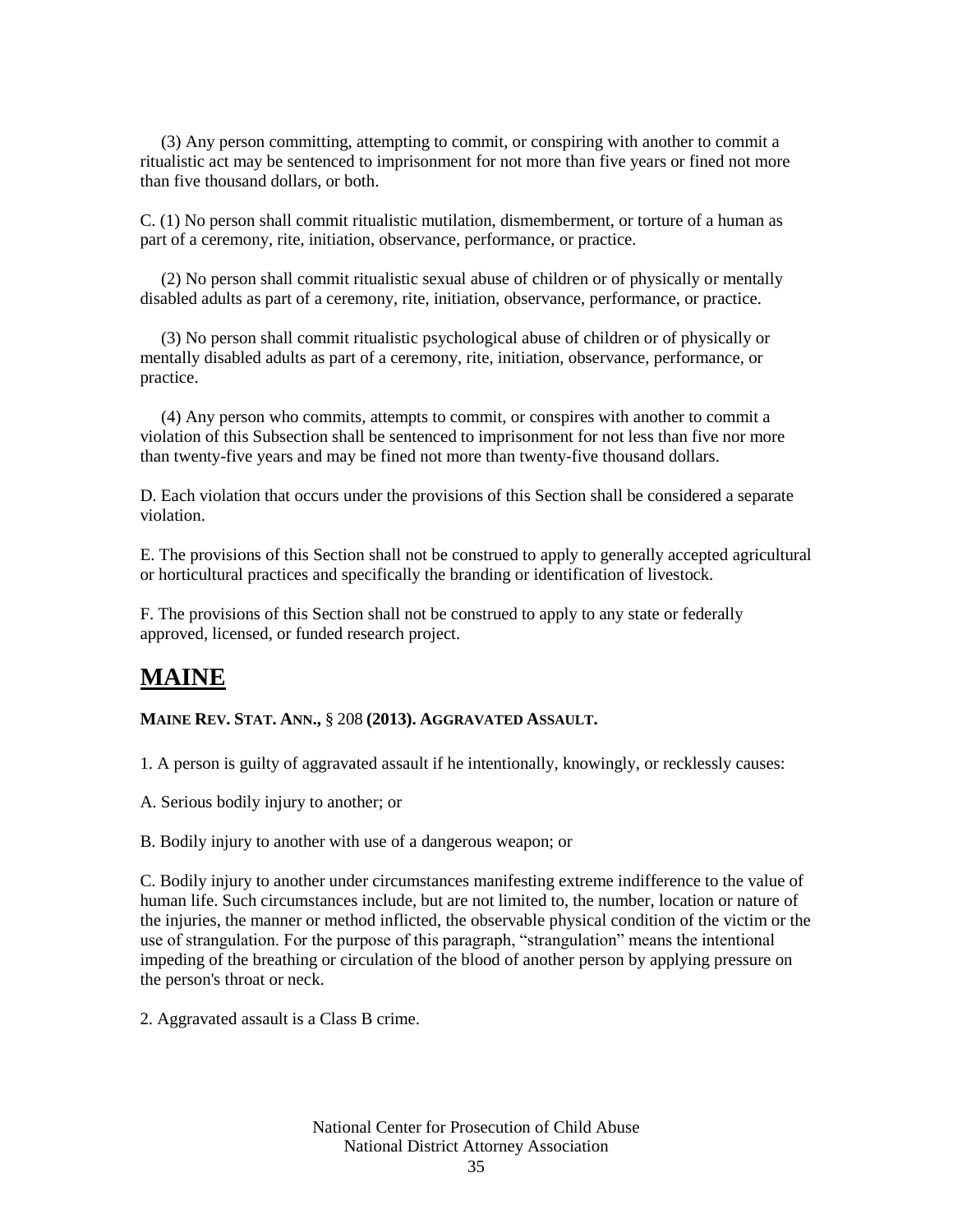# **MARYLAND**

### **MD. CODE ANN., HEALTH-GEN. § 20-601 (2013). Female genital mutilation prohibited.**

### In general

(a) Except as provided in § 20-602 of this subtitle, a person who knowingly circumcises, excises, or infibulates the whole or any part of the labia majora or labia minora or clitoris of an individual who is under the age of 18 years is guilty of female genital mutilation.

Guilt of responsible individuals

(b) Except as provided in § 20-602 of this subtitle, a parent, guardian, or other individual is guilty of female genital mutilation if the individual:

(1) Is legally responsible and charged with the care or custody of a child under the age of 18 years; and

(2) Knowingly consents to the circumcision, excision, or infibulation of the whole or any part of the labia majora or labia minora or clitoris of the child.

### **MD. CODE ANN., HEALTH-GEN. § 20-602 (2013). SURGICAL OPERATIONS NECESSARY TO HEALTH OF INDIVIDUAL.**

### In general

(a) A surgical operation is not a violation of this subtitle if the operation is necessary to the health of the individual on whom it is performed and is performed by a person licensed in the State as a medical practitioner.

#### Customs or rituals

(b) In determining whether an operation is necessary to the health of the individual, no account may be taken of the belief on the part of any individual that the operation is required as a matter of custom or ritual.

### **MD. CODE ANN., HEALTH-GEN. § 20-603 (2013). FINES AND PENALTIES.**

A person who violates the provisions of this subtitle is guilty of a felony and on conviction is subject to imprisonment not exceeding 5 years or a fine not exceeding \$5,000 or both.

# **MASSACHUSETTS**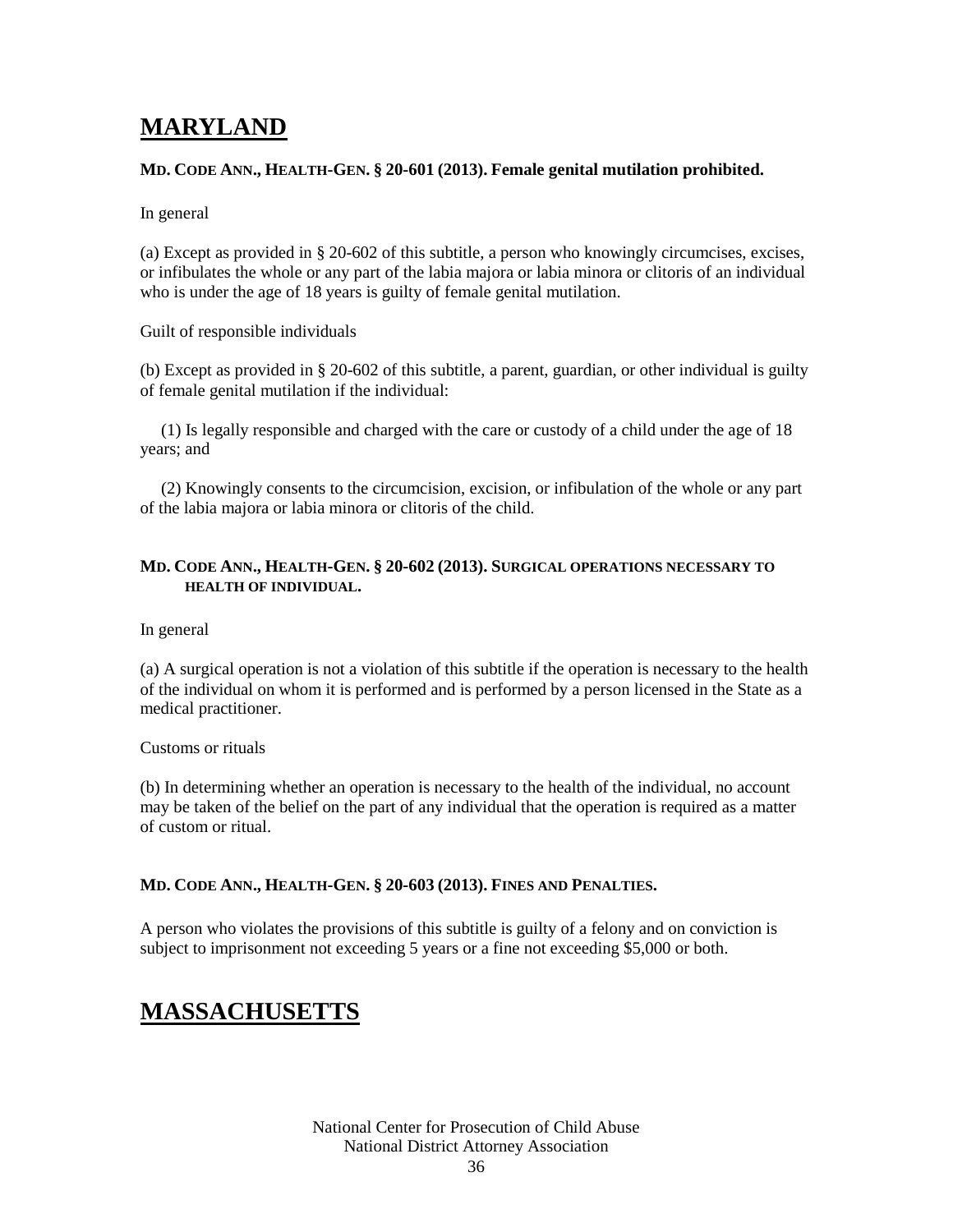#### **MASS. GEN. LAWS ANN. § 265.14 (2013). MAYHEM; PUNISHMENT.**

Whoever, with malicious intent to maim or disfigure, cuts out or maims the tongue, puts out or destroys an eye, cuts or tears off an ear, cuts, slits or mutilates the nose or lip, or cuts off or disables a limb or member, of another person, and whoever is privy to such intent, or is present and aids in the commission of such crime, or whoever, with intent to maim or disfigure, assaults another person with a dangerous weapon, substance or chemical, and by such assault disfigures, cripples or inflicts serious or permanent physical injury upon such person, and whoever is privy to such intent, or is present and aids in the commission of such crime, shall be punished by imprisonment in the state prison for not more than twenty years or by a fine of not more than one thousand dollars and imprisonment in jail for not more than two and one half years.

### **MASS. GEN. LAWS ANN. § 265.15 (2013). ASSAULT; INTENT TO MURDER OR MAIM; PENALTY**

Whoever assaults another with intent to commit murder, or to maim or disfigure his person in any way described in the preceding section, shall be punished by imprisonment in the state prison for not more than ten years or by a fine of not more than one thousand dollars and imprisonment in jail for not more than two and one half years.

# **MICHIGAN**

### **MICH. COMP. LAWS § 750.86 (2013). ASSAULT WITH INTENT TO MAIM.**

Assault with intent to maim-Any person who shall assault another with intent to maim or disfigure his person by cutting out or maiming the tongue, putting out or destroying an eye, cutting or tearing off an ear, cutting or slitting or mutilating the nose or lips or cutting off or disabling a limb, organ or member, shall be guilty of a felony, punishable by imprisonment in the state prison not more than 10 years or by fine of not more than 5,000 dollars.

### **MINNESOTA**

### **MINN. STAT. § 144.3872 (2013). FEMALE GENITAL MUTILATION; EDUCATION AND OUTREACH.**

The commissioner of health shall carry out appropriate education, prevention, and outreach activities in communities that traditionally practice female circumcision, excision, or infibulation to inform people in those communities about the health risks and emotional trauma inflicted by those practices and to inform them and the medical community of the criminal penalties contained in section 609.2245. The commissioner shall work with culturally appropriate groups to obtain private funds to help finance these prevention and outreach activities.

#### **MINN. STAT. § 609.2245 (2013). FEMALE GENITAL MUTILATION; PENALTIES.**

Subdivision 1. Crime.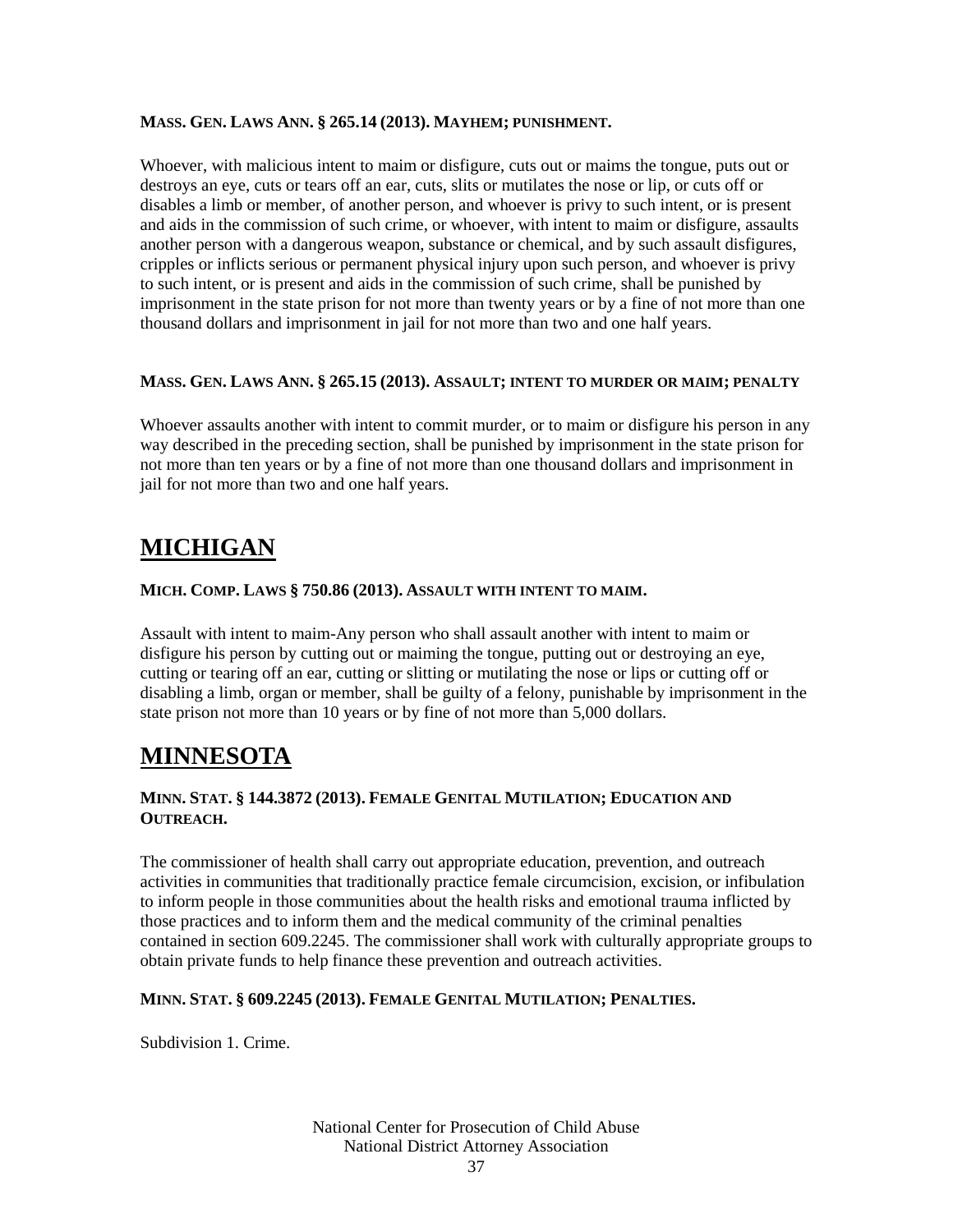Except as otherwise permitted in subdivision 2, whoever knowingly circumcises, excises, or infibulates, in whole or in part, the labia majora, labia minora, or clitoris of another is guilty of a felony. Consent to the procedure by a minor on whom it is performed or by the minor's parent is not a defense to a violation of this subdivision.

Subd. 2. Permitted activities.

A surgical procedure is not a violation of subdivision 1 if the procedure:

(1) is necessary to the health of the person on whom it is performed and is performed by: (i) a physician licensed under chapter 147; (ii) a physician in training under the supervision of a licensed physician; or (iii) a certified nurse midwife practicing within the nurse midwife's legal scope of practice; or

(2) is performed on a person who is in labor or who has just given birth and is performed for medical purposes connected with that labor or birth: (i) by a physician licensed under chapter 147; (ii) a physician in training under the supervision of a licensed physician; or (iii) a certified nurse midwife practicing within the nurse midwife's legal scope of practice.

### **MISSISSIPPI**

**MISS. CODE ANN. § 97-3-59 (2013). MAYHEM, DEFINITION AND PUNISHMENT.**

Every person who, from premeditated design or with intent to kill or commit any felony, shall mutilate, disfigure, disable or destroy the tongue, eye, lip, nose, or any other limb or member of any person, shall be guilty of mayhem, and, on conviction thereof, shall be punished by imprisonment in the penitentiary not more than seven years or in the county jail not less than six months.

# **MISSOURI**

### **MO. REV. STAT. § 568.065 (2013). GENITAL MUTILATION OF A FEMALE CHILD, PENALTY-- AFFIRMATIVE DEFENSES.**

1. A person commits the crime of genital mutilation if such person:

 (1) Excises or infibulates, in whole or in part, the labia majora, labia minora, vulva or clitoris of a female child less than seventeen years of age; or

 (2) Is a parent, guardian or other person legally responsible for a female child less than seventeen years of age and permits the excision or infibulation, in whole or in part, of the labia majora, labia minora, vulva or clitoris of such female child.

2. Genital mutilation is a class B felony.

3. Belief that the conduct described in subsection 1 of this section is required as a matter of custom, ritual or standard practice, or consent to the conduct by the child on whom it is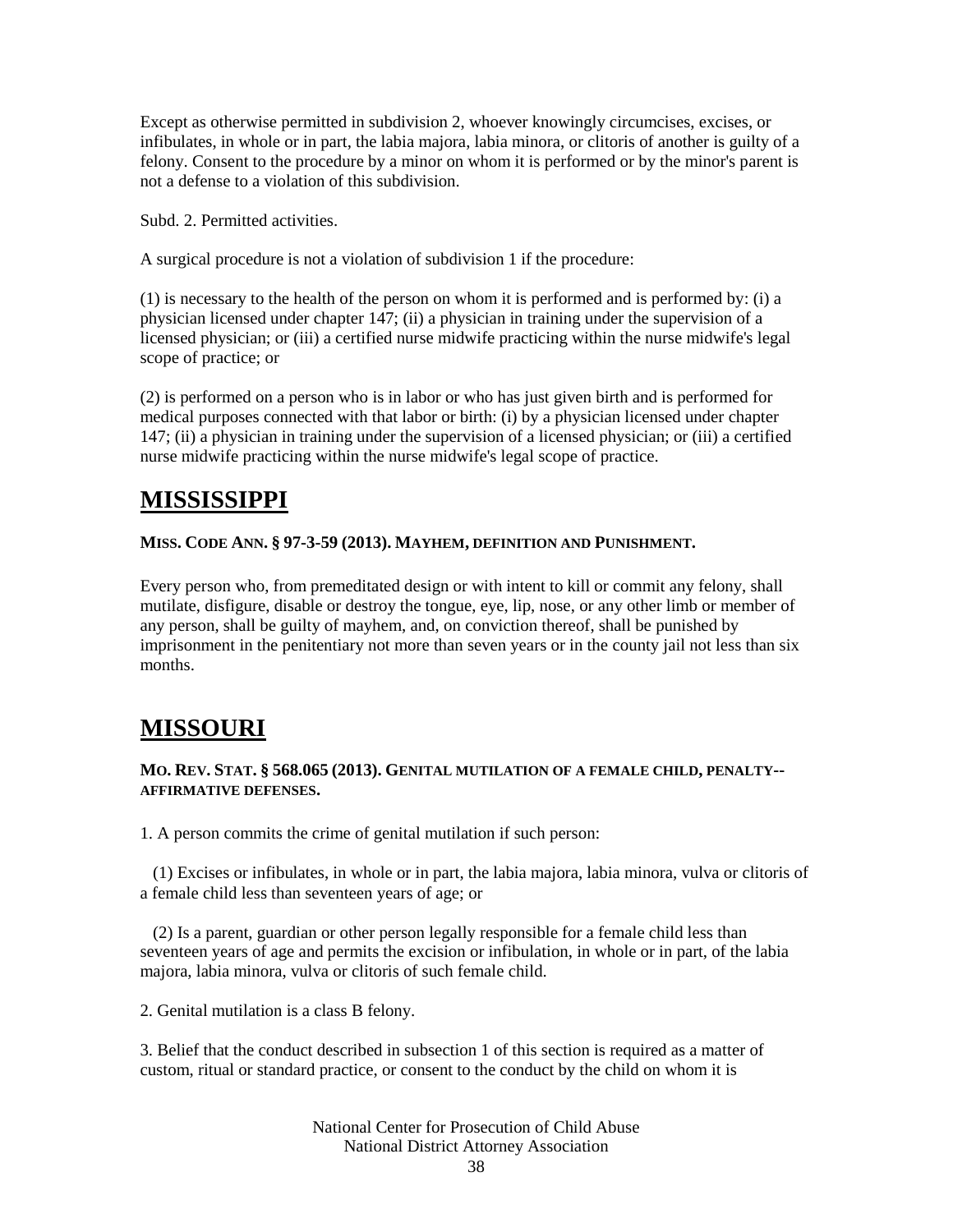performed or by the child's parent or legal guardian, shall not be an affirmative defense to a charge pursuant to this section.

4. It is an affirmative defense that the defendant engaged in the conduct charged which constitutes genital mutilation if the conduct was:

 (1) Necessary to preserve the health of the child on whom it is performed and is performed by a person licensed to practice medicine in this state; or

 (2) Performed on a child who is in labor or who has just given birth and is performed for medical purposes connected with such labor or birth by a person licensed to practice medicine in this state.

# **MONTANA**

### **MON. CODE ANN. § 455-2-202 (2013). AGGRAVATED ASSAULT.**

(1) A person commits the offense of aggravated assault if the person purposely or knowingly causes serious bodily injury to another or purposely or knowingly, with the use of physical force or contact, causes reasonable apprehension of serious bodily injury or death in another.

(2) A person convicted of aggravated assault shall be imprisoned in the state prison for a term not to exceed 20 years and may be fined not more than \$50,000, except as provided in 46-18- 219 and 46-18-222.

### **NEBRASKA**

#### **NEB. REV. STAT. § 28-308 (2013). ASSAULT IN THE FIRST DEGREE; PENALTY.**

(1) A person commits the offense of assault in the first degree if he or she intentionally or knowingly causes serious bodily injury to another person.

(2) Assault in the first degree shall be a Class II felony.

### **NEVADA**

**NEV. REV. STAT. ANN. § 200.5083 (2013). MUTILATION OF GENITALIA OF FEMALE CHILD: PENALTIES; DEFINITIONS.**

1. A person who willfully:

(a) Mutilates, or aids, abets, encourages or participates in the mutilation of the genitalia of a female child; or

(b) Removes a female child from this state for the purpose of mutilating the genitalia of the child, is guilty of a category B felony and shall be punished by imprisonment in the state prison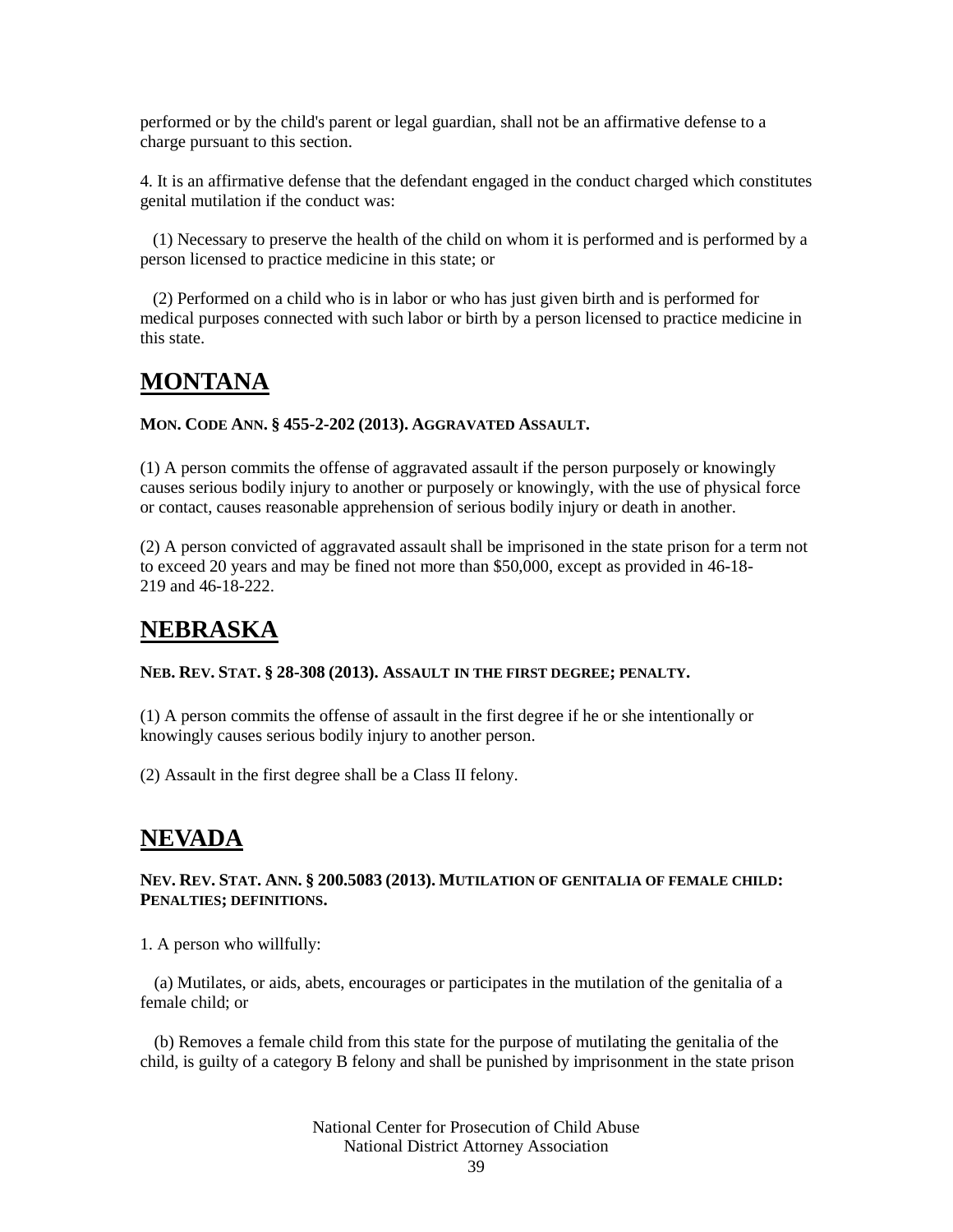for a minimum term of not less than 2 years and a maximum term of not more than 10 years, and may be further punished by a fine of not more than \$10,000.

2. It is not a defense that:

(a) The person engaging in the conduct prohibited by subsection 1 believes that the conduct is necessary or appropriate as a matter of custom, ritual or standard practice; or

(b) The child, the parent or legal guardian of the child, or another person legally responsible for the child has consented to the conduct prohibited by subsection 1.

3. As used in this section:

(a) "Child" means a person who is under 18 years of age.

(b) "Mutilates the genitalia of a female child" means the removal or infibulation in whole or in part of the clitoris, vulva, labia major or labia minor for nonmedical purposes.

### **NEW HAMPSHIRE**

#### **N.H. REV. STAT. ANN. § 631:2 (2013). SECOND DEGREE ASSAULT.**

I. A person is guilty of a class B felony if he or she:

(a) Knowingly or recklessly causes serious bodily injury to another; or

(b) Recklessly causes bodily injury to another by means of a deadly weapon, except that if the deadly weapon is a firearm, he or she shall be sentenced in accordance with RSA 651:2, II-g; or

(c) Recklessly causes bodily injury to another under circumstances manifesting extreme indifference to the value of human life; or

(d) Purposely or knowingly causes bodily injury to a child under 13 years of age; or

(e) Recklessly or negligently causes injury to another resulting in miscarriage or stillbirth; or

(f) Purposely or knowingly engages in the strangulation of another.

II. In this section:

(a) "Miscarriage" means the interruption of the normal development of the fetus other than by a live birth and not an induced abortion, resulting in the complete expulsion or extraction of a fetus.

(b) "Stillbirth" means the death of a fetus prior to complete expulsion or extraction and not an induced abortion.

(c) "Strangulation" means the application of pressure to another person's throat or neck, or the blocking of the person's nose or mouth, that causes the person to experience impeded breathing or blood circulation or a change in voice.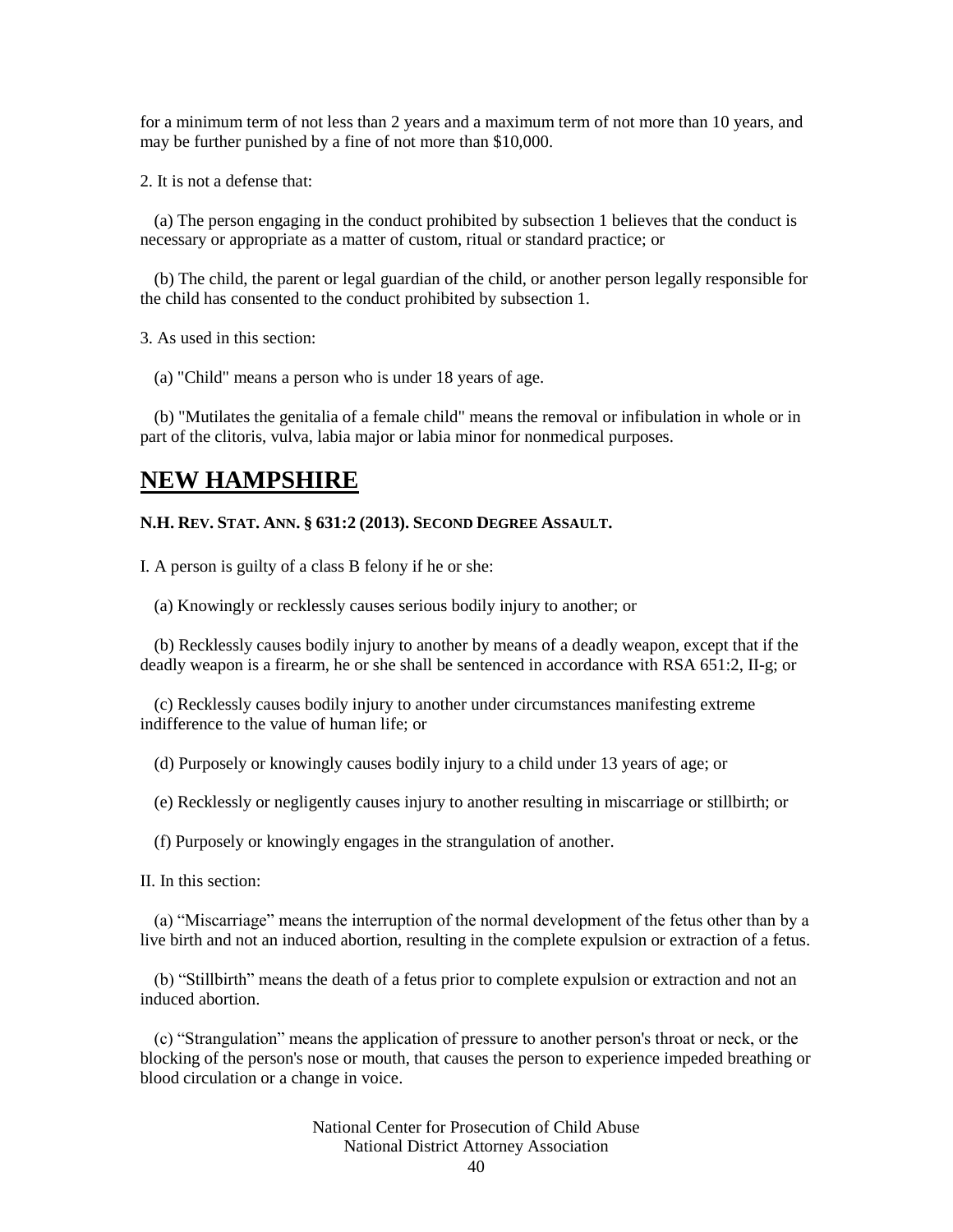### **NEW JERSEY**

### **NEW MEXICO**

#### **N.M. STAT. ANN. § 30-9-10 (2013). DEFINITIONS**

As used in Sections 30-9-10 through 30-9-16 NMSA 1978:

A. "force or coercion" means:

(1) the use of physical force or physical violence;

 (2) the use of threats to use physical violence or physical force against the victim or another when the victim believes that there is a present ability to execute the threats;

 (3) the use of threats, including threats of physical punishment, kidnapping, extortion or retaliation directed against the victim or another when the victim believes that there is an ability to execute the threats;

 (4) the perpetration of criminal sexual penetration or criminal sexual contact when the perpetrator knows or has reason to know that the victim is unconscious, asleep or otherwise physically helpless or suffers from a mental condition that renders the victim incapable of understanding the nature or consequences of the act; or

 (5) the perpetration of criminal sexual penetration or criminal sexual contact by a psychotherapist on his patient, with or without the patient's consent, during the course of psychotherapy or within a period of one year following the termination of psychotherapy.

Physical or verbal resistance of the victim is not an element of force or coercion;

B. "great mental anguish" means psychological or emotional damage that requires psychiatric or psychological treatment or care, either on an inpatient or outpatient basis, and is characterized by extreme behavioral change or severe physical symptoms;

C. "patient" means a person who seeks or obtains psychotherapy;

D. "personal injury" means bodily injury to a lesser degree than great bodily harm and includes, but is not limited to, disfigurement, mental anguish, chronic or recurrent pain, pregnancy or disease or injury to a sexual or reproductive organ;

E. "position of authority" means that position occupied by a parent, relative, household member, teacher, employer or other person who, by reason of that position, is able to exercise undue influence over a child;

F. "psychotherapist" means a person who is or purports to be a:

(1) licensed physician who practices psychotherapy;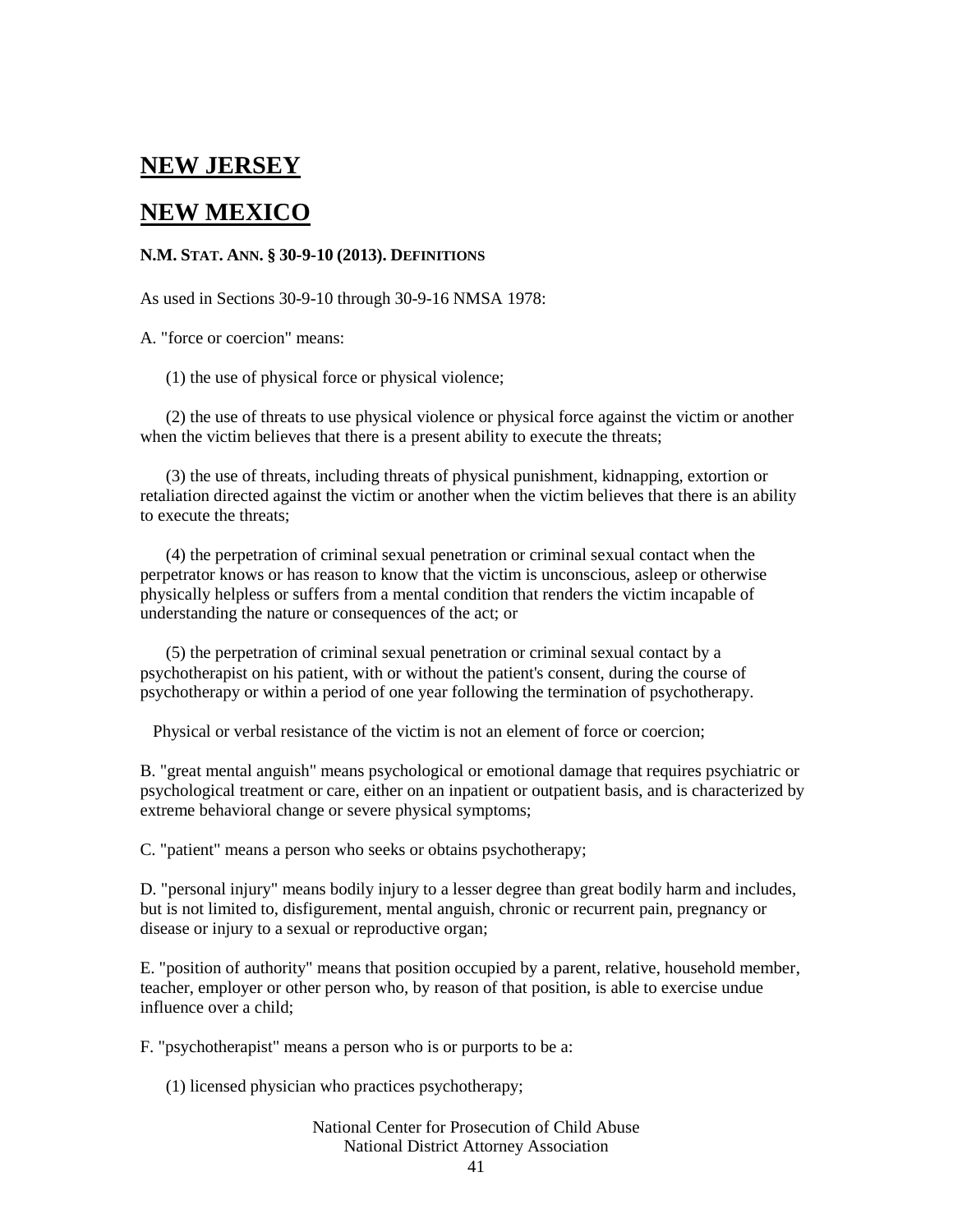- (2) licensed psychologist;
- (3) licensed social worker;
- (4) licensed nurse;
- (5) counselor;
- (6) substance abuse counselor;
- (7) psychiatric technician;
- (8) mental health worker;
- (9) marriage and family therapist;
- (10) hypnotherapist; or

 (11) minister, priest, rabbi or other similar functionary of a religious organization acting in his role as a pastoral counselor;

G. "psychotherapy" means professional treatment or assessment of a mental or an emotional illness, symptom or condition;

H. "school" means any public or private school, including the New Mexico military institute, the New Mexico school for the blind and visually impaired, the New Mexico school for the deaf, the New Mexico boys' school, the New Mexico youth diagnostic and development center, the Los Lunas medical center, the Fort Stanton hospital, the New Mexico behavioral health institute at Las Vegas and the Carrie Tingley crippled children's hospital, that offers a program of instruction designed to educate a person in a particular place, manner and subject area. "School" does not include a college or university; and

I. "spouse" means a legal husband or wife, unless the couple is living apart or either husband or wife has filed for separate maintenance or divorce.

### **NEW YORK**

#### **N.Y. PENAL LAW § 130.85 (2013). FEMALE GENITAL MUTILATION.**

1. A person is guilty of female genital mutilation when:

(a) a person knowingly circumcises, excises, or infibulates the whole or any part of the labia majora or labia minora or clitoris of another person who has not reached eighteen years of age; or

(b) being a parent, guardian or other person legally responsible and charged with the care or custody of a child less than eighteen years old, he or she knowingly consents to the circumcision, excision or infibulation of whole or part of such child's labia majora or labia minora or clitoris.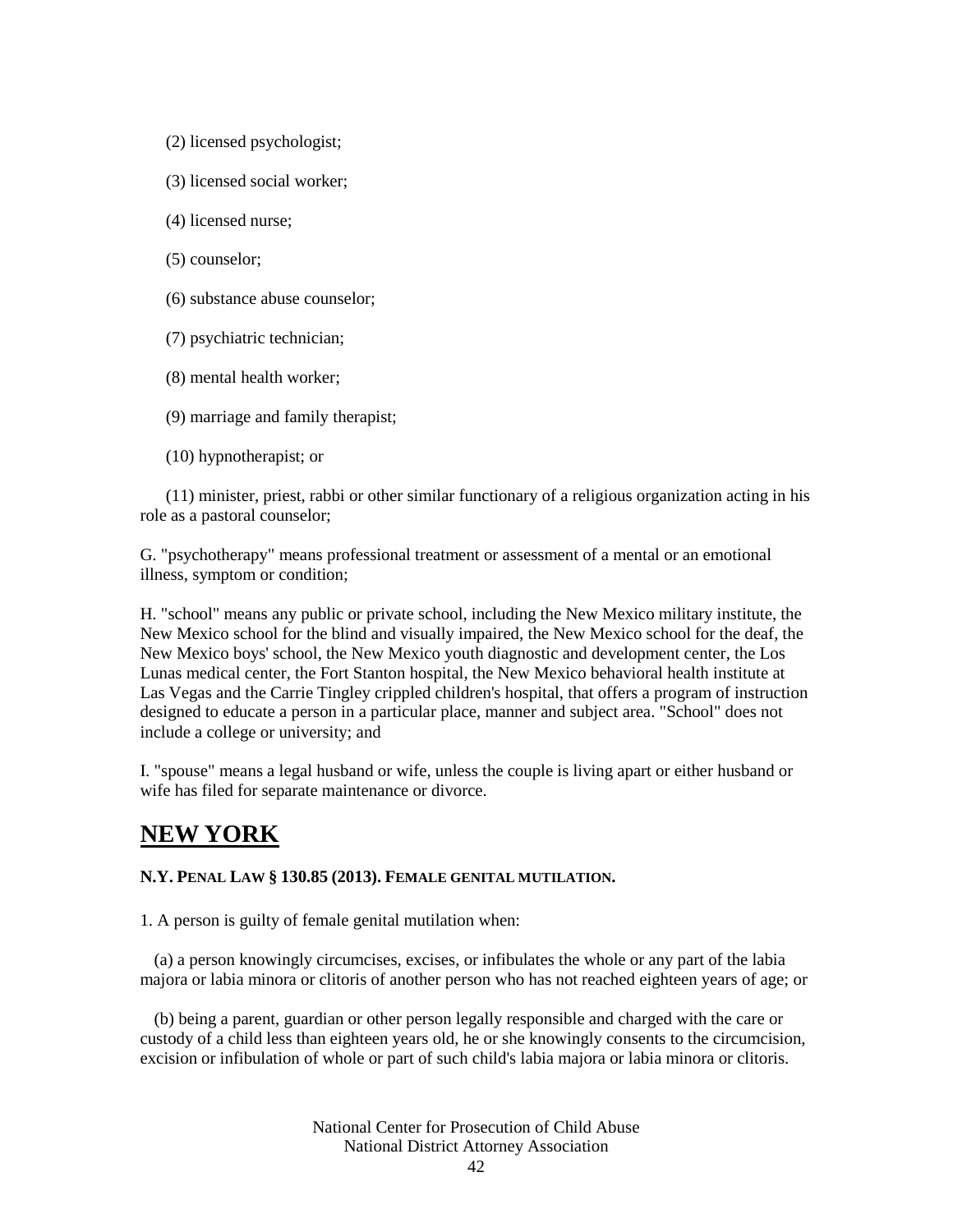2. Such circumcision, excision, or infibulation is not a violation of this section if such act is:

(a) necessary to the health of the person on whom it is performed, and is performed by a person licensed in the place of its performance as a medical practitioner; or

(b) performed on a person in labor or who has just given birth and is performed for medical purposes connected with that labor or birth by a person licensed in the place it is performed as a medical practitioner, midwife, or person in training to become such a practitioner or midwife.

3. For the purposes of paragraph (a) of subdivision two of this section, no account shall be taken of the effect on the person on whom such procedure is to be performed of any belief on the part of that or any other person that such procedure is required as a matter of custom or ritual.

Female genital mutilation is a class E felony.

# **NORTH CAROLINA**

### **N.C. GEN. STAT. § 14-32.4 (2013). ASSAULT INFLICTING SERIOUS BODILY INJURY; STRANGULATION; PENALTIES.**

(a) Unless the conduct is covered under some other provision of law providing greater punishment, any person who assaults another person and inflicts serious bodily injury is guilty of a Class F felony. "Serious bodily injury" is defined as bodily injury that creates a substantial risk of death, or that causes serious permanent disfigurement, coma, a permanent or protracted condition that causes extreme pain, or permanent or protracted loss or impairment of the function of any bodily member or organ, or that results in prolonged hospitalization.

(b) Unless the conduct is covered under some other provision of law providing greater punishment, any person who assaults another person and inflicts physical injury by strangulation is guilty of a Class H felony.

# **NORTH DAKOTA**

### **N.D. CENT. CODE § 12.1-36-01 (2013). SURGICAL ALTERATION OF THE GENITALS OF FEMALE MINOR -- PENALTY -- EXCEPTION.**

1. Except as provided in subsection 2, any person who knowingly separates or surgically alters normal, healthy, functioning genital tissue of a female minor is guilty of a class C felony.

2. A surgical operation is not a violation of this section if a licensed medical practitioner performs the operation to correct an anatomical abnormality or to remove diseased tissue that is an immediate threat to the health of the female minor. In applying this subsection, any belief that the operation is required as a matter of custom, ritual, or standard of practice may not be taken into consideration.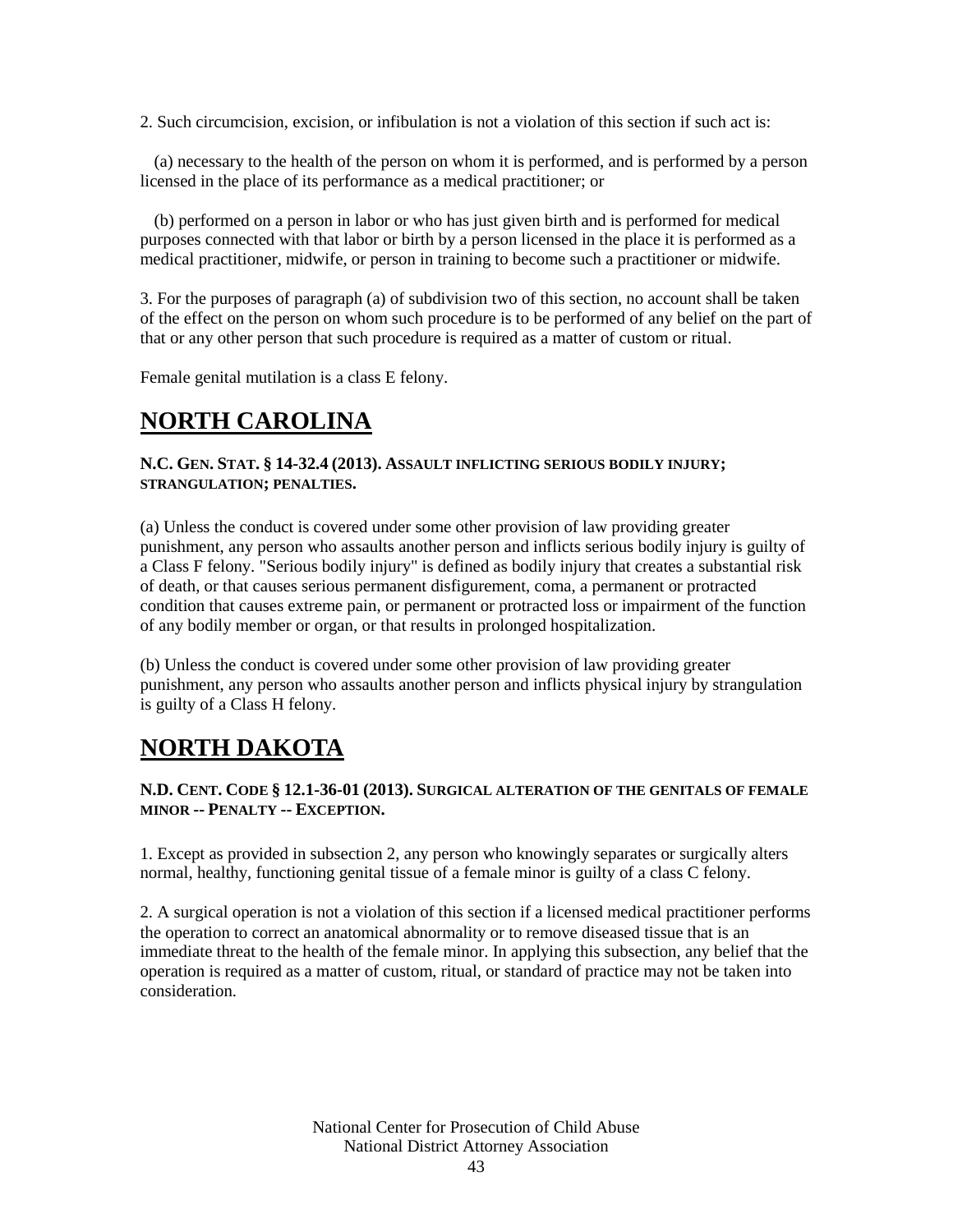# **OHIO**

### **OKLAHOMA**

### **OKLA. STAT. ANN. TIT. 21, §751 (2013). MAIMING DEFINED.**

Every person who, with premeditated design to injure another, inflicts upon his person any injury which disfigures his personal appearance or disables any member or organ of his body or seriously diminishes his physical vigor, is guilty of maiming.

#### **OKLA. STAT. ANN. TIT. 21, §760 (2013). FEMALE GENITAL MUTILATION.**

A. Female genital mutilation shall be unlawful in the State of Oklahoma. Whoever knowingly circumcises, excises, or infibulates, in whole or in part, the labia majora, labia minora, or clitoris of another shall, upon conviction, be guilty of a felony punishable by incarceration in the custody of the Department of Corrections for a term of not less than three (3) years nor more than life and a fine of not more than Twenty Thousand Dollars (\$20,000.00). Consent to the procedure by a minor on whom it is performed or by the parent or parents of the minor is not a defense to a violation of this subsection.

B. A surgical procedure is not a violation of subsection A of this section if the procedure:

 1. Is necessary as a recognized treatment for a known disease or for purposes of cosmetic surgery to repair a defect or injury for the person on whom it is performed and is performed by:

- a. a licensed physician, or
- b. a physician in training under the supervision of a licensed physician; or

 2. Is necessary in the assistance of childbirth or for medical purposes connected with that labor or birth and is performed by:

- a. a licensed physician,
- b. a physician in training under the supervision of a licensed physician, or
- c. a certified nurse-midwife.

C. Any physician, physician in training, certified nurse-midwife or any other medical professional who performs or participates in a female genital mutilation procedure shall, in addition to the penalties in subsection A of this section, have the professional license or certification of the person permanently revoked.

### **OREGON**

#### **OR. REV. STAT. § 163.207 (2013). FEMALE GENITAL MUTILATION.**

(1) A person commits the crime of female genital mutilation if the person: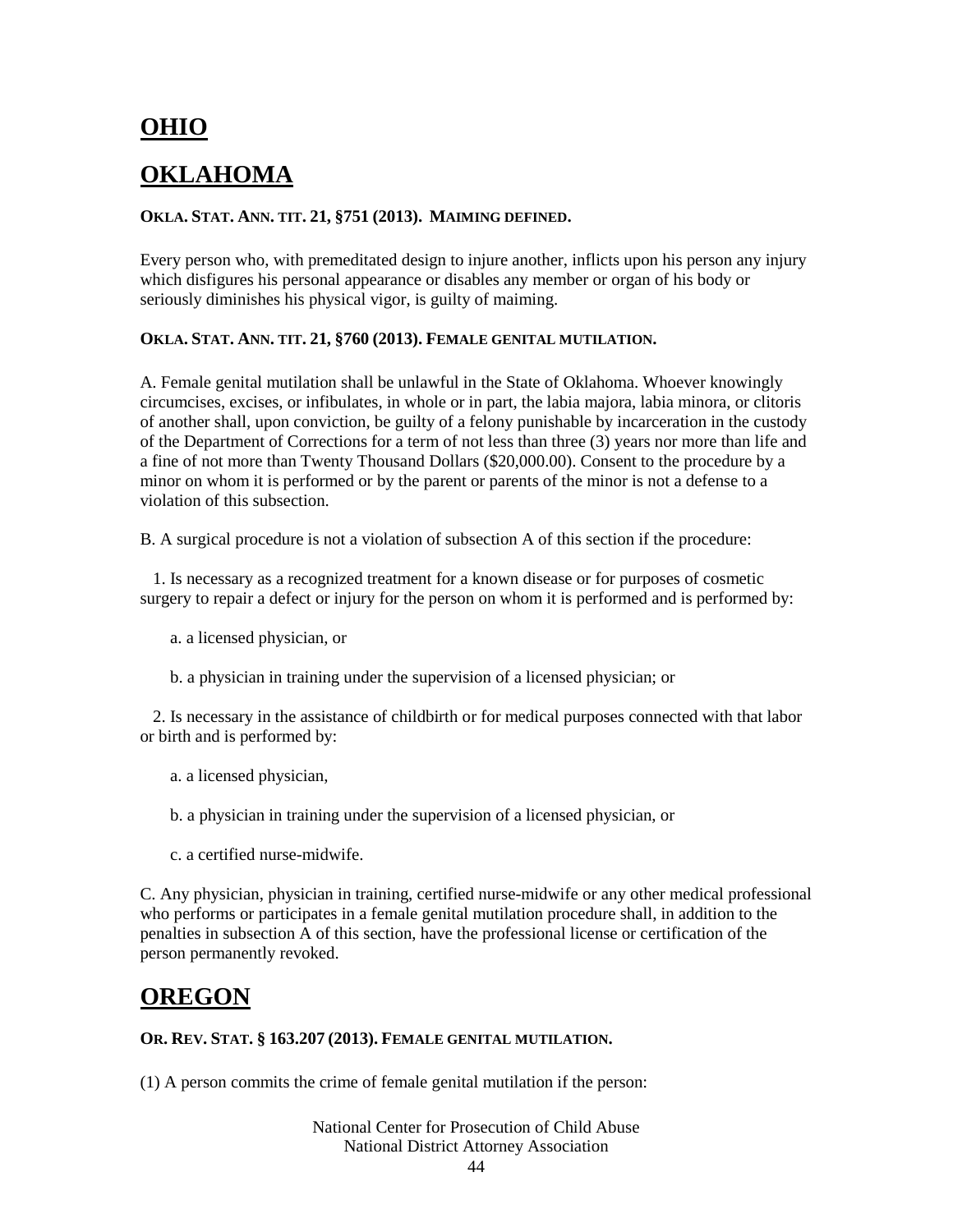(a) Knowingly circumcises, excises or infibulates the whole or any part of the labia majora, labia minora or clitoris of a child; or

(b) Is the parent, guardian or other person legally responsible for the care or custody of a child and knowingly allows the circumcision, excision or infibulation of the whole or any part of the child's labia majora, labia minora or clitoris.

(2) Female genital mutilation is a Class B felony.

(3)(a) A person who circumcises, excises or infibulates the whole or any part of a child's labia majora, labia minora or clitoris does not violate subsection (1) of this section if:

(A) The person is a physician, licensed to practice in this state; and

(B) The surgery is medically necessary for the physical well-being of the child.

(b) In determining medical necessity for purposes of paragraph  $(a)(B)$  of this subsection, a person may not consider the effect on the child of the child's belief that the surgery is required as a matter of custom or ritual.

Note: 163.207 was enacted into law by the Legislative Assembly but was not added to or made a part of ORS chapter 163 or any series therein by legislative action. See Preface to Oregon Revised Statutes for further explanation.

#### **OR. REV. STAT. § 431.827 (2013). FEMALE GENITAL MUTILATION PREVENTION AND EDUCATION ACTIVITIES.**

The Oregon Health Authority shall establish and implement appropriate education, prevention and outreach activities in communities that traditionally practice female circumcision, excision or infibulation for the purpose of informing:

(1) Those communities of the health risks and emotional trauma inflicted by the practices;

(2) Those communities and the medical community as to the existence and ramifications of ORS 163.207; and

(3) Those communities that the practices constitute physical injuries to a child for purposes of ORS 419B.005.

Note: 431.827 was enacted into law by the Legislative Assembly but was not added to or made a part of ORS chapter 431 or any series therein by legislative action. See Preface to Oregon Revised Statutes for further explanation.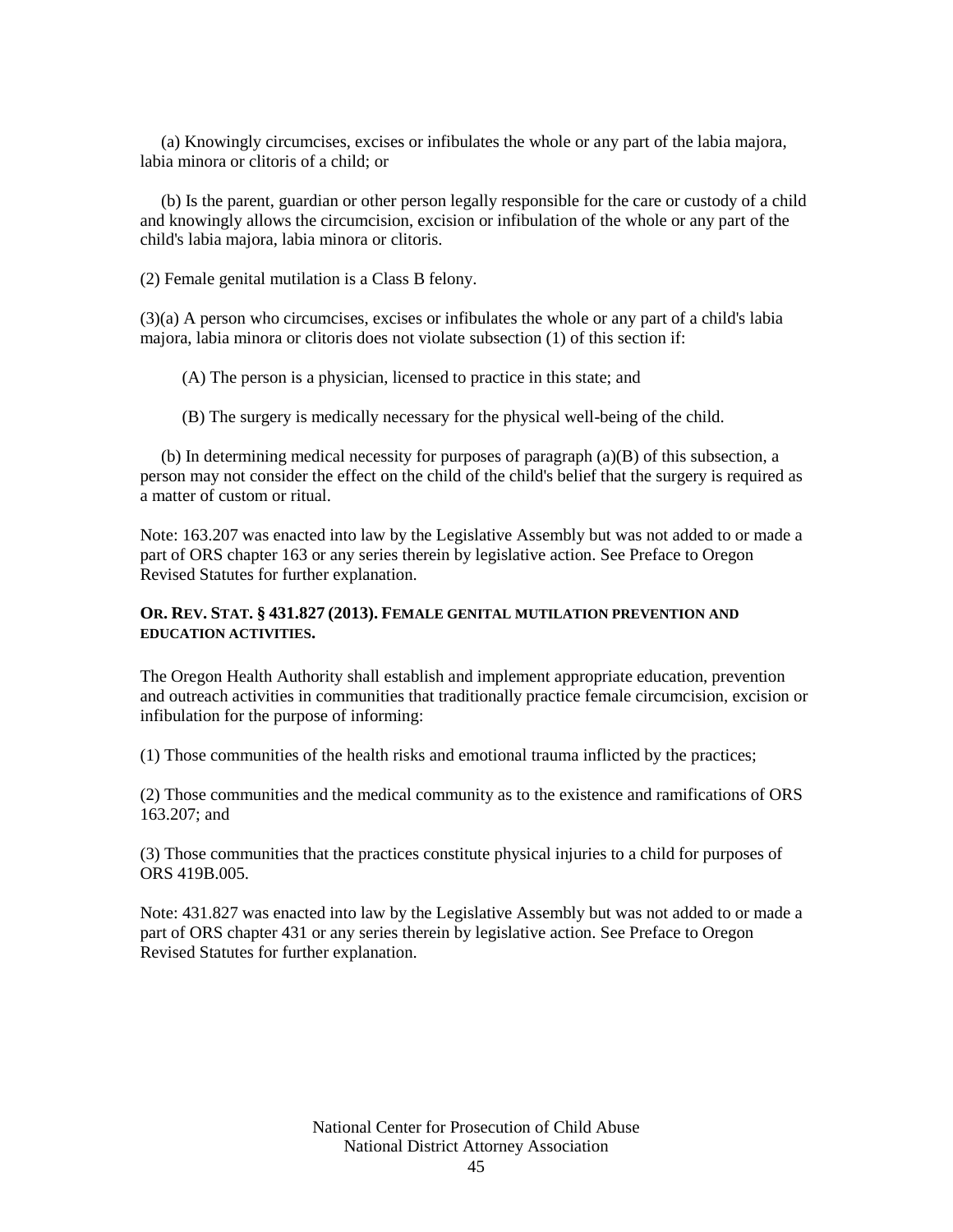### **PENNSYLVANIA**

### **RHODE ISLAND**

### **R.I. GEN. LAWS § 11-5-2 (2013). FELONY ASSAULT.**

(a) Every person who shall make an assault or battery, or both, with a dangerous weapon, or with acid or other dangerous substance, or by fire, or an assault or battery which results in serious bodily injury, shall be punished by imprisonment for not more than twenty (20) years.

(b) Where the provisions of "The Domestic Violence Prevention Act", chapter 29 of title 12, are applicable, the penalties for violation of this section shall also include the penalties as provided in § 12-29-5.

(c) "Serious bodily injury" means physical injury that:

(1) Creates a substantial risk of death;

 (2) Causes protracted loss or impairment of the function of any bodily part, member or organ; or

 (3) Causes serious permanent disfigurement or circumcises, excises or infibulates the whole or any part of the labia majora or labia minora or clitoris of a person.

### **SOUTH CAROLINA**

### **SOUTH DAKOTA**

### **TENNESSEE**

#### **TENN. CODE ANN. § 39-13-110 (2013). FEMALE GENITAL MUTILATION.**

(a) Except as otherwise permitted in subsection (b), whoever knowingly circumcises, excises or infibulates, in whole or in part, the labia majora, labia minora or clitoris of another commits a Class D felony. Consent to the procedure by a minor on whom it is performed or by the minor's parent is not a defense to a violation of this section.

(b) A surgical procedure is not a violation of subsection (a), if the procedure is:

 (1) Necessary to the health of the person on whom it is performed and is performed by a licensed physician or physician-in-training under supervision of a licensed physician; or

 (2) Performed on a person who is in labor or who has just given birth and is performed for medical purposes connected with that labor or birth by a licensed physician or a physician-intraining under the supervision of a licensed physician.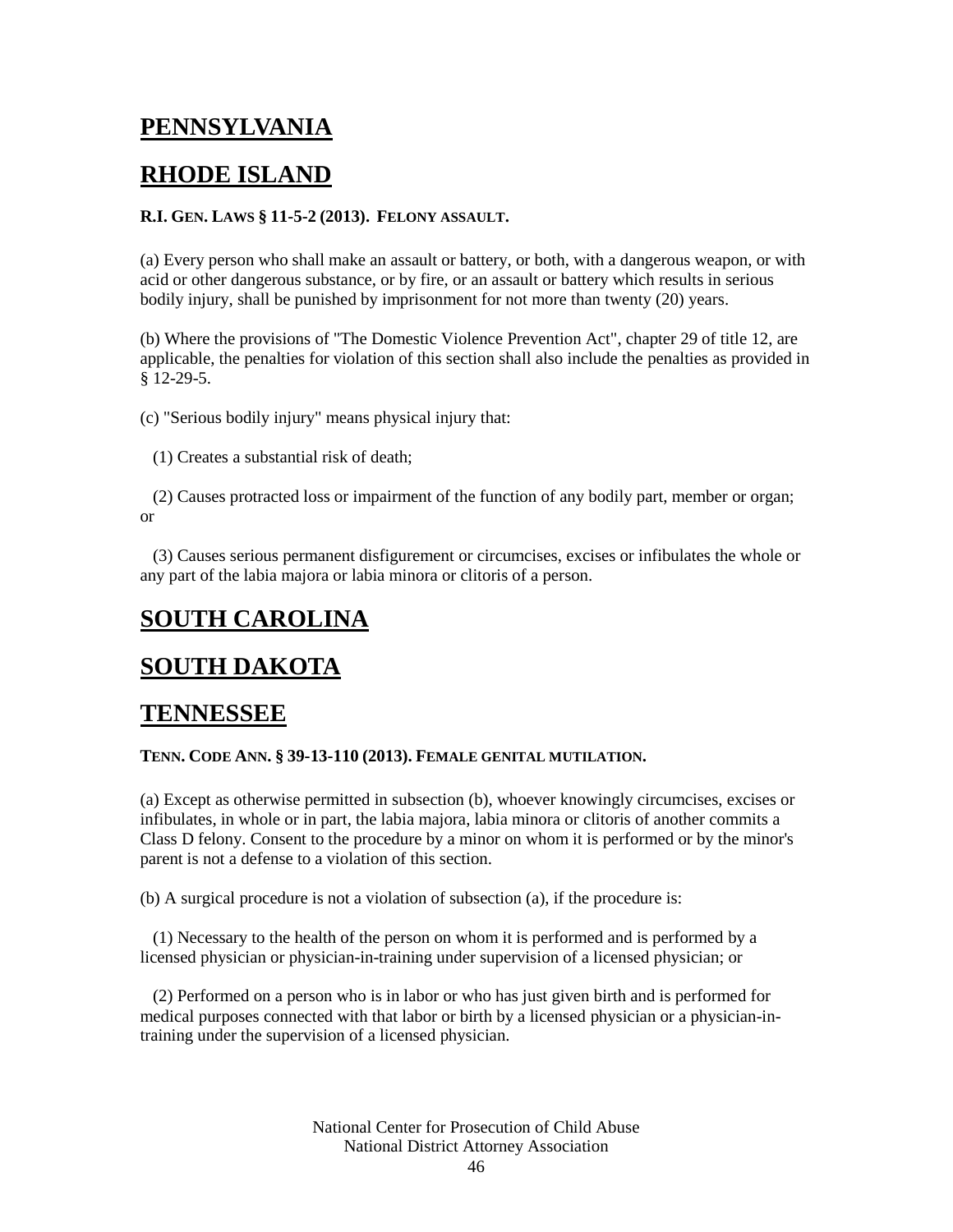### **TEXAS**

#### **TEX. FAM. CODE ANN. § 153.502 (2013). ABDUCTION RISK FACTORS.**

(a) To determine whether there is a risk of the international abduction of a child by a parent of the child, the court shall consider evidence that the parent:

 (1) has taken, enticed away, kept, withheld, or concealed a child in violation of another person's right of possession of or access to the child, unless the parent presents evidence that the parent believed in good faith that the parent's conduct was necessary to avoid imminent harm to the child or the parent;

 (2) has previously threatened to take, entice away, keep, withhold, or conceal a child in violation of another person's right of possession of or access to the child;

 (3) lacks financial reason to stay in the United States, including evidence that the parent is financially independent, is able to work outside of the United States, or is unemployed;

 (4) has recently engaged in planning activities that could facilitate the removal of the child from the United States by the parent, including:

(A) quitting a job;

(B) selling a primary residence;

(C) terminating a lease;

(D) closing bank accounts;

(E) liquidating other assets;

(F) hiding or destroying documents;

 (G) applying for a passport or visa or obtaining other travel documents for the parent or the child; or

(H) applying to obtain the child's birth certificate or school or medical records;

 (5) has a history of domestic violence that the court is required to consider under Section 153.004; or

(6) has a criminal history or a history of violating court orders.

(a-1) In considering evidence of planning activities under Subsection (a)(4), the court also shall consider any evidence that the parent was engaging in those activities as a part of a safety plan to flee from family violence.

(b) If the court finds that there is credible evidence of a risk of abduction of the child by a parent of the child based on the court's consideration of the factors in Subsection (a), the court shall also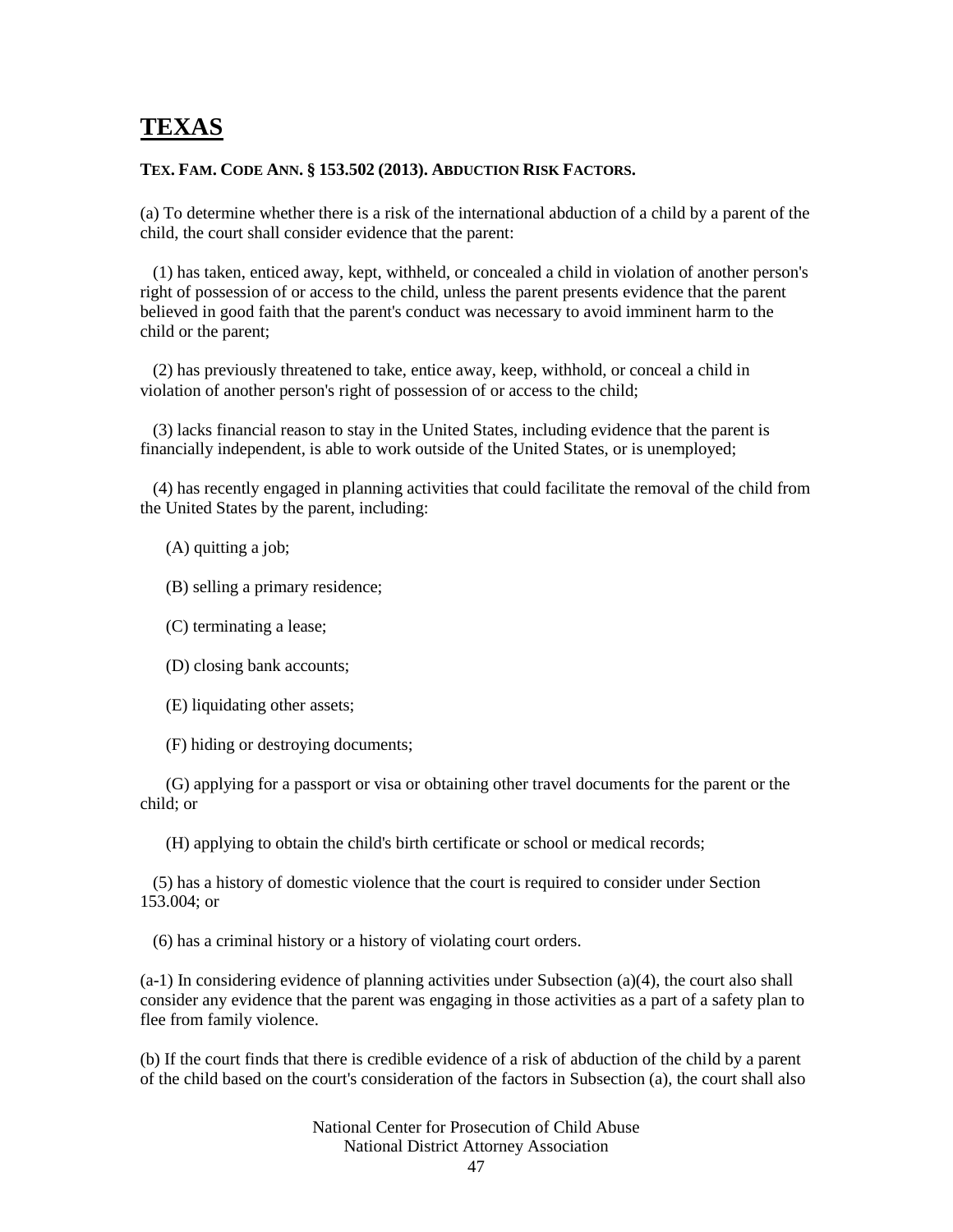consider evidence regarding the following factors to evaluate the risk of international abduction of the child by a parent:

 (1) whether the parent has strong familial, emotional, or cultural ties to another country, particularly a country that is not a signatory to or compliant with the Hague Convention on the Civil Aspects of International Child Abduction; and

 (2) whether the parent lacks strong ties to the United States, regardless of whether the parent is a citizen or permanent resident of the United States.

(c) If the court finds that there is credible evidence of a risk of abduction of the child by a parent of the child based on the court's consideration of the factors in Subsection (a), the court may also consider evidence regarding the following factors to evaluate the risk of international abduction of the child by a parent:

 (1) whether the parent is undergoing a change in status with the United States Immigration and Naturalization Service that would adversely affect that parent's ability to legally remain in the United States;

 (2) whether the parent's application for United States citizenship has been denied by the United States Immigration and Naturalization Service;

 (3) whether the parent has forged or presented misleading or false evidence to obtain a visa, a passport, a social security card, or any other identification card or has made any misrepresentation to the United States government; or

(4) whether the foreign country to which the parent has ties:

 (A) presents obstacles to the recovery and return of a child who is abducted to the country from the United States;

 (B) has any legal mechanisms for immediately and effectively enforcing an order regarding the possession of or access to the child issued by this state;

(C) has local laws or practices that would:

 (i) enable the parent to prevent the child's other parent from contacting the child without due cause;

 (ii) restrict the child's other parent from freely traveling to or exiting from the country because of that parent's gender, nationality, or religion; or

 (iii) restrict the child's ability to legally leave the country after the child reaches the age of majority because of the child's gender, nationality, or religion;

 (D) is included by the United States Department of State on a list of state sponsors of terrorism;

 (E) is a country for which the United States Department of State has issued a travel warning to United States citizens regarding travel to the country;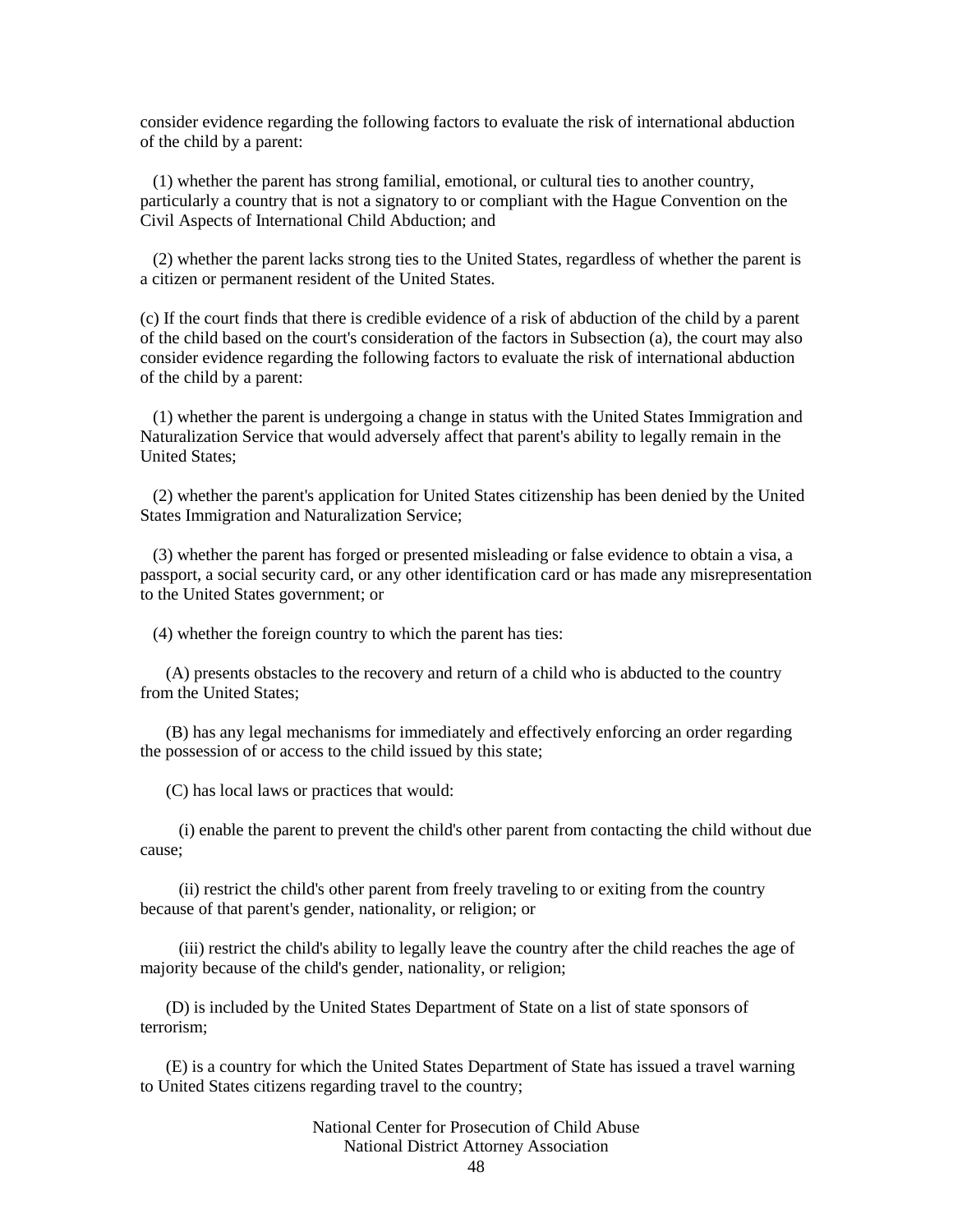(F) has an embassy of the United States in the country;

(G) is engaged in any active military action or war, including a civil war;

 (H) is a party to and compliant with the Hague Convention on the Civil Aspects of International Child Abduction according to the most recent report on compliance issued by the United States Department of State;

 (I) provides for the extradition of a parental abductor and the return of the child to the United States; or

 (J) poses a risk that the child's physical health or safety would be endangered in the country because of specific circumstances relating to the child or because of human rights violations committed against children, including arranged marriages, lack of freedom of religion, child labor, lack of child abuse laws, female genital mutilation, and any form of slavery.

#### **TEX. HEALTH & SAFETY CODE ANN. §167.001 (2013). FEMALE GENITAL MUTILATION PROHIBITED.**

(a) A person commits an offense if the person knowingly circumcises, excises, or infibulates any part of the labia majora or labia minora or clitoris of another person who is younger than 18 years of age.

(b) An offense under this section is a state jail felony.

(c) It is a defense to prosecution under Subsection (a) that:

 (1) the person performing the act is a physician or other licensed health care professional and the act is within the scope of the person's license; and

(2) the act is performed for medical purposes.

### **UTAH**

#### **UTAH CODE ANN. § 76-5-109 (2013). CHILD ABUSE--CHILD ABANDONMENT**

(1) As used in this section:

(a) "Child" means a human being who is under 18 years of age.

(b)(i) "Child abandonment" means that a parent or legal guardian of a child:

(A) intentionally ceases to maintain physical custody of the child;

(B) intentionally fails to make reasonable arrangements for the safety, care, and physical custody of the child; and

(C)(I) intentionally fails to provide the child with food, shelter, or clothing;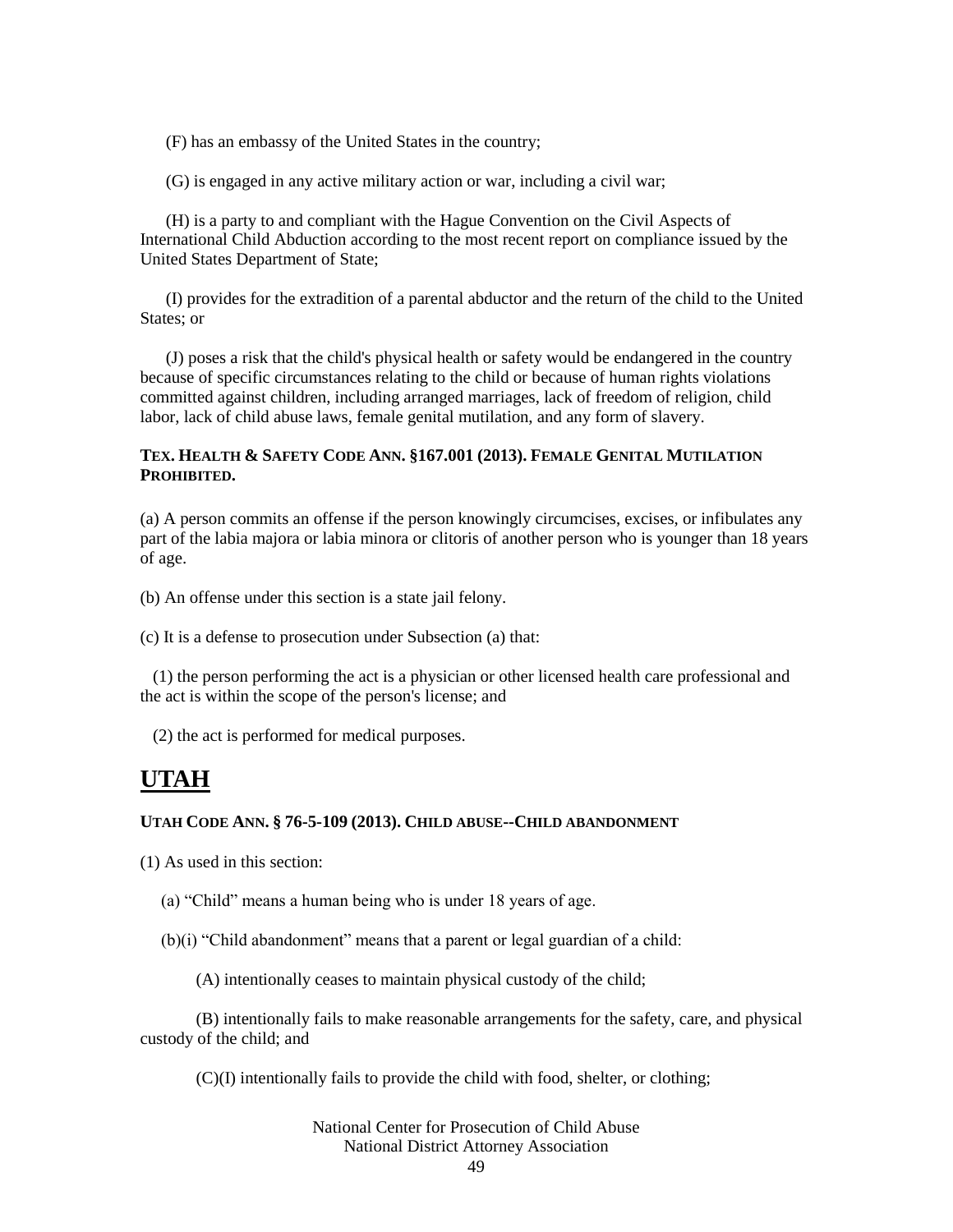(II) manifests an intent to permanently not resume physical custody of the child; or

(III) for a period of at least 30 days:

(Aa) intentionally fails to resume physical custody of the child; and

(Bb) fails to manifest a genuine intent to resume physical custody of the child.

(ii) "Child abandonment" does not include:

(A) safe relinquishment of a child pursuant to the provisions of Section 62A-4a-802; or

(B) giving legal consent to a court order for termination of parental rights:

(I) in a legal adoption proceeding; or

(II) in a case where a petition for the termination of parental rights, or the termination of a guardianship, has been filed.

(c) "Child abuse" means any offense described in Subsection (2), (3), or (4) or in Section 76-5- 109.1.

(d) "Enterprise" is as defined in Section 76-10-1602.

(e) "Physical injury" means an injury to or condition of a child which impairs the physical condition of the child, including:

(i) a bruise or other contusion of the skin;

(ii) a minor laceration or abrasion;

(iii) failure to thrive or malnutrition; or

(iv) any other condition which imperils the child's health or welfare and which is not a serious physical injury as defined in Subsection (1)(f).

 $(f)(i)$  "Serious physical injury" means any physical injury or set of injuries that:

(A) seriously impairs the child's health;

(B) involves physical torture;

(C) causes serious emotional harm to the child; or

(D) involves a substantial risk of death to the child.

(ii) "Serious physical injury" includes:

(A) fracture of any bone or bones;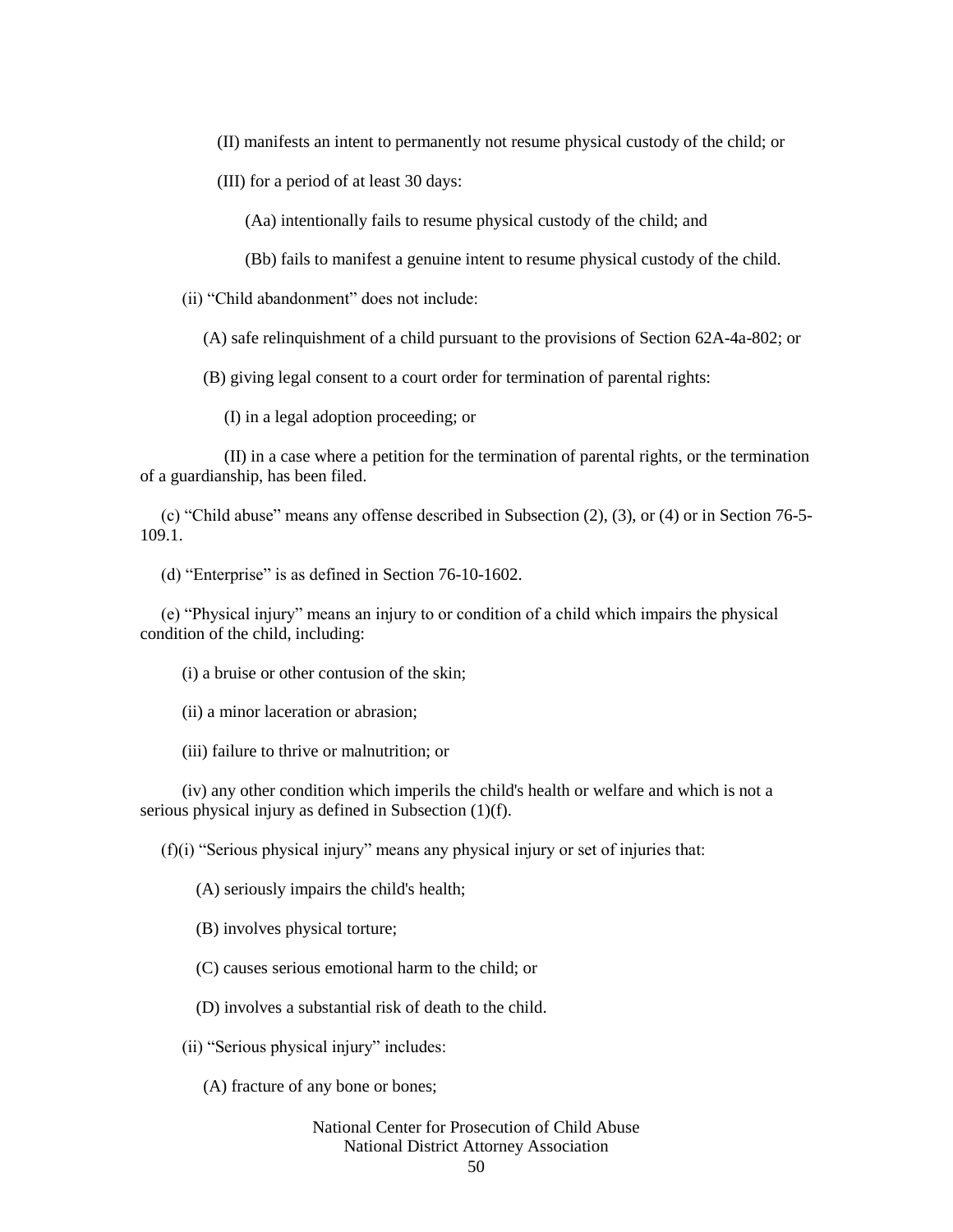(B) intracranial bleeding, swelling or contusion of the brain, whether caused by blows, shaking, or causing the child's head to impact with an object or surface;

(C) any burn, including burns inflicted by hot water, or those caused by placing a hot object upon the skin or body of the child;

(D) any injury caused by use of a dangerous weapon as defined in Section 76-1-601;

(E) any combination of two or more physical injuries inflicted by the same person, either at the same time or on different occasions;

(F) any damage to internal organs of the body;

(G) any conduct toward a child that results in severe emotional harm, severe developmental delay or intellectual disability, or severe impairment of the child's ability to function;

(H) any injury that creates a permanent disfigurement or protracted loss or impairment of the function of a bodily member, limb, or organ;

(I) any conduct that causes a child to cease breathing, even if resuscitation is successful following the conduct; or

(J) any conduct that results in starvation or failure to thrive or malnutrition that jeopardizes the child's life.

(2) Any person who inflicts upon a child serious physical injury or, having the care or custody of such child, causes or permits another to inflict serious physical injury upon a child is guilty of an offense as follows:

(a) if done intentionally or knowingly, the offense is a felony of the second degree;

(b) if done recklessly, the offense is a felony of the third degree; or

(c) if done with criminal negligence, the offense is a class A misdemeanor.

(3) Any person who inflicts upon a child physical injury or, having the care or custody of such child, causes or permits another to inflict physical injury upon a child is guilty of an offense as follows:

(a) if done intentionally or knowingly, the offense is a class A misdemeanor;

(b) if done recklessly, the offense is a class B misdemeanor; or

(c) if done with criminal negligence, the offense is a class C misdemeanor.

(4) A person who commits child abandonment, or encourages or causes another to commit child abandonment, or an enterprise that encourages, commands, or causes another to commit child abandonment, is: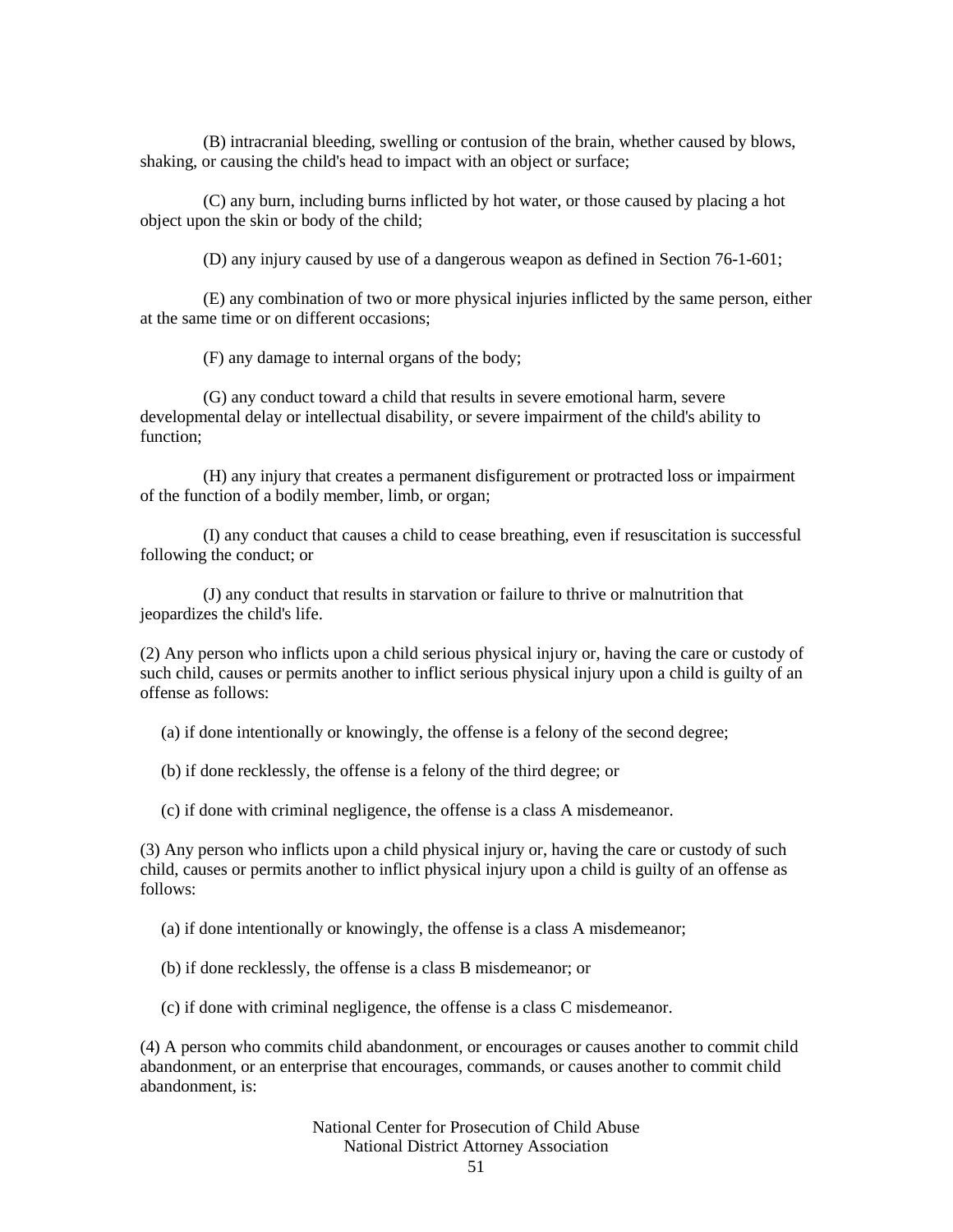(a) except as provided in Subsection (4)(b), guilty of a felony of the third degree; or

(b) guilty of a felony of the second degree, if, as a result of the child abandonment:

(i) the child suffers a serious physical injury; or

(ii) the person or enterprise receives, directly or indirectly, any benefit.

(5)(a) In addition to the penalty described in Subsection (4)(b), the court may order the person or enterprise described in Subsection (4)(b)(ii) to pay the costs of investigating and prosecuting the offense and the costs of securing any forfeiture provided for under Subsection (5)(b).

(b) Any tangible or pecuniary benefit received under Subsection  $(4)(b)(ii)$  is subject to criminal or civil forfeiture pursuant to Title 24, Chapter 1, Utah Uniform Forfeiture Procedures Act.

(6) A parent or legal guardian who provides a child with treatment by spiritual means alone through prayer, in lieu of medical treatment, in accordance with the tenets and practices of an established church or religious denomination of which the parent or legal guardian is a member or adherent shall not, for that reason alone, be considered to have committed an offense under this section.

(7) A parent or guardian of a child does not violate this section by selecting a treatment option for the medical condition of the child, if the treatment option is one that a reasonable parent or guardian would believe to be in the best interest of the child.

(8) A person is not guilty of an offense under this section for conduct that constitutes:

- (a) reasonable discipline or management of a child, including withholding privileges;
- (b) conduct described in Section 76-2-401; or

(c) the use of reasonable and necessary physical restraint or force on a child:

- (i) in self-defense;
- (ii) in defense of others;
- (iii) to protect the child; or

(iv) to remove a weapon in the possession of a child for any of the reasons described in Subsections  $(8)(c)(i)$  through (iii).

### **VERMONT**

**VT. STAT. ANN. § 2701 (2013). DEFINITION OF AND PENALTY FOR MAIMING**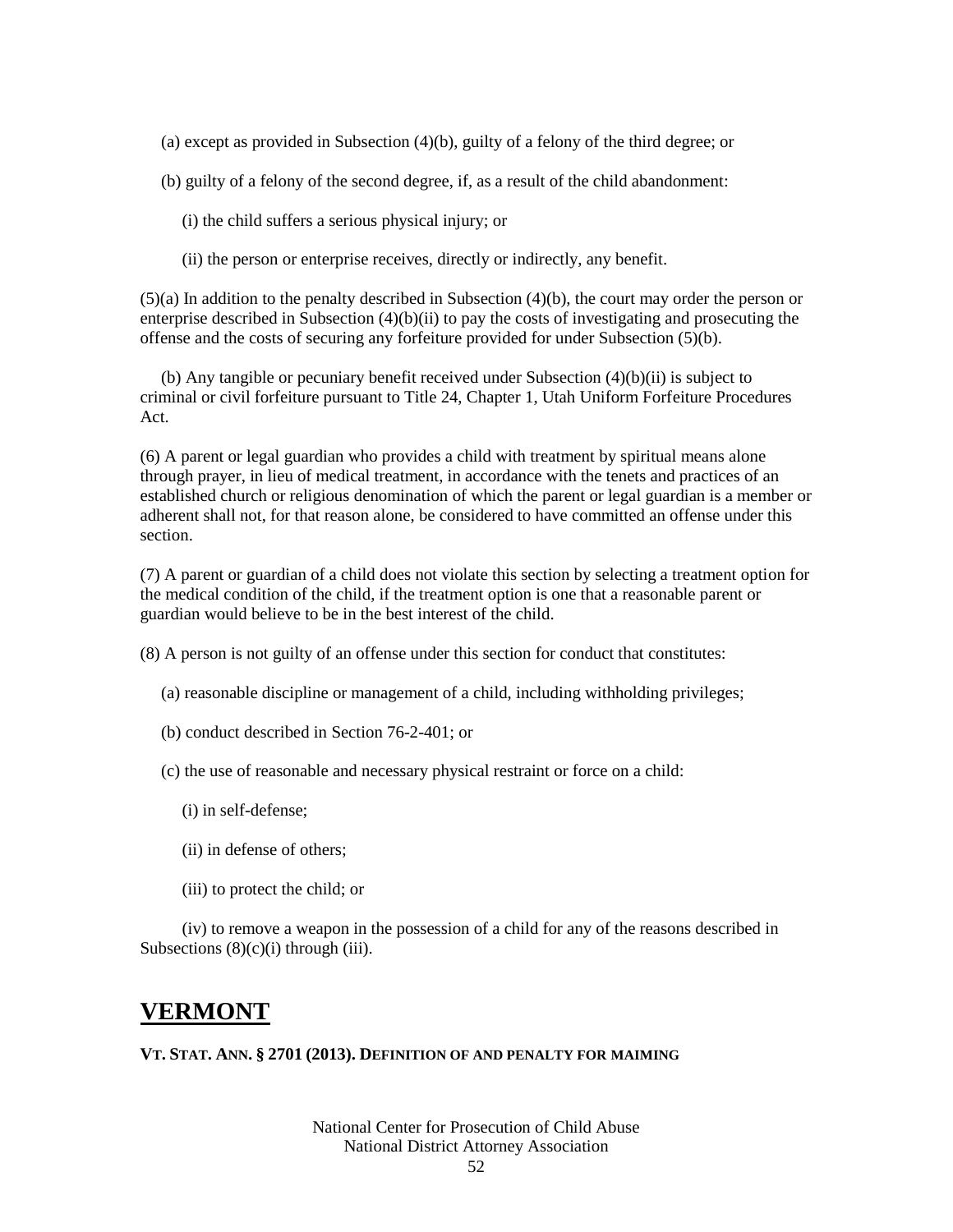Any person with malicious intent to maim or disfigure, who shall cut out or maim the tongue, put out or destroy an eye, cut or tear off an ear, cut, slit or mutilate the nose or lip, or cut or disable a limb or member of another person, and any person privy to such intent who shall be present aiding in the commission of such offense shall be imprisoned for life or for not less than seven years.

## **VIRGINIA**

### **WASHINGTON**

# **WEST VIRGINIA**

#### **W. VA. CODE ANN. § 61-8D-3A (2013). FEMALE GENITAL MUTILATION; PENALTIES; DEFINITIONS.**

(a) Except as otherwise provided in subsection (b) of this section, any person who circumcises, excises or infibulates, in whole or in part, the labia majora, labia minora or clitoris of a female under the age of eighteen, or any parent, guardian or custodian of a female under the age of eighteen who allows the circumcision, excision or infibulation, in whole or in part, of such female's labia majora, labia minora or clitoris, shall be guilty of a felony and, upon conviction thereof, shall be imprisoned in a state correctional facility for not less than two nor more than ten years and fined not less than one thousand dollars nor more than five thousand dollars.

(b) A surgical procedure is not a violation of this section if the procedure:

 (1) Is necessary to preserve the health of the child on whom it is performed and is performed by a licensed medical professional authorized to practice medicine in this state; or

 (2) The procedure is performed on a child who is in labor or has just given birth and is performed for legitimate medical purposes connected with that labor or birth by a licensed medical professional authorized to practice medicine in this state.

(c) A person's belief that the conduct described in subsection (a) of this section: (i) Is required as a matter of custom, ritual or standard practice; or (ii) was consented to by the female on which the circumcision, excision or infibulation was performed shall not constitute a defense to criminal prosecution under subsection (a) of this section.

# **WISCONSIN**

### **WIS. STAT. ANN. § 146.35 (2013). FEMALE GENITAL MUTILATION PROHIBITED.**

(1) In this section, "infibulate" means to clasp together with buckles or stitches.

(2) Except as provided in sub. (3), no person may circumcise, excise or infibulate the labia majora, labia minora or clitoris of a female minor.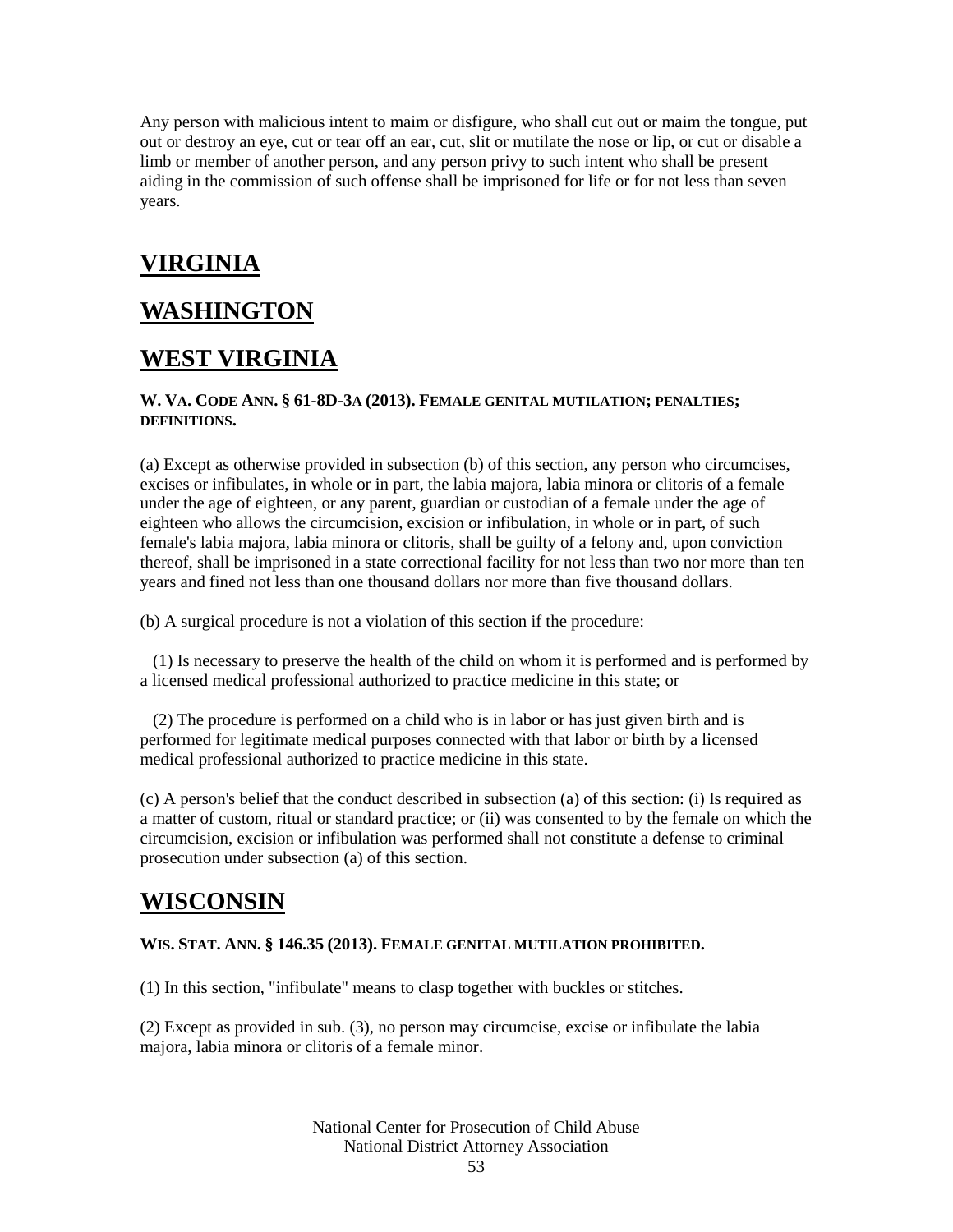(3) Subsection (2) does not apply if the circumcision, excision or infibulation is performed by a physician, as defined in s. 448.01(5), and is necessary for the health of the female minor or is necessary to correct an anatomical abnormality.

(4) None of the following may be asserted as a defense to prosecution for a violation of sub. (2):

(a) Consent by the female minor or by a parent of the female minor to the circumcision, excision or infibulation.

(b) The circumcision, excision or infibulation is required as a matter of custom or ritual.

(5) Whoever violates sub. (2) is guilty of a Class H felony.

### **WYOMING**

# **FEDERAL LEGISLATION/ U.S. TERRITORIES**

### **FEDERAL LEGISLATION**

#### **8 U.S.C.S. § 1374 (2013). INFORMATION REGARDING FEMALE GENITAL MUTILATION.**

(a) Provision of information regarding female genital mutilation.

The Immigration and Naturalization Service (in cooperation with the Department of State) shall make available for all aliens who are issued immigrant or nonimmigrant visas, prior to or at the time of entry into the United States, the following information:

(1) Information on the severe harm to physical and psychological health caused by female genital mutilation which is compiled and presented in a manner which is limited to the practice itself and respectful to the cultural values of the societies in which such practice takes place.

(2) Information concerning potential legal consequences in the United States for (A) performing female genital mutilation, or (B) allowing a child under his or her care to be subjected to female genital mutilation, under criminal or child protection statutes or as a form of child abuse.

(b) Limitation.

In consultation with the Secretary of State, the Commissioner of Immigration and Naturalization shall identify those countries in which female genital mutilation is commonly practiced and, to